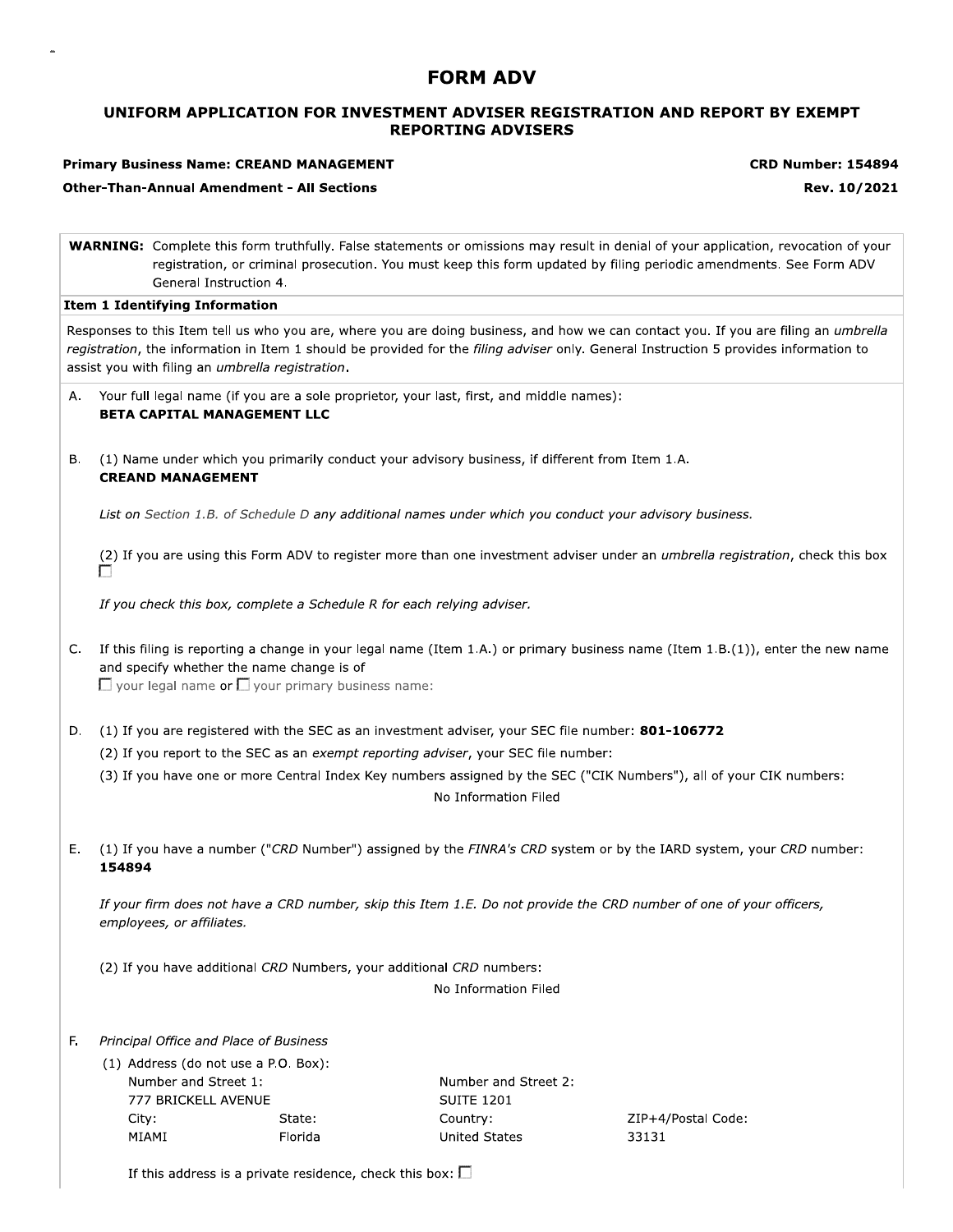|    |                                                              | end of your most recently completed fiscal year.                                                                                                                  |                                                                                         | List on Section 1.F. of Schedule D any office, other than your principal office and place of business, at which you conduct<br>investment advisory business. If you are applying for registration, or are registered, with one or more state securities<br>authorities, you must list all of your offices in the state or states to which you are applying for registration or with whom<br>you are registered. If you are applying for SEC registration, if you are registered only with the SEC, or if you are reporting<br>to the SEC as an exempt reporting adviser, list the largest twenty-five offices in terms of numbers of employees as of the |  |
|----|--------------------------------------------------------------|-------------------------------------------------------------------------------------------------------------------------------------------------------------------|-----------------------------------------------------------------------------------------|----------------------------------------------------------------------------------------------------------------------------------------------------------------------------------------------------------------------------------------------------------------------------------------------------------------------------------------------------------------------------------------------------------------------------------------------------------------------------------------------------------------------------------------------------------------------------------------------------------------------------------------------------------|--|
|    |                                                              |                                                                                                                                                                   |                                                                                         | (2) Days of week that you normally conduct business at your principal office and place of business:                                                                                                                                                                                                                                                                                                                                                                                                                                                                                                                                                      |  |
|    | <b>9AM - 5PM</b><br>305-358-8844<br>305-358-8864<br>$\Omega$ | O Monday - Friday O Other:<br>Normal business hours at this location:<br>(3) Telephone number at this location:<br>(4) Facsimile number at this location, if any: | advisory business as of the end of your most recently completed fiscal year?            | (5) What is the total number of offices, other than your principal office and place of business, at which you conduct investment                                                                                                                                                                                                                                                                                                                                                                                                                                                                                                                         |  |
| G. |                                                              |                                                                                                                                                                   | Mailing address, if different from your principal office and place of business address: |                                                                                                                                                                                                                                                                                                                                                                                                                                                                                                                                                                                                                                                          |  |
|    | Number and Street 1:                                         |                                                                                                                                                                   |                                                                                         | Number and Street 2:                                                                                                                                                                                                                                                                                                                                                                                                                                                                                                                                                                                                                                     |  |
|    | City:                                                        | State:                                                                                                                                                            | Country:                                                                                | ZIP+4/Postal Code:                                                                                                                                                                                                                                                                                                                                                                                                                                                                                                                                                                                                                                       |  |
|    |                                                              | If this address is a private residence, check this box: $\square$                                                                                                 |                                                                                         |                                                                                                                                                                                                                                                                                                                                                                                                                                                                                                                                                                                                                                                          |  |
| н. | in Item 1.F.:                                                |                                                                                                                                                                   |                                                                                         | If you are a sole proprietor, state your full residence address, if different from your principal office and place of business address                                                                                                                                                                                                                                                                                                                                                                                                                                                                                                                   |  |
|    | Number and Street 1:                                         |                                                                                                                                                                   | Number and Street 2:                                                                    |                                                                                                                                                                                                                                                                                                                                                                                                                                                                                                                                                                                                                                                          |  |

| $1.9$ and $0.11$ and $0.01$ correct $1.1$ |        | $1191111001$ and Screet E. |                    |  |  |
|-------------------------------------------|--------|----------------------------|--------------------|--|--|
| City:                                     | State: | Country:                   | ZIP+4/Postal Code: |  |  |
|                                           |        |                            |                    |  |  |

Ι. Do you have one or more websites or accounts on publicly available social media platforms (including, but not limited  $\odot$  $\circ$ to, Twitter, Facebook and LinkedIn)?

Yes No

If "yes," list all firm website addresses and the address for each of the firm's accounts on publicly available social media platforms on Section 1.1. of Schedule D. If a website address serves as a portal through which to access other information you have published on the web, you may list the portal without listing addresses for all of the other information. You may need to list more than one portal address. Do not provide the addresses of websites or accounts on publicly available social media platforms where you do not control the content. Do not provide the individual electronic mail (e-mail) addresses of employees or the addresses of employee accounts on publicly available social media platforms.

#### $J<sub>r</sub>$ Chief Compliance Officer

(1) Provide the name and contact information of your Chief Compliance Officer. If you are an exempt reporting adviser, you must provide the contact information for your Chief Compliance Officer, if you have one. If not, you must complete Item 1.K. below.

| Name:<br>IDELMA HERVIS                              |                   | Other titles, if any:<br><b>FINOP</b>     |                             |  |
|-----------------------------------------------------|-------------------|-------------------------------------------|-----------------------------|--|
| Telephone number:<br>305-358-8844                   |                   | Facsimile number, if any:<br>305-358-8864 |                             |  |
| Number and Street 1:<br>777 BRICKELL AVE SUITE 1201 |                   | Number and Street 2:                      |                             |  |
| City:<br>MIAMI                                      | State:<br>Florida | Country:<br>United States                 | ZIP+4/Postal Code:<br>33131 |  |

Electronic mail (e-mail) address, if Chief Compliance Officer has one: IHERVIS@CREAND.US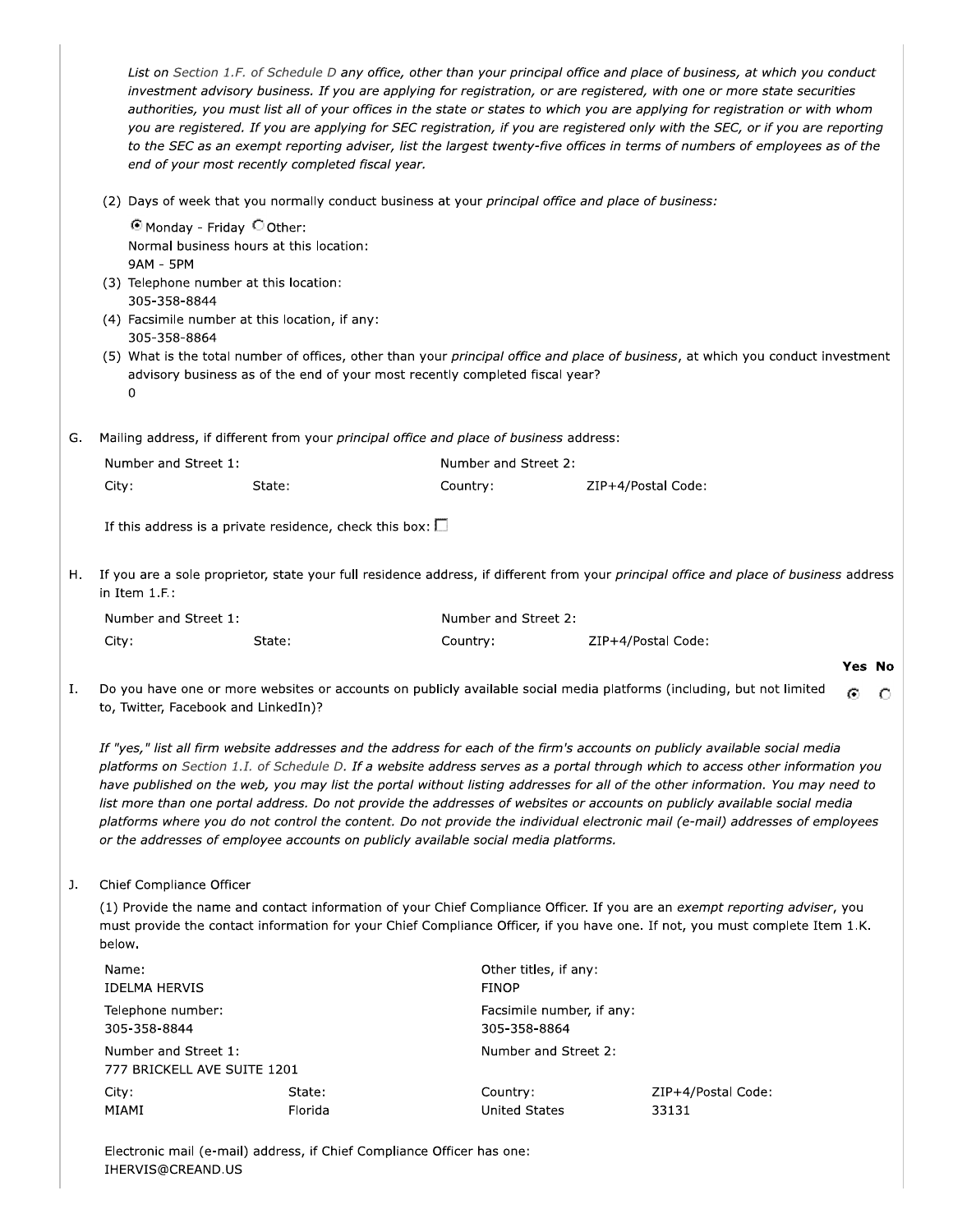(2) If your Chief Compliance Officer is compensated or employed by any person other than you, a related person or an investment company registered under the Investment Company Act of 1940 that you advise for providing chief compliance officer services to you, provide the person's name and IRS Employer Identification Number (if any): Name:

IRS Employer Identification Number:

K. Additional Regulatory Contact Person: If a person other than the Chief Compliance Officer is authorized to receive information and respond to questions about this Form ADV, you may provide that information here.

| Name:                                                        |                                                              | Titles:                                                              |                                                                                                                      |        |      |
|--------------------------------------------------------------|--------------------------------------------------------------|----------------------------------------------------------------------|----------------------------------------------------------------------------------------------------------------------|--------|------|
| NOELIA POVEDANO DAIMIEL<br>Telephone number:<br>305-358-8844 |                                                              | CHIEF EXECUTIVE OFFICER<br>Facsimile number, if any:<br>305.358.8864 |                                                                                                                      |        |      |
| Number and Street 1:<br>777 BRICKELL AVENUE                  |                                                              | Number and Street 2:<br><b>SUITE 1201</b>                            |                                                                                                                      |        |      |
| City:<br>MIAMI                                               | State:<br>Florida                                            | Country:<br><b>United States</b>                                     | ZIP+4/Postal Code:<br>33131                                                                                          |        |      |
| NPOVEDANO@CREAND.US                                          | Electronic mail (e-mail) address, if contact person has one: |                                                                      |                                                                                                                      |        |      |
|                                                              |                                                              |                                                                      |                                                                                                                      | Yes No |      |
|                                                              |                                                              |                                                                      | Do you maintain some or all of the books and records you are required to keep under Section 204 of the Advisers Act, | ⌒.     | - 63 |

L. v. or similar state law, somewhere other than your principal office and place of business?

If "yes," complete Section 1.L. of Schedule D.

M. Are you registered with a foreign financial regulatory authority?

Answer "no" if you are not registered with a foreign financial regulatory authority, even if you have an affiliate that is registered with a foreign financial regulatory authority. If "yes," complete Section 1.M. of Schedule D.

Yes No

Yes No

⊙

O

- Are you a public reporting company under Sections 12 or 15(d) of the Securities Exchange Act of 1934? N. Ω G) Yes No O. Did you have \$1 billion or more in assets on the last day of your most recent fiscal year? O. - 60
- If yes, what is the approximate amount of your assets:
	- $\bigcap$  \$1 billion to less than \$10 billion
	- \$10 billion to less than \$50 billion  $\circ$
	- \$50 billion or more  $\circ$

For purposes of Item 1.0. only, "assets" refers to your total assets, rather than the assets you manage on behalf of clients. Determine your total assets using the total assets shown on the balance sheet for your most recent fiscal year end.

Provide your Legal Entity Identifier if you have one: Р.

A legal entity identifier is a unique number that companies use to identify each other in the financial marketplace. You may not have a legal entity identifier.

#### **SECTION 1.B. Other Business Names**

List your other business names and the jurisdictions in which you use them. You must complete a separate Schedule D Section 1.B.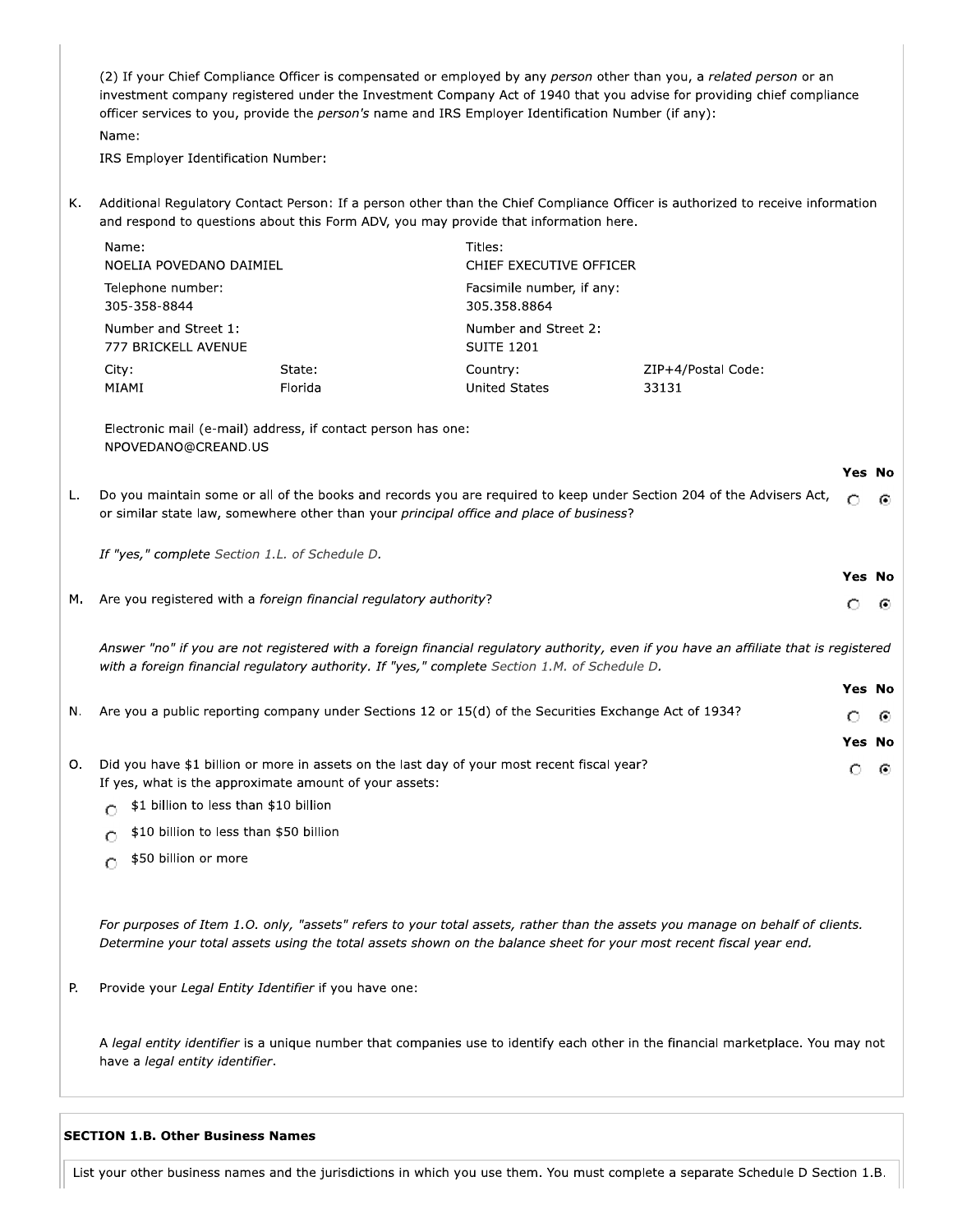| Name: CREAND MANAGEMENT |                                                           |              |                               |  |  |  |  |
|-------------------------|-----------------------------------------------------------|--------------|-------------------------------|--|--|--|--|
| <b>Jurisdictions</b>    |                                                           |              |                               |  |  |  |  |
| $\Box$ AL               | $\Box$ IL                                                 | $\square$ NE | $\square$ sc                  |  |  |  |  |
| $\Box$ AK               | $\square$ IN                                              | $\square$ NV | $\square$ SD                  |  |  |  |  |
| $\Box$ AZ               | $\Box$ IA                                                 | $\square$ NH | $\square$ TN                  |  |  |  |  |
| $\square$ AR            | $\Box$ KS                                                 | $\square$ NJ | $\nabla$ TX                   |  |  |  |  |
| $\Box$ CA               | $\Box$ KY                                                 | $\square$ NM | $\Box$ UT                     |  |  |  |  |
| $\Box$ CO               | $\Box$ LA                                                 | $\square$ NY | $\Box$ VT                     |  |  |  |  |
| $\Box$ CT               | $\square$ ME                                              | $\square$ NC | $\Box$ VI                     |  |  |  |  |
| $\square$ DE            | $\square$ MD                                              | $\square$ ND | $\Box$ VA                     |  |  |  |  |
| $\square$ DC            | $\Box$ MA                                                 | $\Box$ OH    | $\square$ WA                  |  |  |  |  |
| lV FL                   | $\square$ MI                                              | $\Box$ OK    | $\square$ wv                  |  |  |  |  |
| $\Box$ GA               | $\square$ MN                                              | $\square$ OR | $\square$ wi                  |  |  |  |  |
| $\Box$ GU               | $\square$ MS                                              | $\Box$ PA    | $\Box$ WY                     |  |  |  |  |
| $\Box$ HI               | $\Box$ MO                                                 | $\square$ PR | $\Box$ Other:                 |  |  |  |  |
| $\Box$ ID               | $\square$ MT                                              | $\Box$ RI    |                               |  |  |  |  |
|                         |                                                           |              |                               |  |  |  |  |
| Jurisdictions           | for each business name.<br>Name: CREAND WEALTH MANAGEMENT |              |                               |  |  |  |  |
|                         |                                                           |              |                               |  |  |  |  |
|                         |                                                           |              |                               |  |  |  |  |
| $\Box$ AL               | $\Box$ IL                                                 | $\square$ NE | $\square$ sc                  |  |  |  |  |
| $\Box$ AK               | $\Box$ IN                                                 | $\square$ NV | $\square$ SD                  |  |  |  |  |
| $\Box$ AZ               | $\Box$ IA                                                 | $\square$ NH | $\square$ TN                  |  |  |  |  |
| $\Box$<br>AR            | $\Box$ ks                                                 | $\Box$ NJ    | $\overline{\triangledown}$ TX |  |  |  |  |
| $\Box$ CA               | $\Box$ KY                                                 | $\square$ NM | $\Box$ UT                     |  |  |  |  |
| $\Box$ CO               | $\Box$ LA                                                 | $\Box$ NY    | $\Box$ VT                     |  |  |  |  |
| $\Box$ CT               | $\Box$ ME                                                 | $\square$ NC | $\Box$ VI                     |  |  |  |  |
| $\square$ DE            | $\Box$ MD                                                 | $\square$ ND | $\Box$ VA                     |  |  |  |  |
| $\square$ DC            | $\Box$ MA                                                 | $\Box$ OH    | $\square$ WA                  |  |  |  |  |
| V FL                    | $\Box$ MI                                                 | $\Box$ OK    | $\square$ wv                  |  |  |  |  |
| $\Box$ GA               | $\square$ MN                                              | $\Box$ OR    | $\square$ WI                  |  |  |  |  |
| $\square$ GU            | $\Box$ MS                                                 | $\Box$ PA    | $\Box$ WY                     |  |  |  |  |
| $\Box$ HI               | $\square$ MO                                              | $\Box$ PR    | $\Box$ Other:                 |  |  |  |  |
| $\Box$ ID               | $\Box$ MT                                                 | $\Box$ RI    |                               |  |  |  |  |
|                         |                                                           |              |                               |  |  |  |  |

 $\begin{array}{c} \hline \end{array}$ 

# **SECTION 1.F. Other Offices**

No Information Filed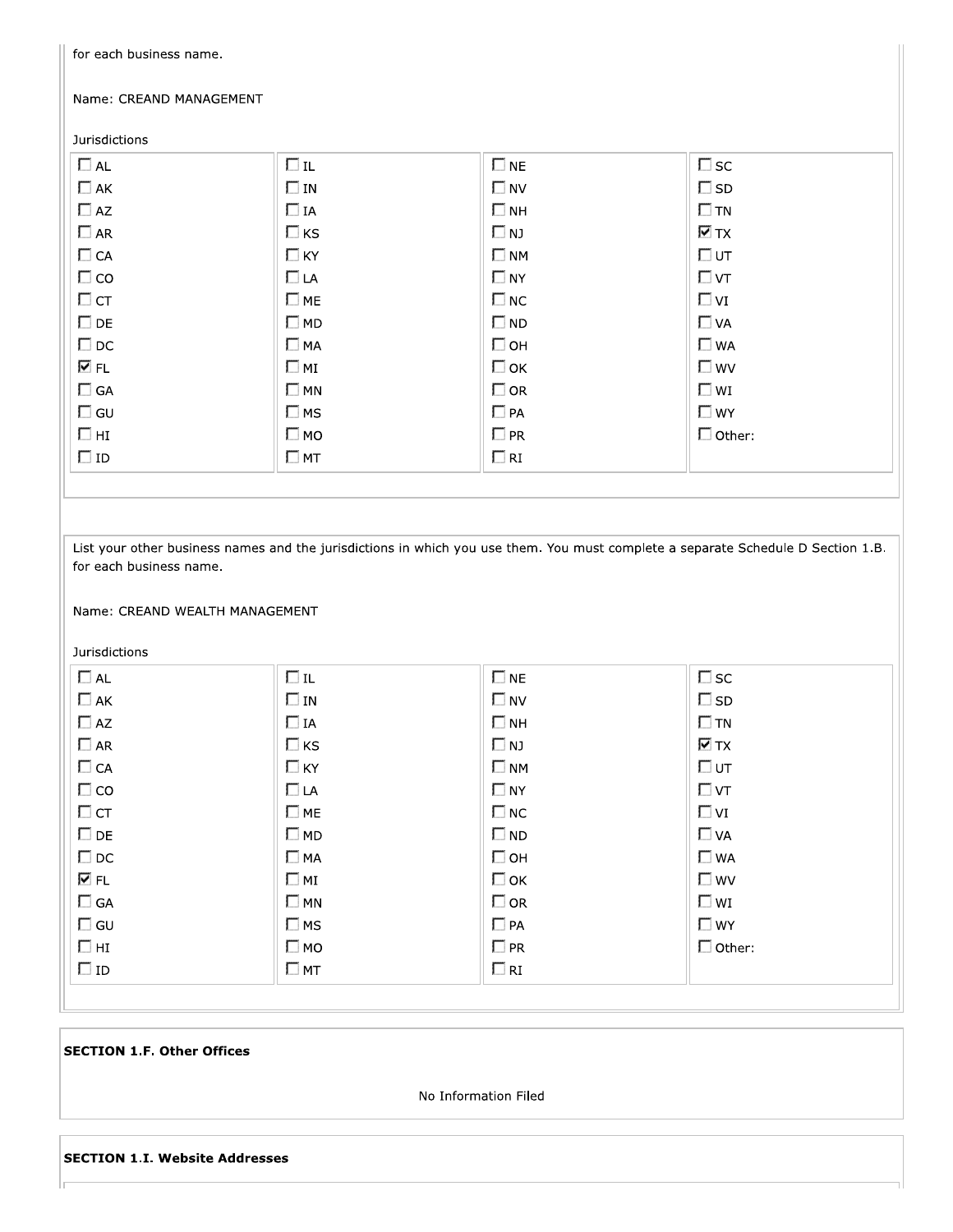List your website addresses, including addresses for accounts on publicly available social media platforms where you control the content (including, but not limited to, Twitter, Facebook and/or LinkedIn). You must complete a separate Schedule D Section 1.I. for each website or account on a publicly available social media platform.

Address of Website/Account on Publicly Available Social Media Platform: https://www.creditandorragroup.com

**SECTION 1.L. Location of Books and Records** 

No Information Filed

SECTION 1.M. Registration with Foreign Financial Regulatory Authorities

No Information Filed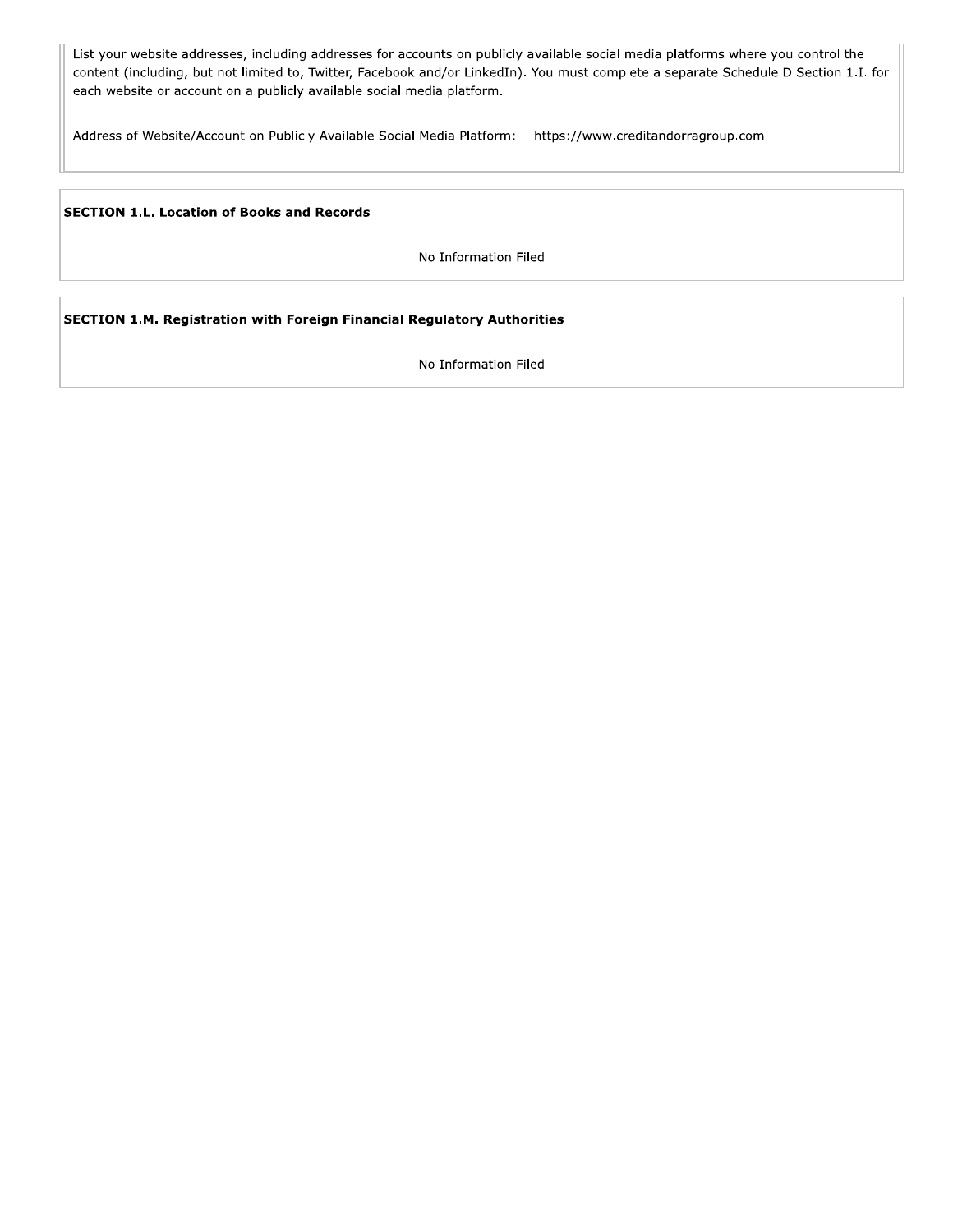#### **Item 2 SEC Registration/Reporting**

Responses to this Item help us (and you) determine whether you are eligible to register with the SEC. Complete this Item 2.A. only if you are applying for SEC registration or submitting an annual updating amendment to your SEC registration. If you are filing an umbrella registration, the information in Item 2 should be provided for the filing adviser only.

To register (or remain registered) with the SEC, you must check at least one of the Items 2.A.(1) through 2.A.(12), below. If Α. you are submitting an annual updating amendment to your SEC registration and you are no longer eligible to register with the SEC, check Item 2.A.(13). Part 1A Instruction 2 provides information to help you determine whether you may affirmatively respond to each of these items.

You (the adviser):

- $\triangledown$  (1) are a **large advisory firm** that either:
	- (a) has regulatory assets under management of \$100 million (in U.S. dollars) or more; or
	- (b) has regulatory assets under management of \$90 million (in U.S. dollars) or more at the time of filing its most recent annual updating amendment and is registered with the SEC;
- $\Box$  (2) are a **mid-sized advisory firm** that has regulatory assets under management of \$25 million (in U.S. dollars) or more but less than \$100 million (in U.S. dollars) and you are either:
	- (a) not required to be registered as an adviser with the state securities authority of the state where you maintain your principal office and place of business; or
	- (b) not subject to examination by the state securities authority of the state where you maintain your principal office and place of business;

Click HERE for a list of states in which an investment adviser, if registered, would not be subject to examination by the state securities authority.

- (3) Reserved
- $\Box$  (4) have your principal office and place of business outside the United States;
- $\Box$  (5) are an investment adviser (or subadviser) to an investment company registered under the Investment Company Act of 1940;
- $\Box$  (6) are an investment adviser to a company which has elected to be a business development company pursuant to section 54 of the Investment Company Act of 1940 and has not withdrawn the election, and you have at least \$25 million of regulatory assets under management;
- $\Box$  (7) are a **pension consultant** with respect to assets of plans having an aggregate value of at least \$200,000,000 that qualifies for the exemption in rule 203A-2(a);
- $\Box$  (8) are a related adviser under rule 203A-2(b) that controls, is controlled by, or is under common control with, an investment adviser that is registered with the SEC, and your principal office and place of business is the same as the registered adviser;

If you check this box, complete Section 2.A.(8) of Schedule D.

 $\Box$  (9) are an adviser relying on rule 203A-2(c) because you expect to be eligible for SEC registration within 120 days;

If you check this box, complete Section 2.A.(9) of Schedule D.

 $\Box$  (10) are a **multi-state adviser** that is required to register in 15 or more states and is relying on rule 203A-2(d);

If you check this box, complete Section 2.A.(10) of Schedule D.

- $\Box$  (11) are an **Internet adviser** relying on rule 203A-2(e);
- $\Box$  (12) have **received an SEC order** exempting you from the prohibition against registration with the SEC;

If you check this box, complete Section 2.A.(12) of Schedule D.

 $\Box$  (13) are **no longer eligible** to remain registered with the SEC.

#### State Securities Authority Notice Filings and State Reporting by Exempt Reporting Advisers

C. Under state laws, SEC-registered advisers may be required to provide to state securities authorities a copy of the Form ADV and any amendments they file with the SEC. These are called notice filings. In addition, exempt reporting advisers may be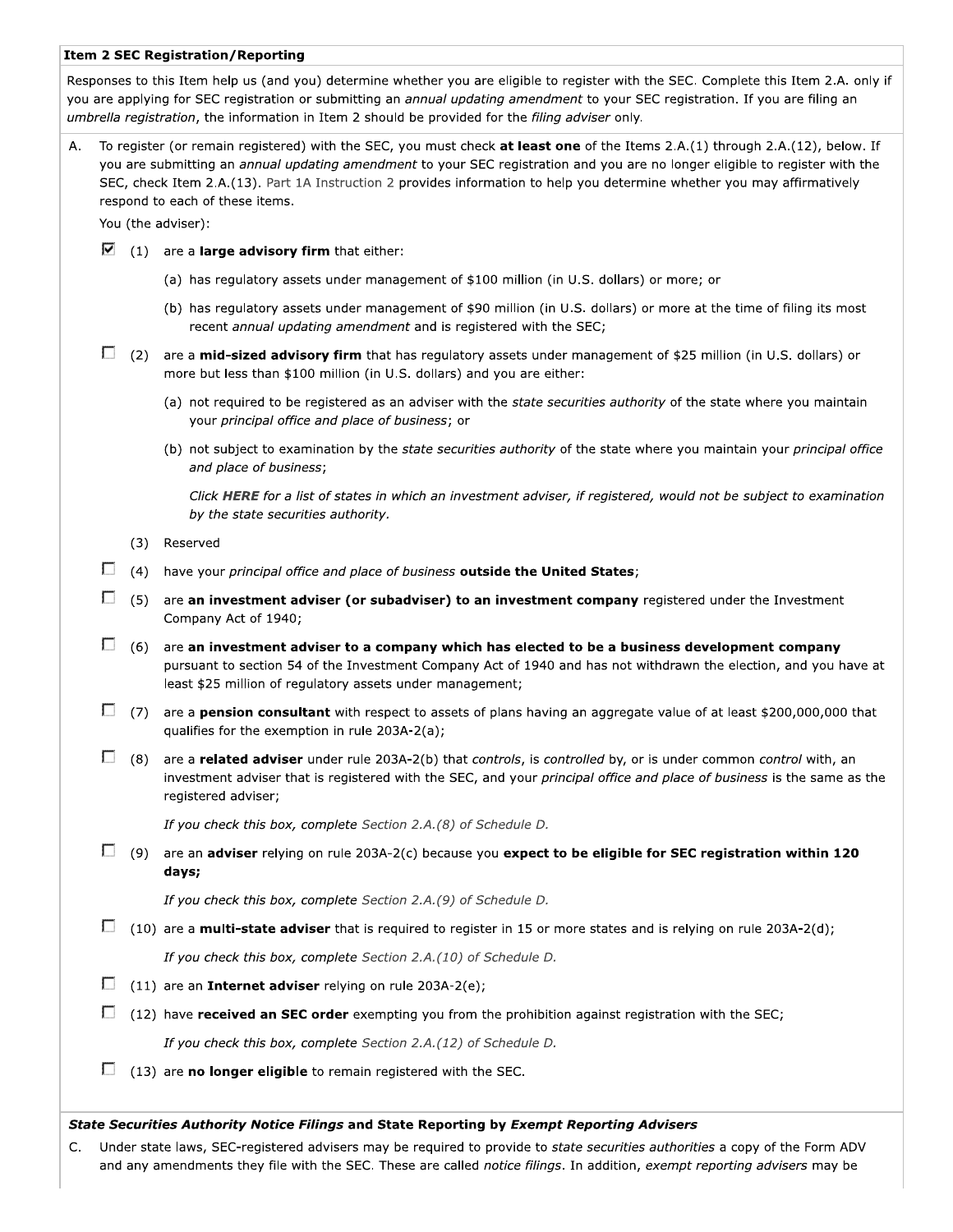required to provide state securities authorities with a copy of reports and any amendments they file with the SEC. If this is an initial application or report, check the box(es) next to the state(s) that you would like to receive notice of this and all subsequent filings or reports you submit to the SEC. If this is an amendment to direct your notice filings or reports to additional state(s), check the box(es) next to the state(s) that you would like to receive notice of this and all subsequent filings or reports you submit to the SEC. If this is an amendment to your registration to stop your notice filings or reports from going to state(s) that currently receive them, uncheck the box(es) next to those state(s).

#### **Jurisdictions**

| $\Box$ AL    | $\Box$ IL    | $\square$ NE | $\square$ sc      |
|--------------|--------------|--------------|-------------------|
| $\Box$ AK    | $\square$ in | $\square$ NV | $\square$ sp      |
| $\Box$ AZ    | $\Box$ IA    | $\square$ NH | $\square$ tn      |
| $\Box$ AR    | $\Box$ KS    | $\square$ NJ | $\overline{M}$ TX |
| $\Box$ CA    | $\Box$ KY    | $\square$ NM | ⊟ υт              |
| $\Box$ co    | $\Box$ LA    | $\square$ NY | $\Box$ vt         |
| $\Box$ CT    | $\square$ ME | $\square$ NC | $\Box$ vi         |
| $\square$ DE | $\square$ MD | $\square$ ND | $\Box$ VA         |
| $\Box$ DC    | $\Box$ MA    | $\Box$ он    | $\Box$ WA         |
| 1⊽ FL        | $\square$ MI | $\Box$ ok    | $\square$ wv      |
| $\square$ GA | $\Box$ MN    | $\Box$ OR    | $\square$ wi      |
| $\square$ GU | $\square$ MS | $\Box$ PA    | $\square$ WY      |
| ⊡ нг         | $\square$ MO | $\Box$ PR    |                   |
| $\square$ ID | $\Box$ MT    | $\Box$ RI    |                   |

If you are amending your registration to stop your notice filings or reports from going to a state that currently receives them and you do not want to pay that state's notice filing or report filing fee for the coming year, your amendment must be filed before the end of the year (December 31).

#### **SECTION 2.A.(8) Related Adviser**

If you are relying on the exemption in rule 203A-2(b) from the prohibition on registration because you control, are controlled by, or are under common control with an investment adviser that is registered with the SEC and your principal office and place of business is the same as that of the registered adviser, provide the following information:

Name of Registered Investment Adviser

CRD Number of Registered Investment Adviser

SEC Number of Registered Investment Adviser

#### SECTION 2.A.(9) Investment Adviser Expecting to be Eligible for Commission Registration within 120 Days

If you are relying on rule 203A-2(c), the exemption from the prohibition on registration available to an adviser that expects to be eligible for SEC registration within 120 days, you are required to make certain representations about your eligibility for SEC registration. By checking the appropriate boxes, you will be deemed to have made the required representations. You must make both of these representations:

- $\Box$  I am not registered or required to be registered with the SEC or a state securities authority and I have a reasonable expectation that I will be eligible to register with the SEC within 120 days after the date my registration with the SEC becomes effective.
- $\Box$  I undertake to withdraw from SEC registration if, on the 120th day after my registration with the SEC becomes effective, I would be prohibited by Section 203A(a) of the Advisers Act from registering with the SEC.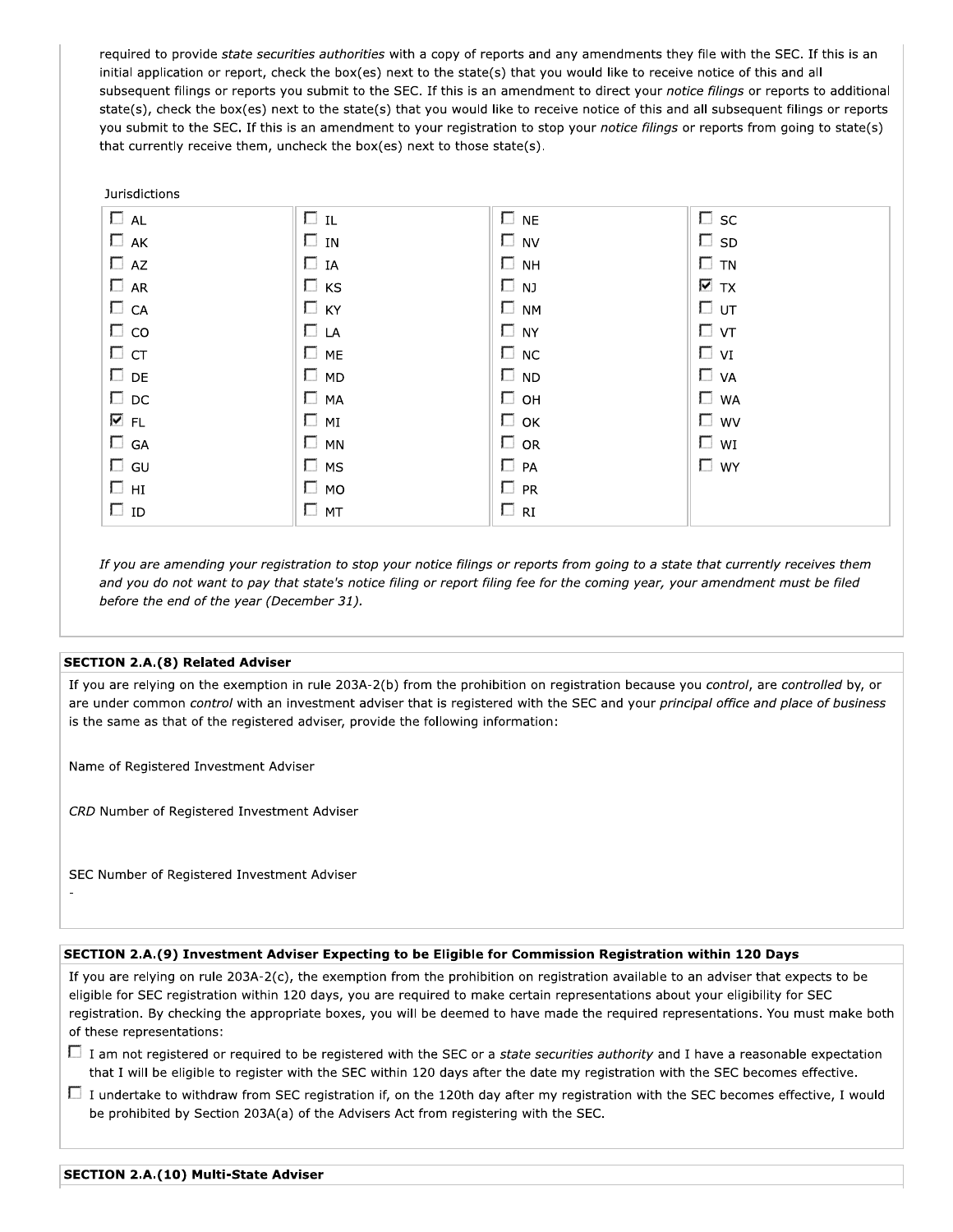If you are relying on rule 203A-2(d), the multi-state adviser exemption from the prohibition on registration, you are required to make certain representations about your eligibility for SEC registration. By checking the appropriate boxes, you will be deemed to have made the required representations.

If you are applying for registration as an investment adviser with the SEC, you must make both of these representations:

- $\Box$  I have reviewed the applicable state and federal laws and have concluded that I am required by the laws of 15 or more states to register as an investment adviser with the state securities authorities in those states.
- $\Box$  I undertake to withdraw from SEC registration if I file an amendment to this registration indicating that I would be required by the laws of fewer than 15 states to register as an investment adviser with the state securities authorities of those states.

If you are submitting your annual updating amendment, you must make this representation:

 $\Box$  Within 90 days prior to the date of filing this amendment, I have reviewed the applicable state and federal laws and have concluded that I am required by the laws of at least 15 states to register as an investment adviser with the state securities authorities in those states.

#### SECTION 2.A.(12) SEC Exemptive Order

If you are relying upon an SEC order exempting you from the prohibition on registration, provide the following information:

Application Number: 803-

Date of order: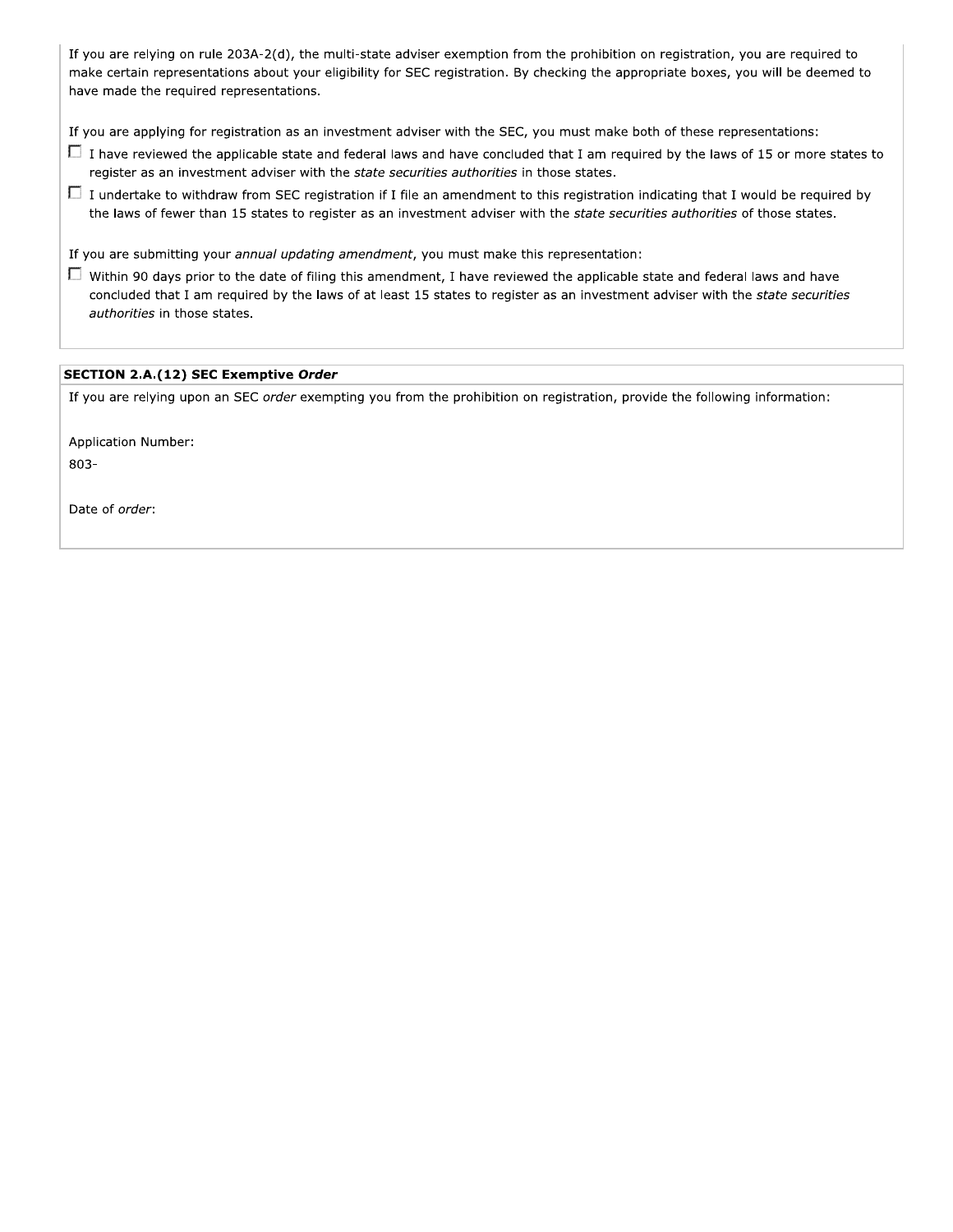# **Item 3 Form of Organization**

If you are filing an *umbrella registration*, the information in Item 3 should be provided for the filing adviser only.

| Α. | How are you organized?                                                                                                                                                                                       |
|----|--------------------------------------------------------------------------------------------------------------------------------------------------------------------------------------------------------------|
|    | Corporation<br>О                                                                                                                                                                                             |
|    | Sole Proprietorship<br>Ο                                                                                                                                                                                     |
|    | Limited Liability Partnership (LLP)<br>О                                                                                                                                                                     |
|    | Partnership<br>О                                                                                                                                                                                             |
|    | Limited Liability Company (LLC)<br>⊙                                                                                                                                                                         |
|    | Limited Partnership (LP)<br>Ο                                                                                                                                                                                |
|    | Other (specify):<br>O                                                                                                                                                                                        |
|    | If you are changing your response to this Item, see Part 1A Instruction 4.                                                                                                                                   |
| В. | In what month does your fiscal year end each year?<br><b>DECEMBER</b>                                                                                                                                        |
| C. | Under the laws of what state or country are you organized?<br>Country<br>State<br>Florida United States                                                                                                      |
|    | If you are a partnership, provide the name of the state or country under whose laws your partnership was formed. If you are a<br>sole proprietor, provide the name of the state or country where you reside. |
|    | If you are changing your response to this Item, see Part 1A Instruction 4.                                                                                                                                   |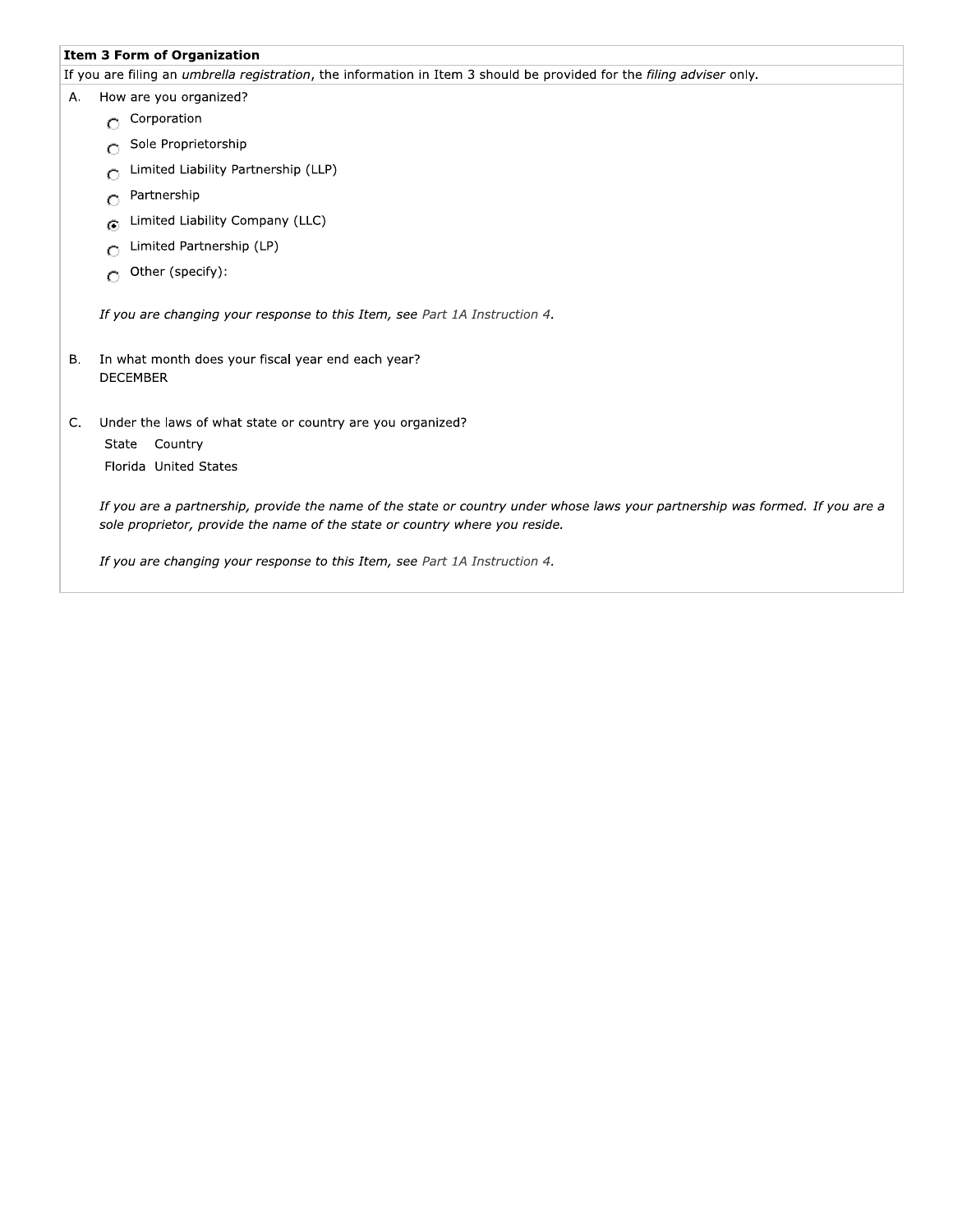|    | <b>Item 4 Successions</b>                                                                                                                                                                                                         |   |               |  |  |  |  |
|----|-----------------------------------------------------------------------------------------------------------------------------------------------------------------------------------------------------------------------------------|---|---------------|--|--|--|--|
|    |                                                                                                                                                                                                                                   |   | <b>Yes No</b> |  |  |  |  |
| А. | Are you, at the time of this filing, succeeding to the business of a registered investment adviser, including, for<br>example, a change of your structure or legal status (e.g., form of organization or state of incorporation)? | Ω | -60           |  |  |  |  |
|    | If "yes", complete Item 4.B. and Section 4 of Schedule D.                                                                                                                                                                         |   |               |  |  |  |  |
| в. | Date of Succession: (MM/DD/YYYY)                                                                                                                                                                                                  |   |               |  |  |  |  |
|    | If you have already reported this succession on a previous Form ADV filing, do not report the succession again. Instead, check<br>"No." See Part 1A Instruction 4.                                                                |   |               |  |  |  |  |
|    |                                                                                                                                                                                                                                   |   |               |  |  |  |  |

# **SECTION 4 Successions**

No Information Filed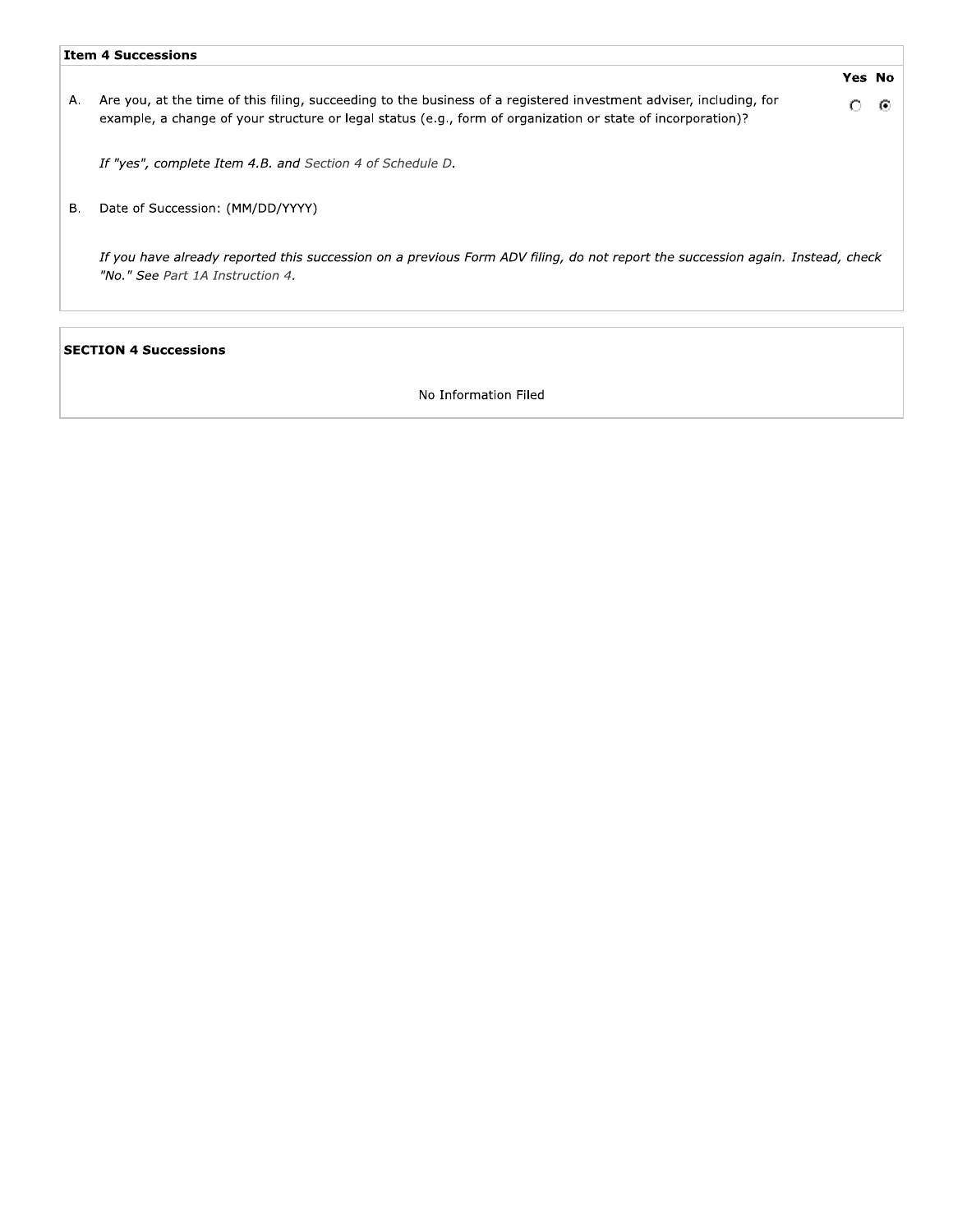#### Item 5 Information About Your Advisory Business - Employees, Clients, and Compensation

Responses to this Item help us understand your business, assist us in preparing for on-site examinations, and provide us with data we use when making regulatory policy. Part 1A Instruction 5.a. provides additional guidance to newly formed advisers for completing this Item 5.

### **Employees**

If you are organized as a sole proprietorship, include yourself as an employee in your responses to Item 5.A. and Items 5.B.(1), (2), (3), (4), and (5). If an employee performs more than one function, you should count that employee in each of your responses to Items  $5.B.(1), (2), (3), (4),$  and  $(5).$ 

- Approximately how many employees do you have? Include full- and part-time employees but do not include any clerical workers. A. 36
- $B<sub>1</sub>$ (1) Approximately how many of the employees reported in 5.A. perform investment advisory functions (including research)? 21
	- (2) Approximately how many of the employees reported in 5.A. are registered representatives of a broker-dealer? 23
	- (3) Approximately how many of the employees reported in 5.A. are registered with one or more state securities authorities as investment adviser representatives?
		- $\mathbf{1}$
	- (4) Approximately how many of the employees reported in 5.A. are registered with one or more state securities authorities as investment adviser representatives for an investment adviser other than you?
		- $\mathbf 0$
	- (5) Approximately how many of the employees reported in 5.A. are licensed agents of an insurance company or agency?
	- (6) Approximately how many firms or other persons solicit advisory clients on your behalf?  $\mathbf 0$

In your response to Item 5.B.(6), do not count any of your employees and count a firm only once - do not count each of the firm's employees that solicit on your behalf.

# **Clients**

In your responses to Items 5.C. and 5.D. do not include as "clients" the investors in a private fund you advise, unless you have a separate advisory relationship with those investors.

- C. (1) To approximately how many clients for whom you do not have regulatory assets under management did you provide investment advisory services during your most recently completed fiscal year?
	- (2) Approximately what percentage of your clients are non-United States persons? 92%
- For purposes of this Item 5.D., the category "individuals" includes trusts, estates, and 401(k) plans and IRAs of individuals and D. their family members, but does not include businesses organized as sole proprietorships. The category "business development companies" consists of companies that have made an election pursuant to section 54 of the Investment Company Act of 1940. Unless you provide advisory services pursuant to an investment advisory contract to an investment company registered under the Investment Company Act of 1940, do not answer (1)(d) or (3)(d) below.

Indicate the approximate number of your clients and amount of your total regulatory assets under management (reported in Item 5.F. below) attributable to each of the following type of client. If you have fewer than 5 clients in a particular category (other than  $(d)$ ,  $(e)$ , and  $(f)$ ) you may check Item 5.D. $(2)$  rather than respond to Item 5.D. $(1)$ .

The aggregate amount of regulatory assets under management reported in Item 5.D.(3) should equal the total amount of regulatory assets under management reported in Item 5.F.(2)(c) below.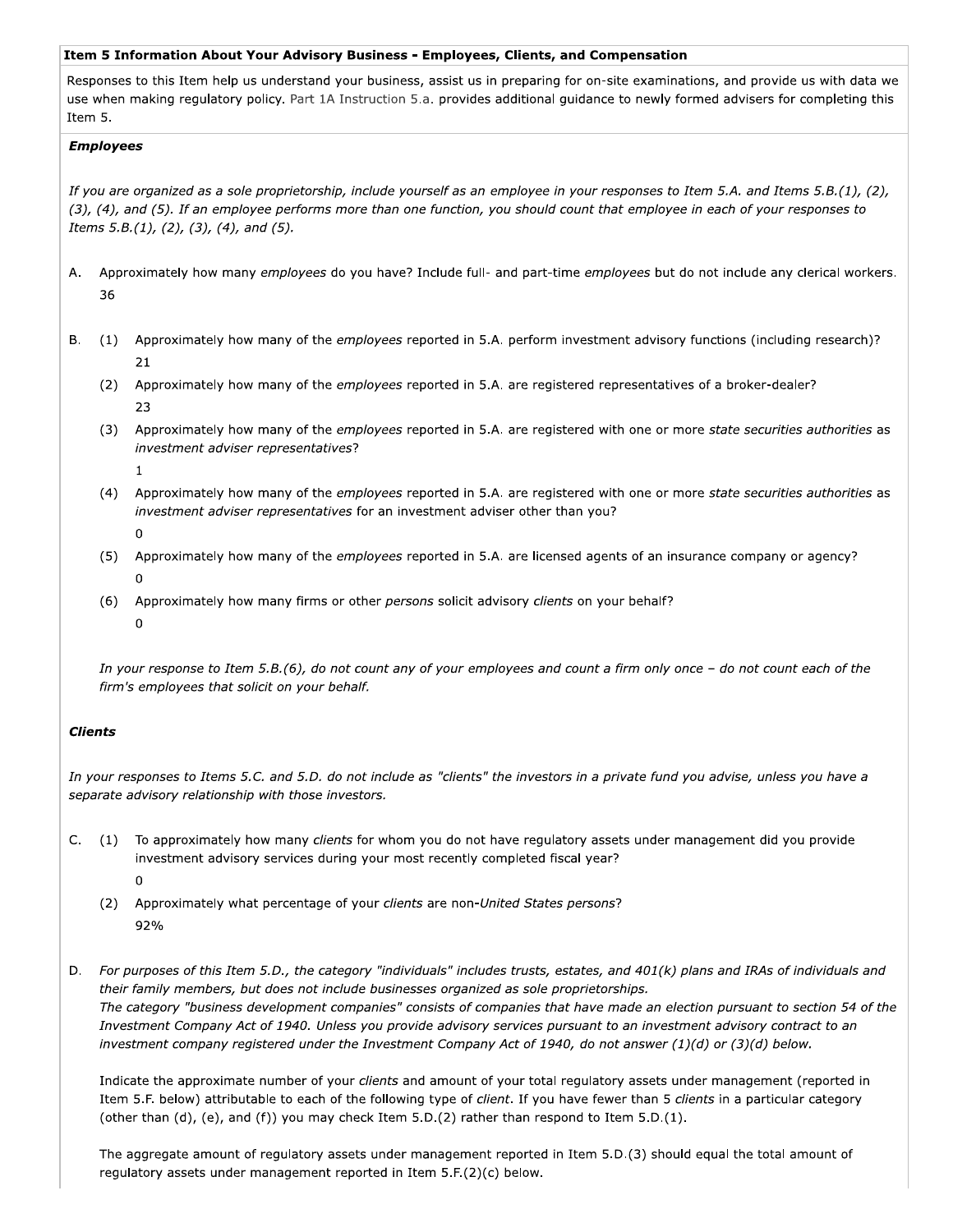If a client fits into more than one category, select one category that most accurately represents the client to avoid double counting clients and assets. If you advise a registered investment company, business development company, or pooled investment vehicle, report those assets in categories (d), (e), and (f) as applicable.

| <b>Type of Client</b>                                                                                  | (1) Number<br>of Client(s) | (2) Fewer<br>than 5<br><b>Clients</b> | (3) Amount of Regulatory<br><b>Assets under Management</b> |
|--------------------------------------------------------------------------------------------------------|----------------------------|---------------------------------------|------------------------------------------------------------|
| (a) Individuals (other than high net worth individuals)                                                |                            |                                       | \$                                                         |
| (b) High net worth individuals                                                                         | 122                        |                                       | \$468,371,189                                              |
| (c) Banking or thrift institutions                                                                     |                            |                                       | \$                                                         |
| (d) Investment companies                                                                               |                            |                                       | \$                                                         |
| (e) Business development companies                                                                     |                            |                                       | \$                                                         |
| (f) Pooled investment vehicles (other than investment<br>companies and business development companies) |                            |                                       | \$                                                         |
| (g) Pension and profit sharing plans (but not the plan<br>participants or government pension plans)    |                            |                                       | \$                                                         |
| (h) Charitable organizations                                                                           |                            |                                       | \$                                                         |
| (i) State or municipal <i>government entities</i> (including<br>government pension plans)              |                            |                                       | \$                                                         |
| (j) Other investment advisers                                                                          |                            |                                       | \$                                                         |
| (k) Insurance companies                                                                                |                            |                                       | \$                                                         |
| (I) Sovereign wealth funds and foreign official institutions                                           |                            |                                       | \$                                                         |
| (m) Corporations or other businesses not listed above                                                  |                            |                                       | \$                                                         |
| (n) Other:                                                                                             |                            |                                       | \$                                                         |

#### **Compensation Arrangements**

E. You are compensated for your investment advisory services by (check all that apply):

- ⊽  $(1)$ A percentage of assets under your management
- ⊽  $(2)$ Hourly charges
- $\Box$  $(3)$ Subscription fees (for a newsletter or periodical)
- ⊽ (4) Fixed fees (other than subscription fees)
- D. (5) Commissions
- П  $(6)$ Performance-based fees
- $\Box$  (7) Other (specify):

### Item 5 Information About Your Advisory Business - Regulatory Assets Under Management

#### **Regulatory Assets Under Management**

F. (1) Do you provide continuous and regular supervisory or management services to securities portfolios? ⊙

Yes No

 $\circ$ 

(2) If yes, what is the amount of your regulatory assets under management and total number of accounts?

|                    | U.S. Dollar Amount |        | <b>Total Number of Accounts</b> |
|--------------------|--------------------|--------|---------------------------------|
| Discretionary:     | (a) $$336,621,966$ | (d) 78 |                                 |
| Non-Discretionary: | (b) $$131,749,223$ | (e) 48 |                                 |
| Total:             | (c) $$468,371,189$ |        | $(f)$ 126                       |

Part 1A Instruction 5.b. explains how to calculate your regulatory assets under management. You must follow these instructions carefully when completing this Item.

(3) What is the approximate amount of your total regulatory assets under management (reported in Item 5.F.(2)(c) above) attributable to clients who are non-United States persons?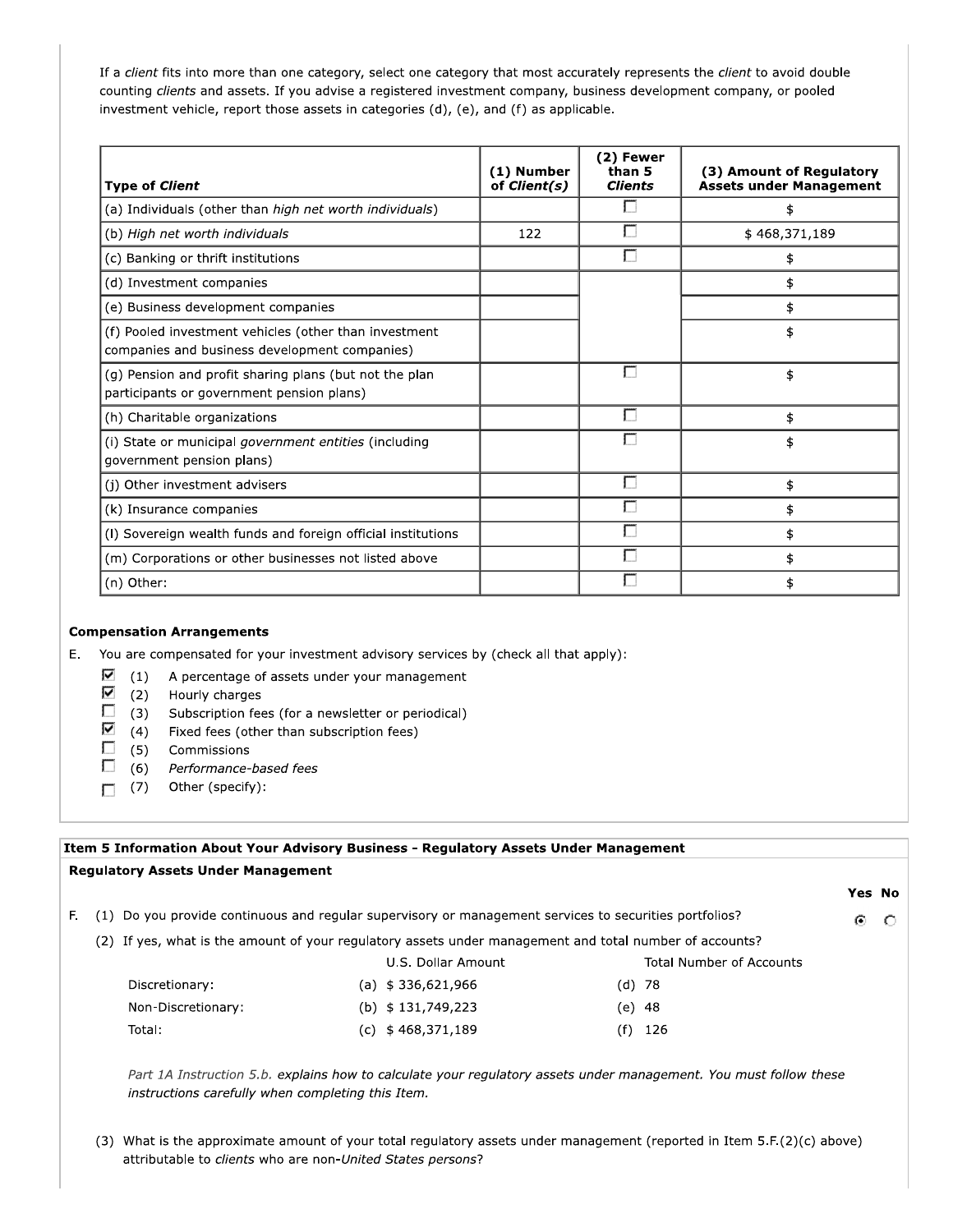### Item 5 Information About Your Advisory Business - Advisory Activities

# **Advisory Activities**

- G. What type(s) of advisory services do you provide? Check all that apply.
	- ⊽  $(1)$ Financial planning services
	- ⊽  $(2)$ Portfolio management for individuals and/or small businesses
	- $\Box$  $(3)$ Portfolio management for investment companies (as well as "business development companies" that have made an election pursuant to section 54 of the Investment Company Act of 1940)
	- П  $(4)$ Portfolio management for pooled investment vehicles (other than investment companies)
	- V  $(5)$ Portfolio management for businesses (other than small businesses) or institutional clients (other than registered investment companies and other pooled investment vehicles)
	- П  $(6)$ Pension consulting services
	- П  $(7)$ Selection of other advisers (including private fund managers)
	- п (8) Publication of periodicals or newsletters
	- $\Box$ (9) Security ratings or pricing services
	- Г (10) Market timing services
	- $\Box$ (11) Educational seminars/workshops
	- (12) Other(specify): GENERAL ECONOMIC ADVICE  $\overline{\mathbf{v}}$

Do not check Item 5.G.(3) unless you provide advisory services pursuant to an investment advisory contract to an investment company registered under the Investment Company Act of 1940, including as a subadviser. If you check Item 5.G.(3), report the 811 or 814 number of the investment company or investment companies to which you provide advice in Section 5.G.(3) of Schedule D.

- $H_{\rm{L}}$ If you provide financial planning services, to how many clients did you provide these services during your last fiscal year?
	- $\mathbf 0$ O.
	- $O^{-1 10}$
	- $11 25$ O
	- 26 50 O
	- $51 100$  $\circ$
	- $101 250$ O
	- $251 500$ O
	- More than 500  $\circ$

If more than 500, how many? (round to the nearest 500)

In your responses to this Item 5.H., do not include as "clients" the investors in a private fund you advise, unless you have a separate advisory relationship with those investors.

(1) Do you participate in a wrap fee program? Ι.

# (2) If you participate in a wrap fee program, what is the amount of your regulatory assets under management attributable to

- (a) sponsor to a wrap fee program
	- \$

acting as:

- (b) portfolio manager for a wrap fee program?
- \$
- (c) sponsor to and portfolio manager for the same wrap fee program? \$

If you report an amount in Item 5.I.(2)(c), do not report that amount in Item 5.I.(2)(a) or Item 5.I.(2)(b).

If you are a portfolio manager for a wrap fee program, list the names of the programs, their sponsors and related information in Section 5.I.(2) of Schedule D.

#### Yes No

#### O Θ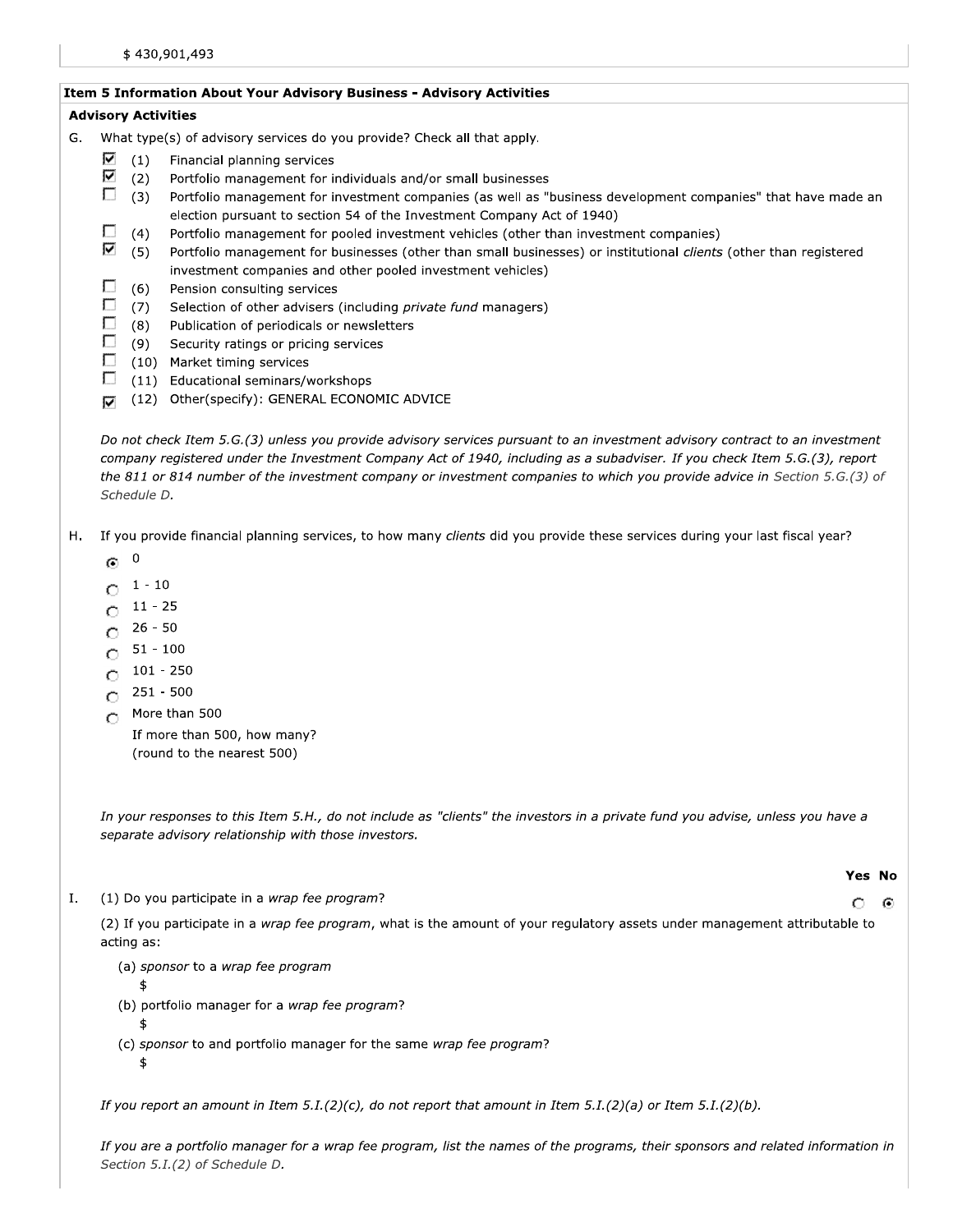|    | 5.1(2).                                                                                                                                                                                                                            | Yes No        |         |
|----|------------------------------------------------------------------------------------------------------------------------------------------------------------------------------------------------------------------------------------|---------------|---------|
| J. | (1) In response to Item 4.B. of Part 2A of Form ADV, do you indicate that you provide investment advice only with<br>respect to limited types of investments?                                                                      | O             | ⊙       |
|    | (2) Do you report client assets in Item 4.E. of Part 2A that are computed using a different method than the method<br>used to compute your regulatory assets under management?                                                     | Ω             | ⊙       |
| Κ. | Separately Managed Account Clients                                                                                                                                                                                                 |               |         |
|    | (1) Do you have regulatory assets under management attributable to clients other than those listed in Item 5.D.(3)<br>(d)-(f) (separately managed account clients)?                                                                | Yes No<br>⊙   | O       |
|    | If yes, complete Section 5.K.(1) of Schedule D.                                                                                                                                                                                    |               |         |
|    | (2) Do you engage in borrowing transactions on behalf of any of the separately managed account clients that you<br>advise?                                                                                                         | Ω             | ⊙       |
|    | If yes, complete Section 5.K.(2) of Schedule D.                                                                                                                                                                                    |               |         |
|    | (3) Do you engage in derivative transactions on behalf of any of the separately managed account clients that you<br>advise?                                                                                                        | Ω             | ⊙       |
|    | If yes, complete Section 5.K.(2) of Schedule D.                                                                                                                                                                                    |               |         |
|    | (4) After subtracting the amounts in Item 5.D.(3)(d)-(f) above from your total regulatory assets under management,<br>does any custodian hold ten percent or more of this remaining amount of regulatory assets under management?  | $\odot$       | $\circ$ |
|    | If yes, complete Section 5.K.(3) of Schedule D for each custodian.                                                                                                                                                                 |               |         |
| L. | <b>Marketing Activities</b>                                                                                                                                                                                                        | <b>Yes No</b> |         |
|    | (1) Do any of your advertisements include:                                                                                                                                                                                         |               |         |
|    | (a) Performance results?                                                                                                                                                                                                           | $\circ$       | ⊙       |
|    | (b) A reference to specific investment advice provided by you (as that phrase is used in rule $206(4)-1(a)(5)$ ?                                                                                                                   | O             | O       |
|    | (c) Testimonials (other than those that satisfy rule $206(4)-1(b)(4)(ii)$ ?                                                                                                                                                        | O             | €       |
|    | (d) <i>Endorsements</i> (other than those that satisfy rule $206(4)-1(b)(4)(ii)$ ?                                                                                                                                                 | O             | ⊙       |
|    | (e) Third-party ratings?                                                                                                                                                                                                           | O             | G       |
|    | (2) If you answer "yes" to L(1)(c), (d), or (e) above, do you pay or otherwise provide cash or non-cash compensation,<br>directly or indirectly, in connection with the use of testimonials, endorsements, or third-party ratings? | Ω             | O       |
|    | (3) Do any of your advertisements include hypothetical performance ?                                                                                                                                                               | Ω             | С       |
|    |                                                                                                                                                                                                                                    |               |         |
|    |                                                                                                                                                                                                                                    |               |         |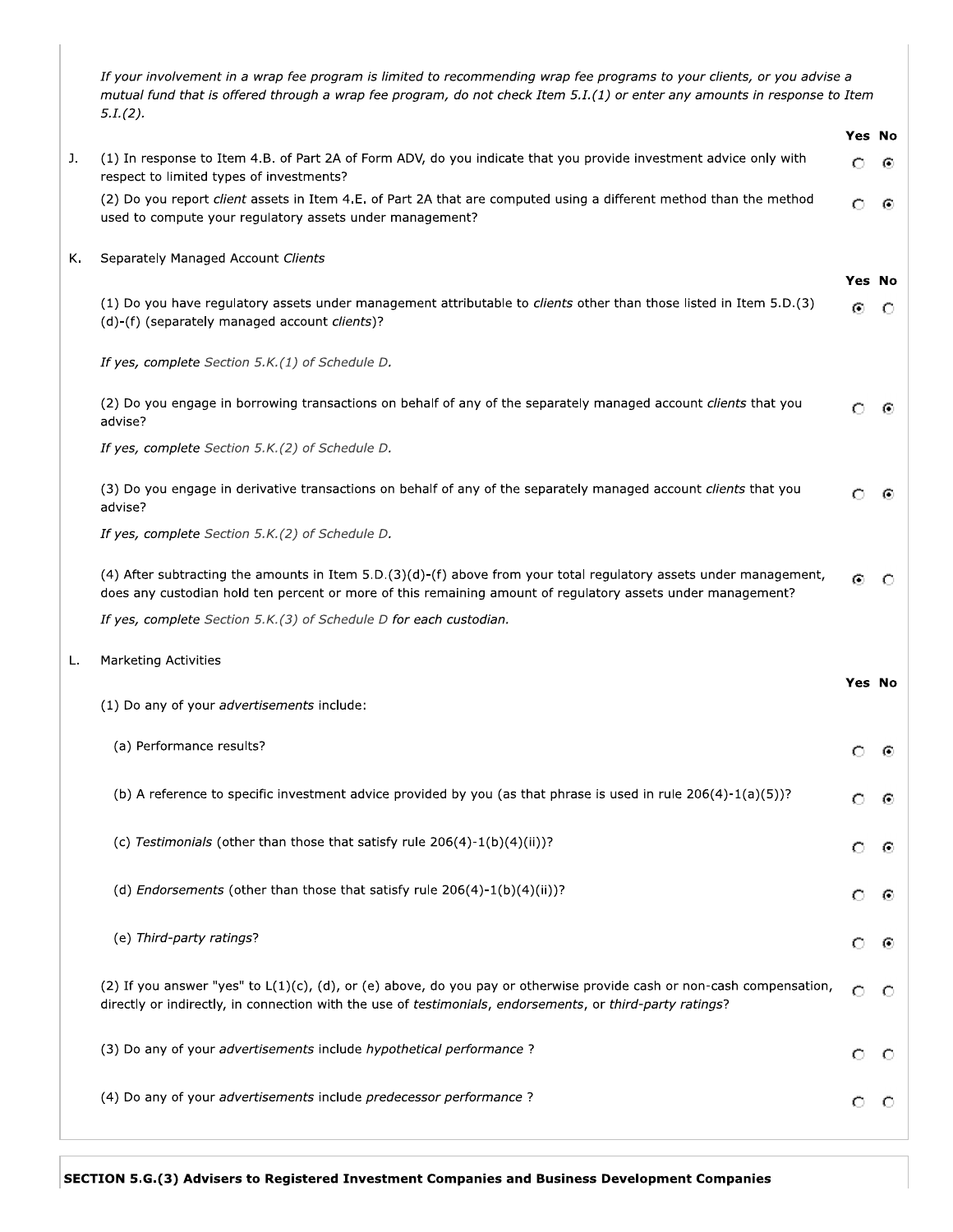#### **SECTION 5.I.(2) Wrap Fee Programs**

#### No Information Filed

#### **SECTION 5.K.(1) Separately Managed Accounts**

After subtracting the amounts reported in Item  $5.D.(3)(d)-(f)$  from your total regulatory assets under management, indicate the approximate percentage of this remaining amount attributable to each of the following categories of assets. If the remaining amount is at least \$10 billion in regulatory assets under management, complete Question (a). If the remaining amount is less than \$10 billion in regulatory assets under management, complete Question (b).

Any regulatory assets under management reported in Item 5.D.(3)(d), (e), and (f) should not be reported below.

If you are a subadviser to a separately managed account, you should only provide information with respect to the portion of the account that you subadvise.

End of year refers to the date used to calculate your regulatory assets under management for purposes of your annual updating amendment. Mid-year is the date six months before the end of year date. Each column should add up to 100% and numbers should be rounded to the nearest percent.

Investments in derivatives, registered investment companies, business development companies, and pooled investment vehicles should be reported in those categories. Do not report those investments based on related or underlying portfolio assets. Cash equivalents include bank deposits, certificates of deposit, bankers' acceptances and similar bank instruments.

Some assets could be classified into more than one category or require discretion about which category applies. You may use your own internal methodologies and the conventions of your service providers in determining how to categorize assets, so long as the methodologies or conventions are consistently applied and consistent with information you report internally and to current and prospective clients. However, you should not double count assets, and your responses must be consistent with any instructions or other guidance relating to this Section.

|       | <b>Asset Type</b>                                                                                                                 | Mid-year      | End of<br>year |
|-------|-----------------------------------------------------------------------------------------------------------------------------------|---------------|----------------|
| (i)   | <b>Exchange-Traded Equity Securities</b>                                                                                          | $\frac{0}{0}$ | $\frac{0}{0}$  |
| (ii)  | Non Exchange-Traded Equity Securities                                                                                             | $\%$          | $\frac{0}{0}$  |
| (iii) | U.S. Government/Agency Bonds                                                                                                      | $\%$          | $\frac{0}{0}$  |
| (iv)  | U.S. State and Local Bonds                                                                                                        | $\%$          | $\frac{0}{0}$  |
| (v)   | Sovereign Bonds                                                                                                                   | $\%$          | $\%$           |
| (vi)  | Investment Grade Corporate Bonds                                                                                                  | $\frac{0}{0}$ | $\frac{0}{0}$  |
|       | (vii) Non-Investment Grade Corporate Bonds                                                                                        | $\frac{0}{0}$ | $\frac{0}{0}$  |
|       | (viii) Derivatives                                                                                                                | $\frac{0}{0}$ | $\frac{0}{0}$  |
| (ix)  | Securities Issued by Registered Investment Companies or Business Development Companies                                            | $\%$          | $\%$           |
| (x)   | Securities Issued by Pooled Investment Vehicles (other than Registered Investment Companies<br>or Business Development Companies) | $\%$          | $\%$           |
| (xi)  | Cash and Cash Equivalents                                                                                                         | $\%$          | $\%$           |
|       | (xii) Other                                                                                                                       | $\%$          | $\frac{0}{0}$  |

Generally describe any assets included in "Other"

| (b) | <b>Asset Type</b>                        | <b>End of</b><br>vear |
|-----|------------------------------------------|-----------------------|
|     | (i)<br>Exchange-Traded Equity Securities | 55 %                  |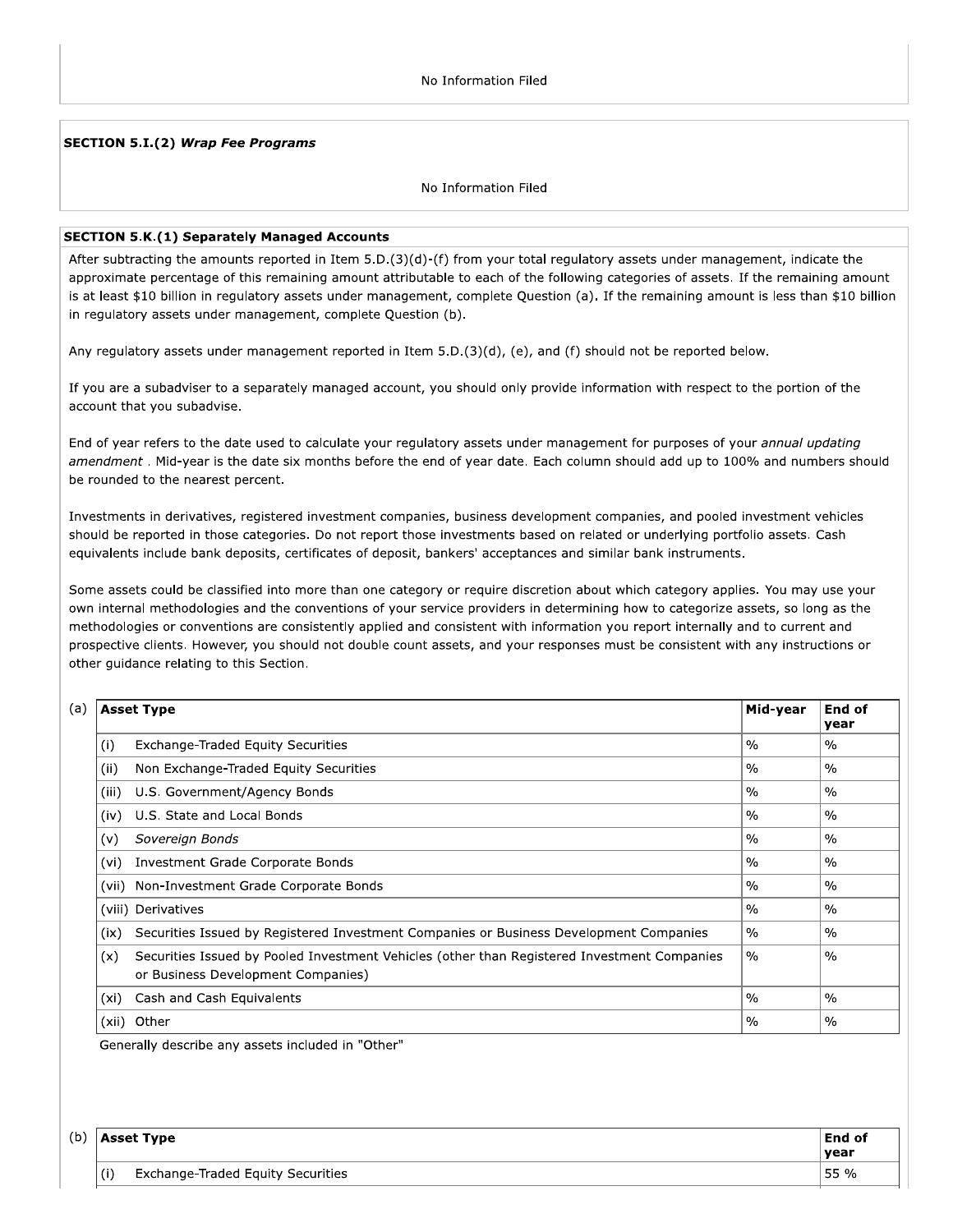| , (ii) | Non Exchange-Traded Equity Securities                                                                                             | $0\%$  |
|--------|-----------------------------------------------------------------------------------------------------------------------------------|--------|
| (iii)  | U.S. Government/Agency Bonds                                                                                                      | $0\%$  |
| (iv)   | U.S. State and Local Bonds                                                                                                        | $0\%$  |
| (v)    | Sovereign Bonds                                                                                                                   | $0\%$  |
| (vi)   | Investment Grade Corporate Bonds                                                                                                  | $6\%$  |
|        | (vii) Non-Investment Grade Corporate Bonds                                                                                        | $14\%$ |
|        | (viii) Derivatives                                                                                                                | $0\%$  |
| (ix)   | Securities Issued by Registered Investment Companies or Business Development Companies                                            | 19 %   |
| (x)    | Securities Issued by Pooled Investment Vehicles (other than Registered Investment Companies or Business<br>Development Companies) | $0\%$  |
| (xi)   | Cash and Cash Equivalents                                                                                                         | 3%     |
|        | (xii) Other                                                                                                                       | $3\%$  |

Generally describe any assets included in "Other"

OTHER IS PRIMARILY COMPRISED OF PRIVATE EQUITY AND STRUCTURED PRODUCTS. IN ADDITION, US TREASURIES AND SOVEREIGN DEBT (COMBINED) REPRESENT LESS THAN 1% OF TOTAL AUM.

#### **SECTION 5.K.(2) Separately Managed Accounts - Use of Borrowingsand Derivatives**

 $\overline{Q}$  No information is required to be reported in this Section 5.K.(2) per the instructions of this Section 5.K.(2)

If your regulatory assets under management attributable to separately managed accounts are at least \$10 billion, you should complete Question (a). If your regulatory assets under management attributable to separately managed accounts are at least \$500 million but less than \$10 billion, you should complete Question (b).

(a) In the table below, provide the following information regarding the separately managed accounts you advise. If you are a subadviser to a separately managed account, you should only provide information with respect to the portion of the account that you subadvise. End of year refers to the date used to calculate your regulatory assets under management for purposes of your annual updating amendment. Mid-year is the date six months before the end of year date.

In column 1, indicate the regulatory assets under management attributable to separately managed accounts associated with each level of gross notional exposure. For purposes of this table, the gross notional exposure of an account is the percentage obtained by dividing (i) the sum of (a) the dollar amount of any borrowings and (b) the gross notional value of all derivatives, by (ii) the regulatory assets under management of the account.

In column 2, provide the dollar amount of borrowings for the accounts included in column 1.

In column 3, provide aggregate gross notional value of derivatives divided by the aggregate regulatory assets under management of the accounts included in column 1 with respect to each category of derivatives specified in 3(a) through (f).

You may, but are not required to, complete the table with respect to any separately managed account with regulatory assets under management of less than \$10,000,000.

Any regulatory assets under management reported in Item 5.D.(3)(d), (e), and (f) should not be reported below.

(i) Mid-Year

| <b>Gross Notional</b><br><b>Exposure</b> | (1)<br>Regulatory<br><b>Assets</b><br><b>Under</b><br> Management  <i>Borrowings</i> | (2) |                        |                       | (3) Derivative Exposures          |                                                               |                                |
|------------------------------------------|--------------------------------------------------------------------------------------|-----|------------------------|-----------------------|-----------------------------------|---------------------------------------------------------------|--------------------------------|
|                                          |                                                                                      |     | (a)<br><b>Interest</b> | (b)<br><b>Foreian</b> | $ $ Derivative $ $ Derivative $ $ | (c) Credit $ $ (d) Equity $ $ (e) Commodity $ $<br>Derivative | (f) Other<br><b>Derivative</b> |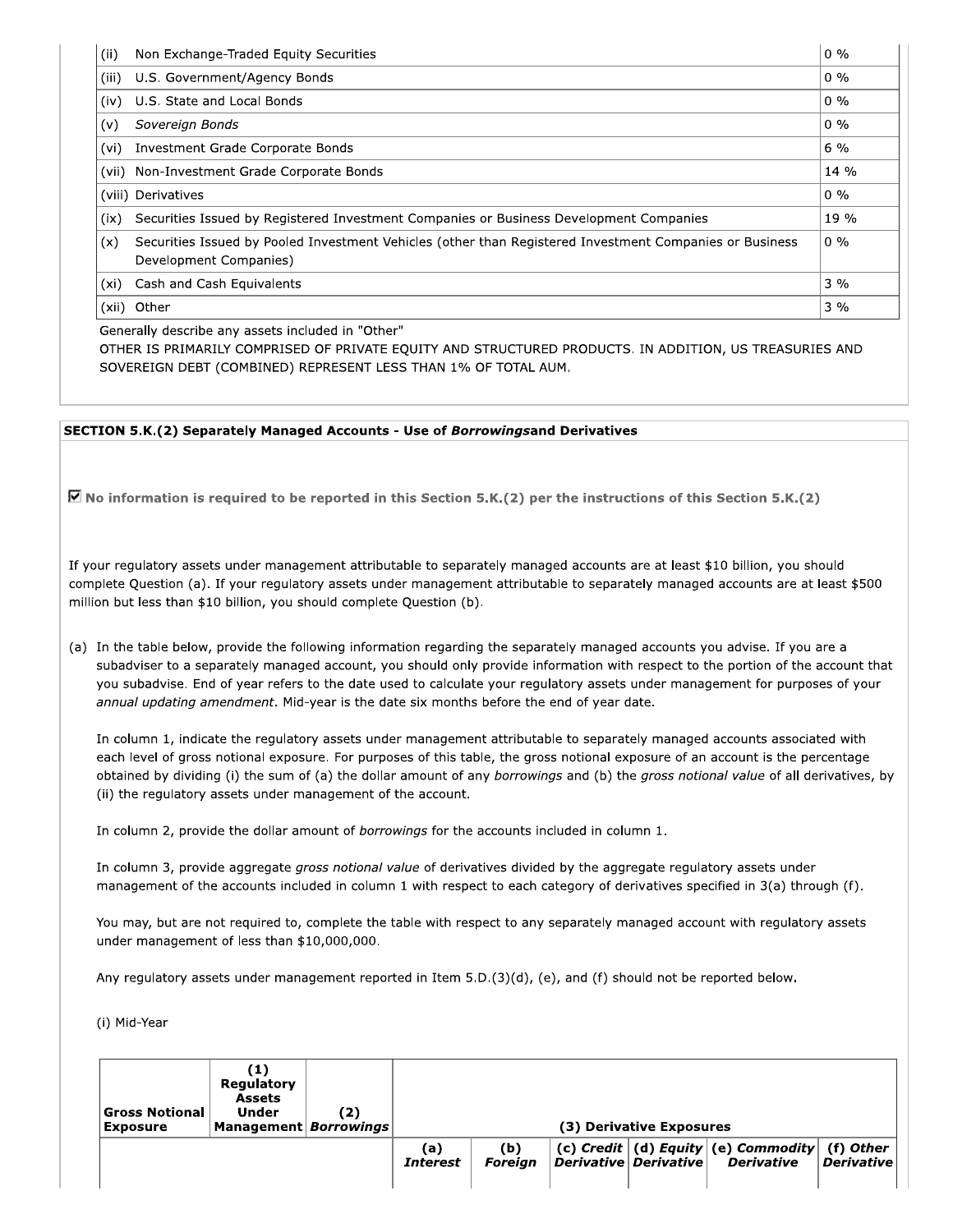|                                                                                                                          |     | Rate                | <b>Exchange</b><br>Derivative Derivative |               |               |               |  |
|--------------------------------------------------------------------------------------------------------------------------|-----|---------------------|------------------------------------------|---------------|---------------|---------------|--|
| Less than 10%                                                                                                            | \$  | \$<br>$\frac{0}{0}$ | $\frac{0}{0}$                            | $\frac{0}{0}$ | $\frac{0}{0}$ | $\frac{0}{0}$ |  |
| 10-149%                                                                                                                  | \$  | \$<br>$\frac{0}{0}$ | $\frac{0}{0}$                            | $\frac{0}{0}$ | $\frac{0}{0}$ | $\frac{0}{0}$ |  |
| 150% or more                                                                                                             | \$  | \$<br>$\frac{0}{0}$ | $\frac{0}{0}$                            | $\frac{0}{0}$ | $\frac{0}{0}$ | $\frac{0}{0}$ |  |
| Optional: Use the space below to provide a narrative description of the strategies and/or manner in which borrowings and |     |                     |                                          |               |               |               |  |
| derivatives are used in the management of the separately managed accounts that you advise.                               |     |                     |                                          |               |               |               |  |
| (ii) End of Year                                                                                                         |     |                     |                                          |               |               |               |  |
|                                                                                                                          | (1) |                     |                                          |               |               |               |  |

| <b>Gross Notional</b><br><b>Exposure</b> | (1)<br>Regulatory<br><b>Assets</b><br><b>Under</b><br>Management   Borrowings | (2) |                                                     |                                                 |               | (3) Derivative Exposures |                                               |
|------------------------------------------|-------------------------------------------------------------------------------|-----|-----------------------------------------------------|-------------------------------------------------|---------------|--------------------------|-----------------------------------------------|
|                                          |                                                                               |     | (a)<br><b>Interest</b><br>Rate<br><b>Derivative</b> | (b)<br><b>Foreign</b><br>Exchange<br>Derivative | $(c)$ Credit  | Derivative Derivative    | (d) Equity (e) Commodity<br><b>Derivative</b> |
| Less than 10%                            | \$                                                                            | \$  | $\frac{0}{0}$                                       | $\frac{0}{0}$                                   | $\frac{0}{0}$ | $\frac{0}{0}$            | $\frac{0}{0}$                                 |
| 10-149%                                  | \$                                                                            | \$  | $\frac{0}{0}$                                       | $\frac{0}{0}$                                   | $\frac{0}{0}$ | $\frac{0}{0}$            | $\frac{0}{0}$                                 |
| 150% or more                             | \$                                                                            | \$  | $\frac{0}{0}$                                       | $\frac{0}{0}$                                   | $\%$          | $\frac{0}{0}$            | $\frac{0}{0}$                                 |

**150% or more**  $\frac{4}{3}$  **b**  $\frac{8}{3}$  **b**  $\frac{96}{3}$  **b**  $\frac{96}{3}$  **b**  $\frac{96}{3}$  **b**  $\frac{96}{3}$  **c c c**<br>Optional: Use the space below to provide a narrative description of the strategies and/or manner in which *bor* (b) In the table below, provide the following information regarding the separately managed accounts you advise as of the date used<br>to calculate your regulatory assets under management for purposes of your *annual updating* 

In column 1, indicate the regulatory assets under management attributable to separately managed acceach level of gross notional exposure. For purposes of this table, the gross notional exposure of an acceachtained by divi each level of gross notional exposure. For purposes of this table, the gross notional exposure of an account is the percentage<br>orbtined by dividing (i) the sum of (a) the dollar amount of any *borrowings* and (b) the *gros* 

| Any regulatory assets under management reported in Item 5.D. $(3)(d)$ , (e), and (f) should not be reported below.<br>\$<br>\$ |                                |
|--------------------------------------------------------------------------------------------------------------------------------|--------------------------------|
| (1) Regulatory Assets Under Management (2) Borrowings                                                                          |                                |
|                                                                                                                                | <b>Gross Notional Exposure</b> |
|                                                                                                                                | Less than 10%                  |
|                                                                                                                                | 10-149%                        |
| \$                                                                                                                             | 150% or more                   |
| Optional: Use the space below to provide a narrative description of the strategies and/or manner in which borrowings and       |                                |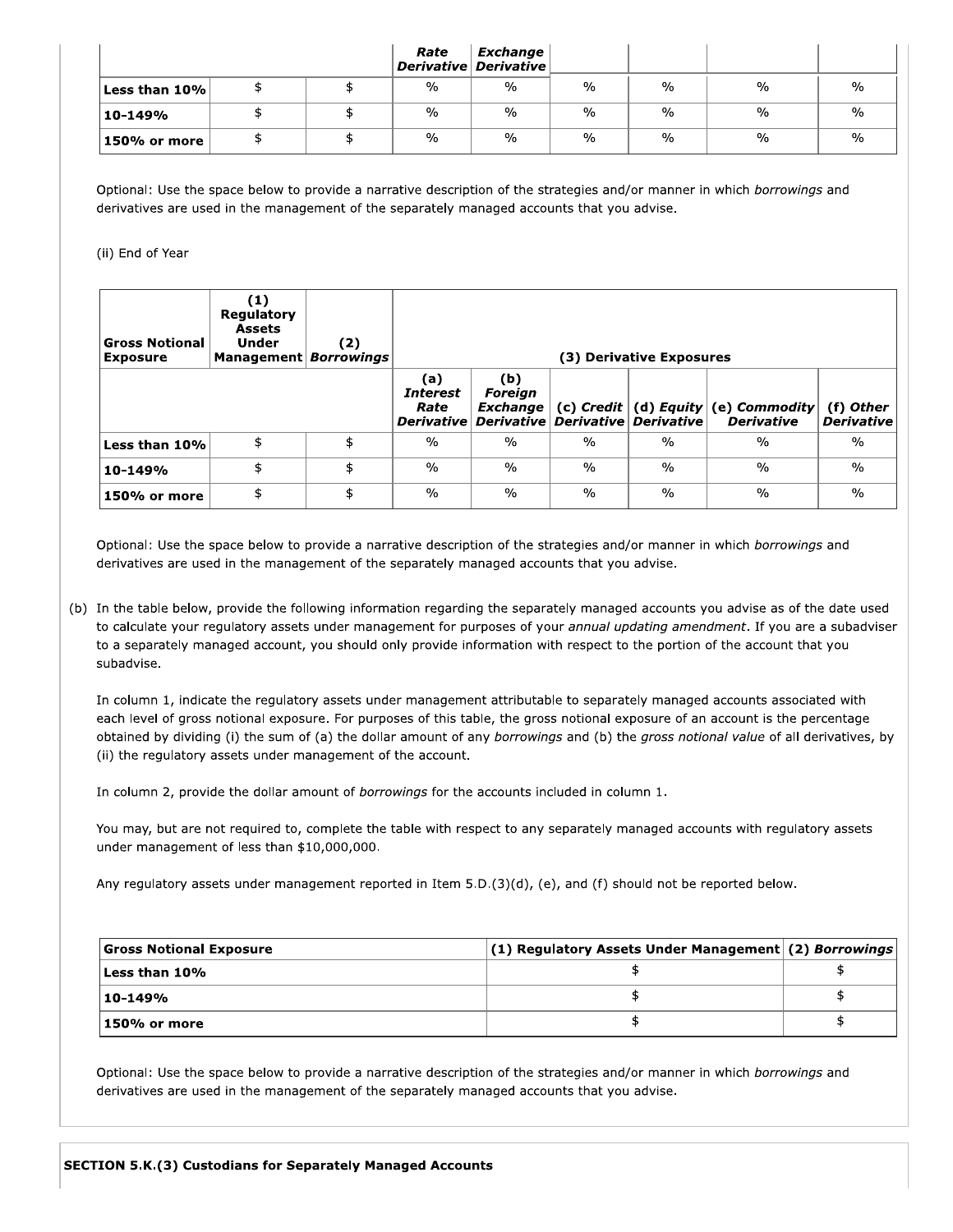|     | managed account regulatory assets under management.                                      |                      | Complete a separate Schedule D Section 5.K.(3) for each custodian that holds ten percent or more of your aggregate separately      |  |
|-----|------------------------------------------------------------------------------------------|----------------------|------------------------------------------------------------------------------------------------------------------------------------|--|
|     | (a) Legal name of custodian:                                                             |                      |                                                                                                                                    |  |
|     | <b>BANCO PRIVADO PORTUGUES</b>                                                           |                      |                                                                                                                                    |  |
|     | (b) Primary business name of custodian:                                                  |                      |                                                                                                                                    |  |
|     | <b>BANCO PRIVADO PORTUGUES</b>                                                           |                      |                                                                                                                                    |  |
|     | (c) The location(s) of the custodian's office(s) responsible for custody of the assets : |                      |                                                                                                                                    |  |
|     | City:                                                                                    | State:               | Country:                                                                                                                           |  |
|     | <b>LISBON</b>                                                                            |                      | Portugal                                                                                                                           |  |
|     |                                                                                          |                      | Yes No                                                                                                                             |  |
|     | (d) Is the custodian a related person of your firm?                                      |                      | Ω<br>⊙                                                                                                                             |  |
|     | (e) If the custodian is a broker-dealer, provide its SEC registration number (if any)    |                      |                                                                                                                                    |  |
|     |                                                                                          |                      |                                                                                                                                    |  |
|     | entity identifier (if any)                                                               |                      | (f) If the custodian is not a broker-dealer, or is a broker-dealer but does not have an SEC registration number, provide its legal |  |
|     | custodian?                                                                               |                      | (g) What amount of your regulatory assets under management attributable to separately managed accounts is held at the              |  |
|     | \$89,664,279                                                                             |                      |                                                                                                                                    |  |
|     |                                                                                          |                      |                                                                                                                                    |  |
|     |                                                                                          |                      |                                                                                                                                    |  |
|     | (a) Legal name of custodian:                                                             |                      |                                                                                                                                    |  |
|     | BETA CAPITAL SECURITIES LLC                                                              |                      |                                                                                                                                    |  |
|     | (b) Primary business name of custodian:                                                  |                      |                                                                                                                                    |  |
|     | <b>CREAND SECURITIES</b>                                                                 |                      |                                                                                                                                    |  |
|     | (c) The location(s) of the custodian's office(s) responsible for custody of the assets : |                      |                                                                                                                                    |  |
|     | City:<br>State:                                                                          | Country:             |                                                                                                                                    |  |
|     | MIAMI<br>Florida                                                                         | <b>United States</b> |                                                                                                                                    |  |
|     |                                                                                          |                      | Yes No                                                                                                                             |  |
|     | (d) Is the custodian a related person of your firm?                                      |                      | ⊙ ⊙                                                                                                                                |  |
|     | (e) If the custodian is a broker-dealer, provide its SEC registration number (if any)    |                      |                                                                                                                                    |  |
|     | $8 - 48481$                                                                              |                      |                                                                                                                                    |  |
| (f) | entity identifier (if any)                                                               |                      | If the custodian is not a broker-dealer, or is a broker-dealer but does not have an SEC registration number, provide its legal     |  |
|     | custodian?                                                                               |                      | (g) What amount of your regulatory assets under management attributable to separately managed accounts is held at the              |  |
|     | \$337,470,729                                                                            |                      |                                                                                                                                    |  |
|     |                                                                                          |                      |                                                                                                                                    |  |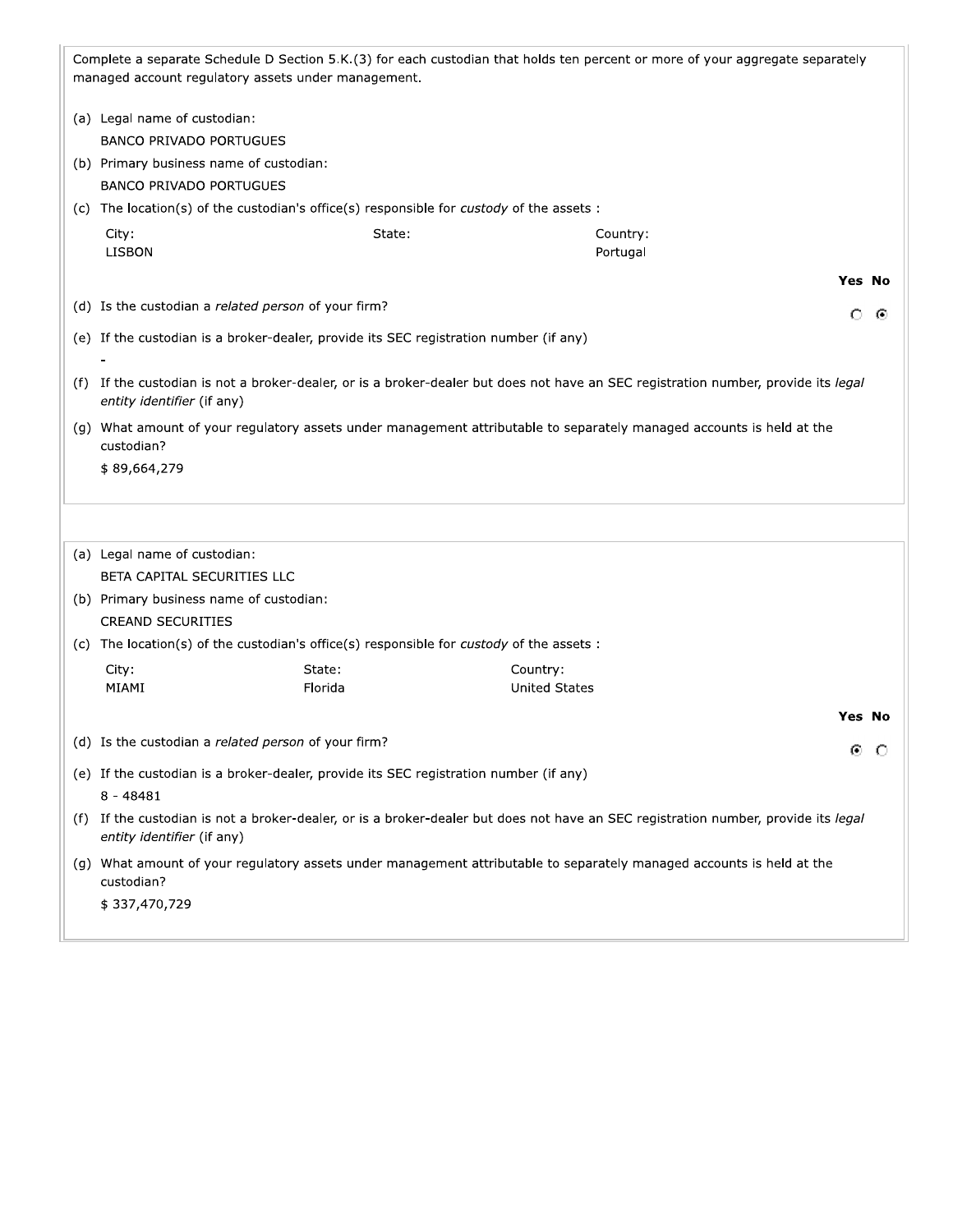|                                                     | In this Item, we request information about your firm's other business activities.                                                                                                                                                                                                                                                                                                                                                                                                                            |                                                                                                                                                                                                                                                                                                                |                                                                                                                                                                                                                                                                                                                                                                                                    |
|-----------------------------------------------------|--------------------------------------------------------------------------------------------------------------------------------------------------------------------------------------------------------------------------------------------------------------------------------------------------------------------------------------------------------------------------------------------------------------------------------------------------------------------------------------------------------------|----------------------------------------------------------------------------------------------------------------------------------------------------------------------------------------------------------------------------------------------------------------------------------------------------------------|----------------------------------------------------------------------------------------------------------------------------------------------------------------------------------------------------------------------------------------------------------------------------------------------------------------------------------------------------------------------------------------------------|
|                                                     |                                                                                                                                                                                                                                                                                                                                                                                                                                                                                                              |                                                                                                                                                                                                                                                                                                                |                                                                                                                                                                                                                                                                                                                                                                                                    |
| □<br>⊽<br>П<br>П<br>Г<br>Г<br>Г<br>П<br>П<br>Г<br>□ | You are actively engaged in business as a (check all that apply):<br>broker-dealer (registered or unregistered)<br>registered representative of a broker-dealer<br>commodity pool operator or commodity trading advisor (whether registered or exempt from registration)<br>futures commission merchant<br>real estate broker, dealer, or agent<br>insurance broker or agent<br>bank (including a separately identifiable department or division of a bank)<br>trust company<br>registered municipal advisor |                                                                                                                                                                                                                                                                                                                |                                                                                                                                                                                                                                                                                                                                                                                                    |
|                                                     |                                                                                                                                                                                                                                                                                                                                                                                                                                                                                                              |                                                                                                                                                                                                                                                                                                                |                                                                                                                                                                                                                                                                                                                                                                                                    |
| (1)<br>(2)                                          | Are you actively engaged in any other business not listed in Item 6.A. (other than giving investment advice)?<br>If yes, is this other business your primary business?<br>different name, provide that name.                                                                                                                                                                                                                                                                                                 | Ω<br>Ω                                                                                                                                                                                                                                                                                                         | ⊙<br>С                                                                                                                                                                                                                                                                                                                                                                                             |
| (3)                                                 | Do you sell products or provide services other than investment advice to your advisory clients?<br>different name, provide that name.                                                                                                                                                                                                                                                                                                                                                                        | Ο                                                                                                                                                                                                                                                                                                              | Θ                                                                                                                                                                                                                                                                                                                                                                                                  |
|                                                     |                                                                                                                                                                                                                                                                                                                                                                                                                                                                                                              | (1)<br>(2)<br>(3)<br>(4)<br>(5)<br>(6)<br>(7)<br>(8)<br>(9)<br>(10) registered security-based swap dealer<br>(11) major security-based swap participant<br>(12) accountant or accounting firm<br>(13) lawyer or law firm<br>(14) other financial product salesperson (specify):<br>Section 6.A. of Schedule D. | If you engage in other business using a name that is different from the names reported in Items 1.A. or 1.B.(1), complete<br>Yes No<br>If "yes," describe this other business on Section 6.B.(2) of Schedule D, and if you engage in this business under a<br><b>Yes No</b><br>If "yes," describe this other business on Section 6.B.(3) of Schedule D, and if you engage in this business under a |

**SECTION 6.A. Names of Your Other Businesses** 

No Information Filed

# **SECTION 6.B.(2) Description of Primary Business**

Describe your primary business (not your investment advisory business):

If you engage in that business under a different name, provide that name:

#### **SECTION 6.B.(3) Description of Other Products and Services**

Describe other products or services you sell to your client. You may omit products and services that you listed in Section 6.B.(2) above.

If you engage in that business under a different name, provide that name: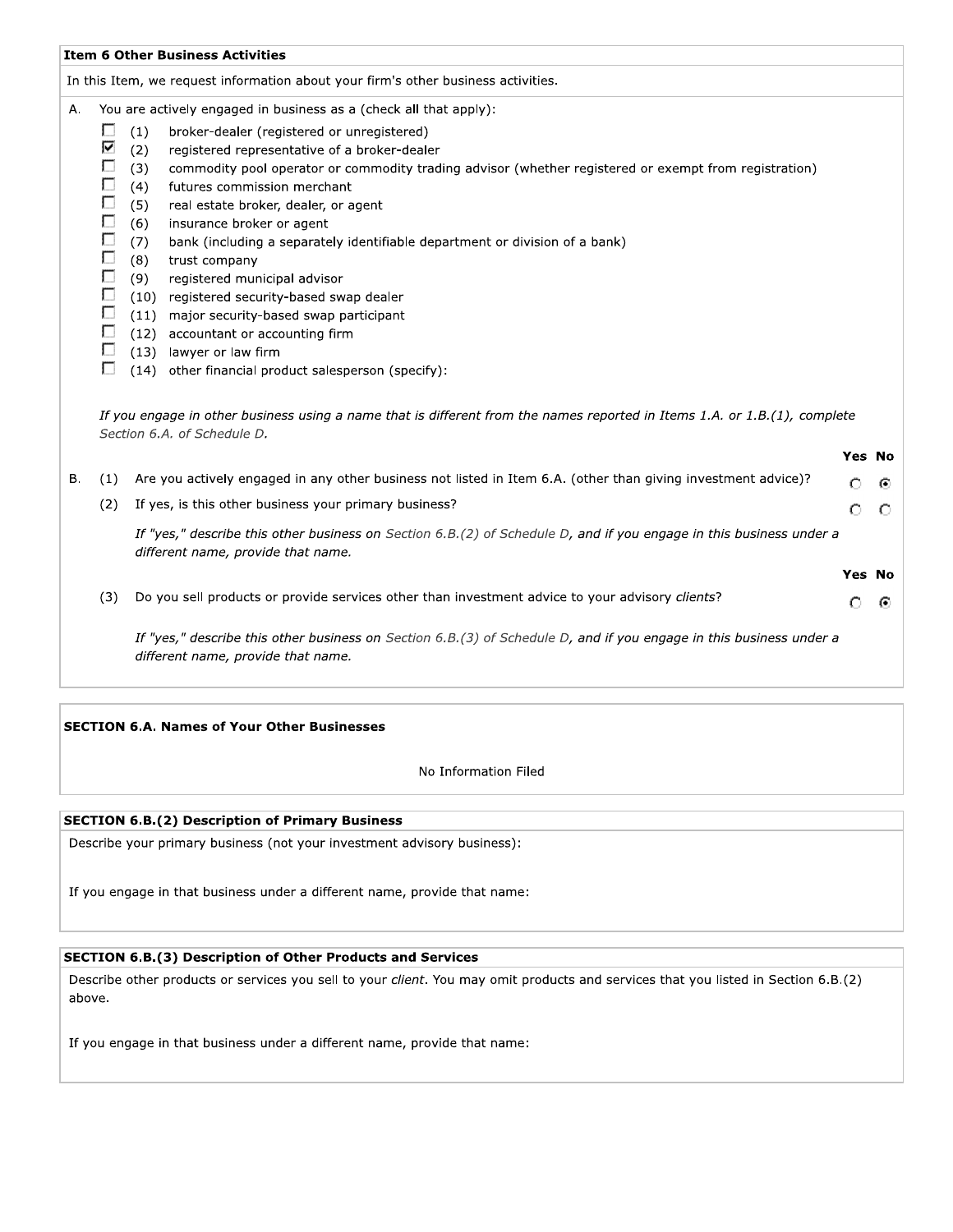#### **Item 7 Financial Industry Affiliations**

In this Item, we request information about your financial industry affiliations and activities. This information identifies areas in which conflicts of interest may occur between you and your clients.

This part of Item 7 requires you to provide information about you and your related persons, including foreign affiliates. Your A. related persons are all of your advisory affiliates and any person that is under common control with you.

You have a related person that is a (check all that apply):

- $\nabla$  (1) broker-dealer, municipal securities dealer, or government securities broker or dealer (registered or unregistered)
- ⊽  $(2)$ other investment adviser (including financial planners)
- D.  $(3)$ registered municipal advisor
- $\Box$  $(4)$ registered security-based swap dealer
- $\Box$  $(5)$ major security-based swap participant
- $\Box$  $(6)$ commodity pool operator or commodity trading advisor (whether registered or exempt from registration)
- П  $(7)$ futures commission merchant
- ⊽  $(8)$ banking or thrift institution
- $\Box$  $(9)$ trust company
- $\Box$ (10) accountant or accounting firm
- П (11) lawyer or law firm
- Ø (12) insurance company or agency
- ⊽ (13) pension consultant
- $\Box$ (14) real estate broker or dealer
- $\Box$ (15) sponsor or syndicator of limited partnerships (or equivalent), excluding pooled investment vehicles
- ⊽ (16) sponsor, general partner, managing member (or equivalent) of pooled investment vehicles

Note that Item 7.A. should not be used to disclose that some of your employees perform investment advisory functions or are registered representatives of a broker-dealer. The number of your firm's employees who perform investment advisory functions should be disclosed under Item 5.B.(1). The number of your firm's employees who are registered representatives of a broker-dealer should be disclosed under Item 5.B.(2).

Note that if you are filing an umbrella registration, you should not check Item 7.A.(2) with respect to your relying advisers, and you do not have to complete Section 7.A. in Schedule D for your relying advisers. You should complete a Schedule R for each relying adviser.

For each related person, including foreign affiliates that may not be registered or required to be registered in the United States, complete Section 7.A. of Schedule D.

You do not need to complete Section 7.A. of Schedule D for any related person if: (1) you have no business dealings with the related person in connection with advisory services you provide to your clients; (2) you do not conduct shared operations with the related person; (3) you do not refer clients or business to the related person, and the related person does not refer prospective clients or business to you; (4) you do not share supervised persons or premises with the related person; and (5) you have no reason to believe that your relationship with the related person otherwise creates a conflict of interest with your clients.

You must complete Section 7.A. of Schedule D for each related person acting as qualified custodian in connection with advisory services you provide to your clients (other than any mutual fund transfer agent pursuant to rule 206(4)-2(b)(1)), regardless of whether you have determined the related person to be operationally independent under rule 206(4)-2 of the Advisers Act.

#### **SECTION 7.A. Financial Industry Affiliations**

Complete a separate Schedule D Section 7.A. for each related person listed in Item 7.A.

- 1. Legal Name of Related Person: **BANCO ALCALA SA**
- 2. Primary Business Name of Related Person: **BANCO ALCALA SA**
- Related Person's SEC File Number (if any) (e.g., 801-, 8-, 866-, 802-)  $3.$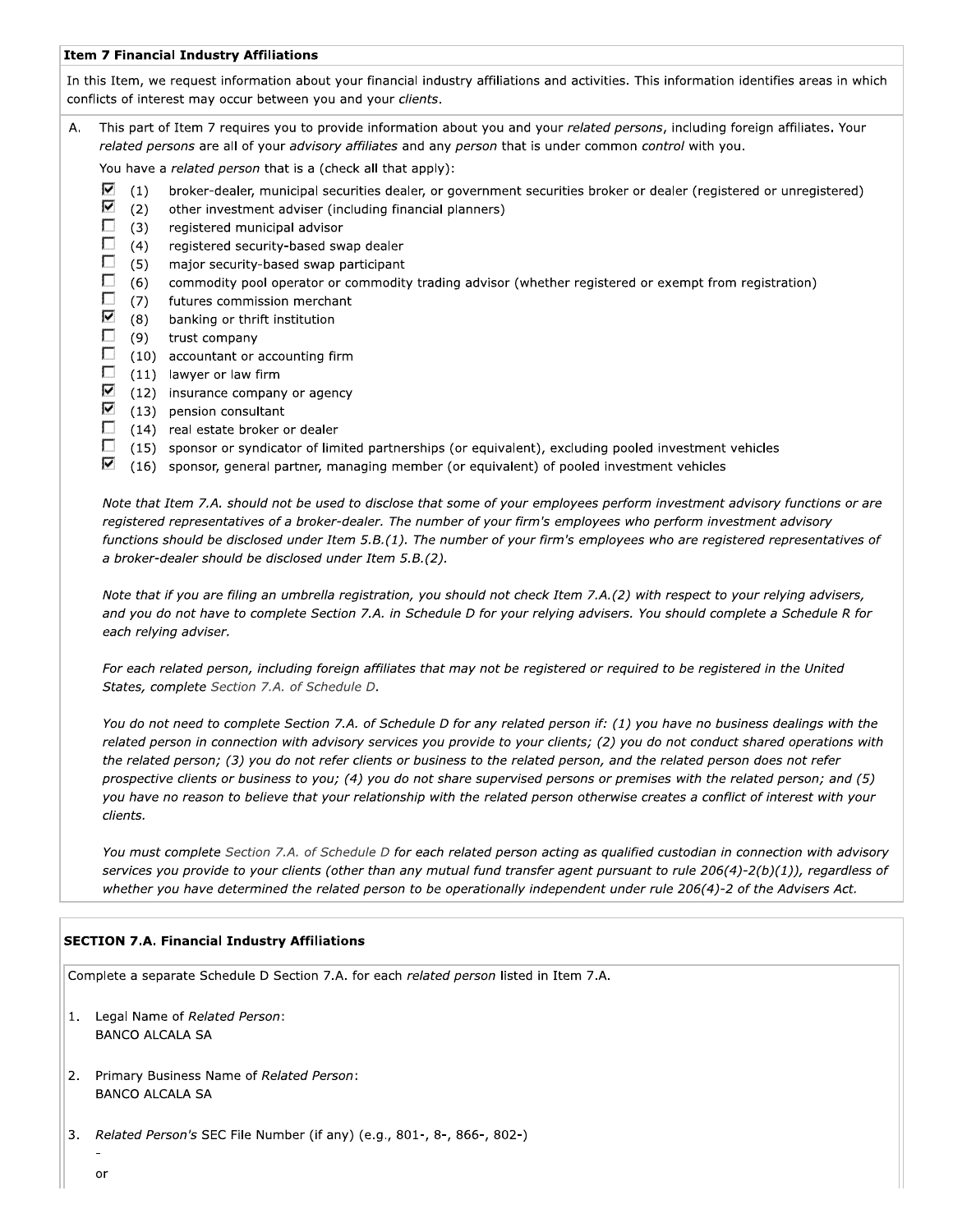| ۰. | ×<br>٠<br>×<br>× | ۰, | × |
|----|------------------|----|---|
|    |                  |    |   |

- **Related Person's**  $4.$ 
	- (a) CRD Number (if any):
	- (b) CIK Number(s) (if any):

No Information Filed

- Related Person is: (check all that apply) 5.
	- (a)  $\Box$ broker-dealer, municipal securities dealer, or government securities broker or dealer
	- (b)  $\Box$ other investment adviser (including financial planners)
	- $(c)$   $\Box$ registered municipal advisor
	- (d)  $\Box$ registered security-based swap dealer
	- (e)  $\Box$ major security-based swap participant
	- $\Box$  $(f)$ commodity pool operator or commodity trading advisor (whether registered or exempt from registration)
	- (g)  $\square$ futures commission merchant
	- (h)  $\overline{\mathbf{V}}$ banking or thrift institution
	- $\Box$  $(i)$ trust company
	- $\Box$  $(j)$ accountant or accounting firm
	- $(k)$  **D** lawyer or law firm
	- $(1)$  $\Box$ insurance company or agency
	- $(m)$   $\Box$ pension consultant
	- $(n)$   $\Box$ real estate broker or dealer
	- (o)  $\Box$ sponsor or syndicator of limited partnerships (or equivalent), excluding pooled investment vehicles
	- $(p)$   $\Box$ sponsor, general partner, managing member (or equivalent) of pooled investment vehicles
- 6. Do you control or are you controlled by the related person?
	- 7. Are you and the related person under common control?
	- (a) Does the related person act as a qualified custodian for your clients in connection with advisory services you 8. O ⊕ provide to clients?
		- (b) If you are registering or registered with the SEC and you have answered "yes," to question 8.(a) above, have you  $\circ$  $\circ$ overcome the presumption that you are not operationally independent (pursuant to rule 206(4)-2(d)(5)) from the related person and thus are not required to obtain a surprise examination for your clients' funds or securities that are maintained at the related person?
		- (c) If you have answered "yes" to question 8.(a) above, provide the location of the related person's office responsible for custody of your clients' assets: Number and Street 1: Number and Street 2:

| City:                                                             | State: | Country: | ZIP+4/Postal Code: |
|-------------------------------------------------------------------|--------|----------|--------------------|
| If this address is a private residence, check this box: $\square$ |        |          |                    |

# **Yes No**

Yes No

 $\circ$ -6

G) €

9. (a) If the related person is an investment adviser, is it exempt from registration? Ω ⊙ (b) If the answer is yes, under what exemption? 10. (a) Is the related person registered with a foreign financial regulatory authority? ⊙ ⊙ (b) If the answer is yes, list the name and country, in English of each foreign financial regulatory authority with which the related person is registered. Name of Country/English Name of Foreign Financial Regulatory Authority

| $\mu$ and $\sigma$ country, English name of Foreign Financial Regardtory Authority |  |  |  |  |  |  |
|------------------------------------------------------------------------------------|--|--|--|--|--|--|
| Other - BANK OF SPAIN                                                              |  |  |  |  |  |  |

- 11. Do you and the related person share any supervised persons?
- 12. Do you and the related person share the same physical location?

 $\circ$  $\odot$ 

၀ ၜ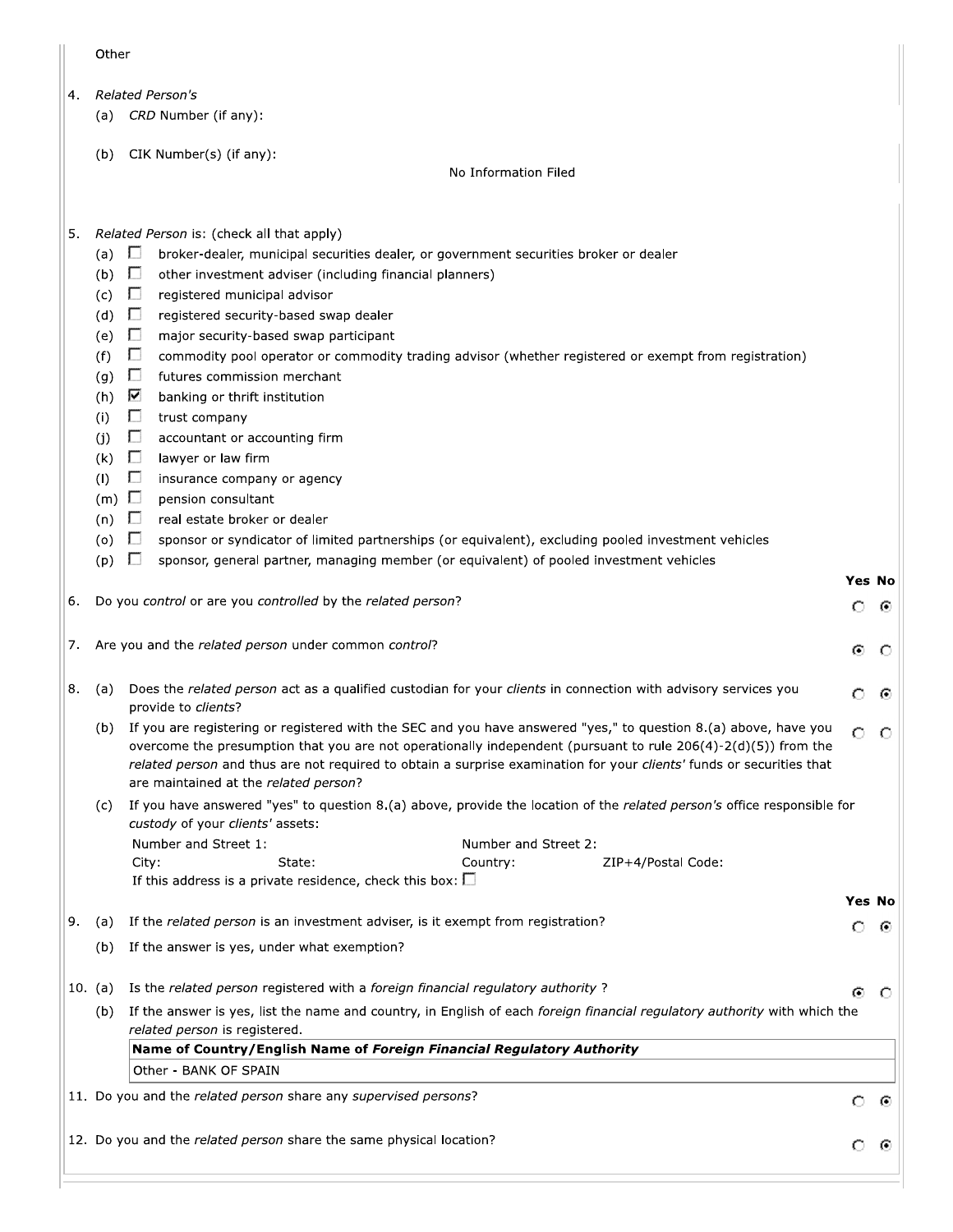|    |                                      | BANCO CREDIT ANDORRA (PANAMA)                                                                                                                                                                                                                                                                                                                                  |         |         |
|----|--------------------------------------|----------------------------------------------------------------------------------------------------------------------------------------------------------------------------------------------------------------------------------------------------------------------------------------------------------------------------------------------------------------|---------|---------|
| 2. |                                      | Primary Business Name of Related Person:<br>BANCO CREDIT ANDORRA (PANAMA)                                                                                                                                                                                                                                                                                      |         |         |
| 3. |                                      | Related Person's SEC File Number (if any) (e.g., 801-, 8-, 866-, 802-)                                                                                                                                                                                                                                                                                         |         |         |
|    | or                                   |                                                                                                                                                                                                                                                                                                                                                                |         |         |
|    | Other                                |                                                                                                                                                                                                                                                                                                                                                                |         |         |
| 4. |                                      | Related Person's                                                                                                                                                                                                                                                                                                                                               |         |         |
|    |                                      | (a) CRD Number (if any):                                                                                                                                                                                                                                                                                                                                       |         |         |
|    |                                      | (b) CIK Number(s) (if any):                                                                                                                                                                                                                                                                                                                                    |         |         |
|    |                                      | No Information Filed                                                                                                                                                                                                                                                                                                                                           |         |         |
|    |                                      |                                                                                                                                                                                                                                                                                                                                                                |         |         |
| 5. | D<br>(a)                             | Related Person is: (check all that apply)<br>broker-dealer, municipal securities dealer, or government securities broker or dealer                                                                                                                                                                                                                             |         |         |
|    | (b)<br>$\Box$                        | other investment adviser (including financial planners)                                                                                                                                                                                                                                                                                                        |         |         |
|    | П<br>(c)                             | registered municipal advisor                                                                                                                                                                                                                                                                                                                                   |         |         |
|    | П<br>(d)<br>D                        | registered security-based swap dealer                                                                                                                                                                                                                                                                                                                          |         |         |
|    | (e)<br>D<br>(f)                      | major security-based swap participant<br>commodity pool operator or commodity trading advisor (whether registered or exempt from registration)                                                                                                                                                                                                                 |         |         |
|    | D<br>(g)                             | futures commission merchant                                                                                                                                                                                                                                                                                                                                    |         |         |
|    | ⊽<br>(h)                             | banking or thrift institution                                                                                                                                                                                                                                                                                                                                  |         |         |
|    | П<br>(i)                             | trust company                                                                                                                                                                                                                                                                                                                                                  |         |         |
|    | D<br>(j)                             | accountant or accounting firm                                                                                                                                                                                                                                                                                                                                  |         |         |
|    | $\Box$<br>(k)                        | lawyer or law firm                                                                                                                                                                                                                                                                                                                                             |         |         |
|    | $\Box$<br>(1)                        | insurance company or agency                                                                                                                                                                                                                                                                                                                                    |         |         |
|    | $(m)$ $\Box$                         | pension consultant                                                                                                                                                                                                                                                                                                                                             |         |         |
|    | $\Box$<br>(n)                        | real estate broker or dealer                                                                                                                                                                                                                                                                                                                                   |         |         |
|    | $\mathbf{L}$<br>(0)<br>$\Box$<br>(p) | sponsor or syndicator of limited partnerships (or equivalent), excluding pooled investment vehicles<br>sponsor, general partner, managing member (or equivalent) of pooled investment vehicles                                                                                                                                                                 |         |         |
|    |                                      |                                                                                                                                                                                                                                                                                                                                                                | Yes No  |         |
| 6. |                                      | Do you control or are you controlled by the related person?                                                                                                                                                                                                                                                                                                    | $\circ$ | ⊙       |
| 7. |                                      | Are you and the related person under common control?                                                                                                                                                                                                                                                                                                           | ⊙       | $\circ$ |
|    |                                      |                                                                                                                                                                                                                                                                                                                                                                |         |         |
| 8. | (a)                                  | Does the related person act as a qualified custodian for your clients in connection with advisory services you<br>provide to clients?                                                                                                                                                                                                                          | O       | ⊙       |
|    |                                      | (b) If you are registering or registered with the SEC and you have answered "yes," to question 8.(a) above, have you<br>overcome the presumption that you are not operationally independent (pursuant to rule 206(4)-2(d)(5)) from the<br>related person and thus are not required to obtain a surprise examination for your clients' funds or securities that | $\circ$ | $\circ$ |
|    |                                      | are maintained at the related person?                                                                                                                                                                                                                                                                                                                          |         |         |
|    | (c)                                  | If you have answered "yes" to question 8.(a) above, provide the location of the related person's office responsible for<br>custody of your clients' assets:                                                                                                                                                                                                    |         |         |
|    |                                      | Number and Street 1:<br>Number and Street 2:                                                                                                                                                                                                                                                                                                                   |         |         |
|    |                                      | State:<br>City:<br>Country:<br>ZIP+4/Postal Code:<br>If this address is a private residence, check this box: $\square$                                                                                                                                                                                                                                         |         |         |
|    |                                      |                                                                                                                                                                                                                                                                                                                                                                | Yes No  |         |
| 9. | (a)                                  | If the related person is an investment adviser, is it exempt from registration?                                                                                                                                                                                                                                                                                | $\circ$ | $\circ$ |
|    | (b)                                  | If the answer is yes, under what exemption?                                                                                                                                                                                                                                                                                                                    |         |         |
|    |                                      |                                                                                                                                                                                                                                                                                                                                                                |         |         |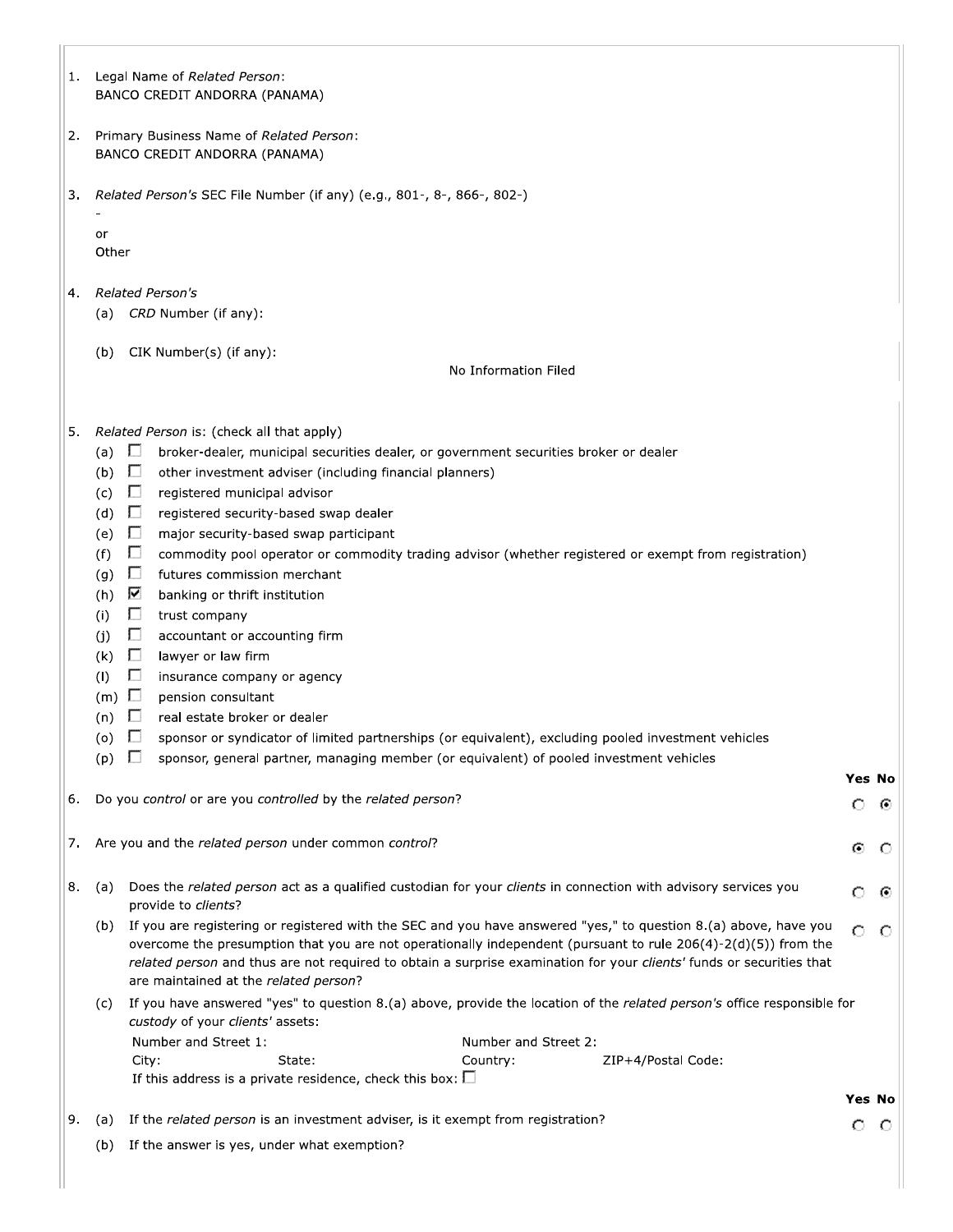|    | 10. (a)                                                                                                                                                     | Is the related person registered with a foreign financial regulatory authority?                                                                                                                                                                                                                                                                                                                                                                                                                                                                                                                                                                                                                                                                                                                                                                                                                                                                                  | ⊙       | O   |
|----|-------------------------------------------------------------------------------------------------------------------------------------------------------------|------------------------------------------------------------------------------------------------------------------------------------------------------------------------------------------------------------------------------------------------------------------------------------------------------------------------------------------------------------------------------------------------------------------------------------------------------------------------------------------------------------------------------------------------------------------------------------------------------------------------------------------------------------------------------------------------------------------------------------------------------------------------------------------------------------------------------------------------------------------------------------------------------------------------------------------------------------------|---------|-----|
|    | (b)                                                                                                                                                         | If the answer is yes, list the name and country, in English of each foreign financial regulatory authority with which the<br>related person is registered.                                                                                                                                                                                                                                                                                                                                                                                                                                                                                                                                                                                                                                                                                                                                                                                                       |         |     |
|    |                                                                                                                                                             | Name of Country/English Name of Foreign Financial Regulatory Authority                                                                                                                                                                                                                                                                                                                                                                                                                                                                                                                                                                                                                                                                                                                                                                                                                                                                                           |         |     |
|    |                                                                                                                                                             | Other - SUPERINTENDENCY OF BANKS OF PANAMA                                                                                                                                                                                                                                                                                                                                                                                                                                                                                                                                                                                                                                                                                                                                                                                                                                                                                                                       |         |     |
|    |                                                                                                                                                             | 11. Do you and the related person share any supervised persons?                                                                                                                                                                                                                                                                                                                                                                                                                                                                                                                                                                                                                                                                                                                                                                                                                                                                                                  | O       | ⊙   |
|    |                                                                                                                                                             | 12. Do you and the related person share the same physical location?                                                                                                                                                                                                                                                                                                                                                                                                                                                                                                                                                                                                                                                                                                                                                                                                                                                                                              | Ω       | ⊙   |
| 1. |                                                                                                                                                             | Legal Name of Related Person:<br>BANQUE DE PATRIMOINES PRIVES                                                                                                                                                                                                                                                                                                                                                                                                                                                                                                                                                                                                                                                                                                                                                                                                                                                                                                    |         |     |
| 2. |                                                                                                                                                             | Primary Business Name of Related Person:<br>BANQUE DE PATRIMOINES PRIVES                                                                                                                                                                                                                                                                                                                                                                                                                                                                                                                                                                                                                                                                                                                                                                                                                                                                                         |         |     |
| 3. |                                                                                                                                                             | Related Person's SEC File Number (if any) (e.g., 801-, 8-, 866-, 802-)                                                                                                                                                                                                                                                                                                                                                                                                                                                                                                                                                                                                                                                                                                                                                                                                                                                                                           |         |     |
|    | or<br>Other                                                                                                                                                 |                                                                                                                                                                                                                                                                                                                                                                                                                                                                                                                                                                                                                                                                                                                                                                                                                                                                                                                                                                  |         |     |
| 4. | (a)                                                                                                                                                         | <b>Related Person's</b><br>CRD Number (if any):                                                                                                                                                                                                                                                                                                                                                                                                                                                                                                                                                                                                                                                                                                                                                                                                                                                                                                                  |         |     |
|    | (b)                                                                                                                                                         | CIK Number(s) (if any):                                                                                                                                                                                                                                                                                                                                                                                                                                                                                                                                                                                                                                                                                                                                                                                                                                                                                                                                          |         |     |
|    |                                                                                                                                                             | No Information Filed                                                                                                                                                                                                                                                                                                                                                                                                                                                                                                                                                                                                                                                                                                                                                                                                                                                                                                                                             |         |     |
| 5. | $(a) \quad \blacksquare$<br>(b)<br>(c)<br>(d)<br>(e)<br>(f)<br>(g)<br>(h)<br>(i)<br>(i)<br>(k)<br>(1)<br>$(m)$ $\overline{\mathbf{V}}$<br>(n)<br>(0)<br>(p) | Related Person is: (check all that apply)<br>broker-dealer, municipal securities dealer, or government securities broker or dealer<br>$\Box$<br>other investment adviser (including financial planners)<br>registered municipal advisor<br>U<br>U<br>registered security-based swap dealer<br>major security-based swap participant<br>ш<br>$\Box$<br>commodity pool operator or commodity trading advisor (whether registered or exempt from registration)<br>$\Box$<br>futures commission merchant<br>⊽<br>banking or thrift institution<br>□<br>trust company<br>□<br>accountant or accounting firm<br>$\Box$<br>lawyer or law firm<br>⊽<br>insurance company or agency<br>pension consultant<br>$\Box$<br>real estate broker or dealer<br>$\Box$<br>sponsor or syndicator of limited partnerships (or equivalent), excluding pooled investment vehicles<br>sponsor, general partner, managing member (or equivalent) of pooled investment vehicles<br>$\Box$ | Yes No  |     |
| 6. |                                                                                                                                                             | Do you control or are you controlled by the related person?                                                                                                                                                                                                                                                                                                                                                                                                                                                                                                                                                                                                                                                                                                                                                                                                                                                                                                      | O       | ⊙   |
| 7. |                                                                                                                                                             | Are you and the related person under common control?                                                                                                                                                                                                                                                                                                                                                                                                                                                                                                                                                                                                                                                                                                                                                                                                                                                                                                             | ⊙       | O   |
| 8. | (a)                                                                                                                                                         | Does the related person act as a qualified custodian for your clients in connection with advisory services you<br>provide to clients?                                                                                                                                                                                                                                                                                                                                                                                                                                                                                                                                                                                                                                                                                                                                                                                                                            | O       | ⊙   |
|    | (b)                                                                                                                                                         | If you are registering or registered with the SEC and you have answered "yes," to question 8.(a) above, have you                                                                                                                                                                                                                                                                                                                                                                                                                                                                                                                                                                                                                                                                                                                                                                                                                                                 | $\circ$ | - 0 |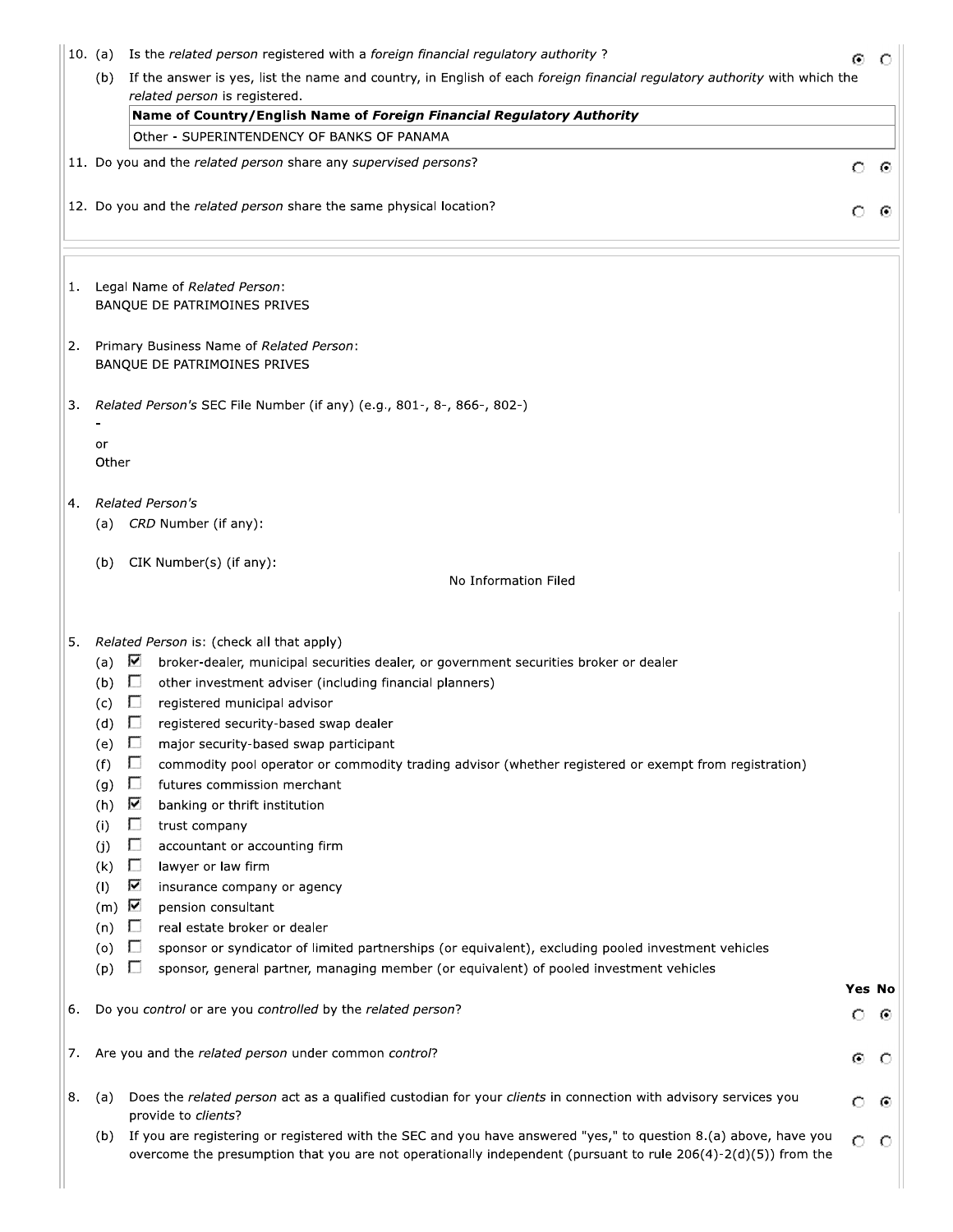|    |                          | related person and thus are not required to obtain a surprise examination for your clients' funds or securities that<br>are maintained at the related person? |         |               |
|----|--------------------------|---------------------------------------------------------------------------------------------------------------------------------------------------------------|---------|---------------|
|    | (c)                      | If you have answered "yes" to question 8.(a) above, provide the location of the related person's office responsible for<br>custody of your clients' assets:   |         |               |
|    |                          | Number and Street 1:<br>Number and Street 2:                                                                                                                  |         |               |
|    |                          | City:<br>State:<br>Country:<br>ZIP+4/Postal Code:                                                                                                             |         |               |
|    |                          | If this address is a private residence, check this box: $\square$                                                                                             |         |               |
|    |                          |                                                                                                                                                               |         | <b>Yes No</b> |
| 9. | (a)                      | If the related person is an investment adviser, is it exempt from registration?                                                                               | $\circ$ | O             |
|    | (b)                      | If the answer is yes, under what exemption?                                                                                                                   |         |               |
|    | 10. (a)                  | Is the related person registered with a foreign financial regulatory authority?                                                                               | ⊙       | O             |
|    | (b)                      | If the answer is yes, list the name and country, in English of each foreign financial regulatory authority with which the<br>related person is registered.    |         |               |
|    |                          | Name of Country/English Name of Foreign Financial Regulatory Authority                                                                                        |         |               |
|    |                          | Luxembourg, Grand Duchy of - Commission to Surveillance of the Finance Sector                                                                                 |         |               |
|    |                          | 11. Do you and the related person share any supervised persons?                                                                                               | $\circ$ | ⊙             |
|    |                          |                                                                                                                                                               |         |               |
|    |                          | 12. Do you and the related person share the same physical location?                                                                                           |         |               |
|    |                          |                                                                                                                                                               |         |               |
|    |                          |                                                                                                                                                               |         |               |
|    |                          | 1. Legal Name of Related Person:<br>BETA CAPITAL SECURITIES LLC                                                                                               |         |               |
|    |                          |                                                                                                                                                               |         |               |
| 2. |                          | Primary Business Name of Related Person:                                                                                                                      |         |               |
|    |                          | <b>CREAND SECURITIES</b>                                                                                                                                      |         |               |
|    |                          |                                                                                                                                                               |         |               |
| 3. |                          | Related Person's SEC File Number (if any) (e.g., 801-, 8-, 866-, 802-)                                                                                        |         |               |
|    |                          | $8 - 48481$                                                                                                                                                   |         |               |
|    | or                       |                                                                                                                                                               |         |               |
|    | Other                    |                                                                                                                                                               |         |               |
|    |                          | 4. Related Person's                                                                                                                                           |         |               |
|    | (a)                      | CRD Number (if any):                                                                                                                                          |         |               |
|    |                          | 38964                                                                                                                                                         |         |               |
|    | (b)                      | CIK Number(s) (if any):                                                                                                                                       |         |               |
|    |                          | No Information Filed                                                                                                                                          |         |               |
|    |                          |                                                                                                                                                               |         |               |
| 5. |                          | Related Person is: (check all that apply)                                                                                                                     |         |               |
|    | (a) $\blacktriangledown$ | broker-dealer, municipal securities dealer, or government securities broker or dealer                                                                         |         |               |
|    | $(b)$ $\Box$             | other investment adviser (including financial planners)                                                                                                       |         |               |
|    | (c)                      | $\Box$<br>registered municipal advisor                                                                                                                        |         |               |
|    | (d)                      | $\Box$<br>registered security-based swap dealer                                                                                                               |         |               |
|    | (e)                      | $\Box$<br>major security-based swap participant                                                                                                               |         |               |
|    | (f)                      | $\Box$<br>commodity pool operator or commodity trading advisor (whether registered or exempt from registration)                                               |         |               |
|    | (g)                      | $\Box$<br>futures commission merchant                                                                                                                         |         |               |
|    | (h)                      | $\Box$<br>banking or thrift institution                                                                                                                       |         |               |
|    | (i)                      | $\Box$<br>trust company                                                                                                                                       |         |               |
|    | (j)                      | П<br>accountant or accounting firm                                                                                                                            |         |               |
|    | (k)                      | $\Box$<br>lawyer or law firm                                                                                                                                  |         |               |
|    | (1)                      | $\Box$<br>insurance company or agency                                                                                                                         |         |               |
|    | $(m)$ $\Box$             | pension consultant                                                                                                                                            |         |               |
|    | (n)<br>(o)               | U<br>real estate broker or dealer<br>sponsor or syndicator of limited partnerships (or equivalent), excluding pooled investment vehicles                      |         |               |
|    |                          |                                                                                                                                                               |         |               |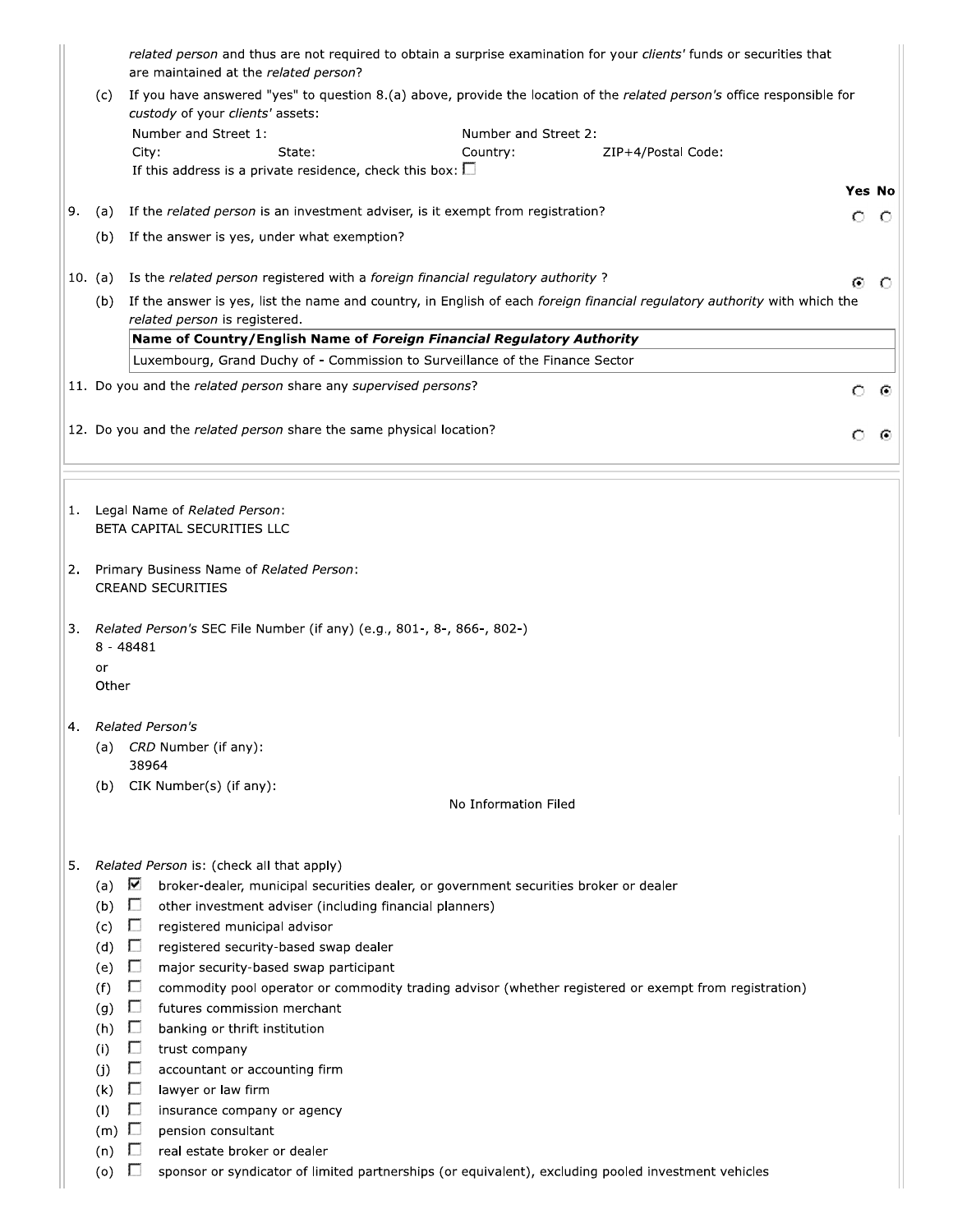|    | (p)        | U                                                                                                       |                                                         | sponsor, general partner, managing member (or equivalent) of pooled investment vehicles |                                                                                                                                                                                                                                                                                                                                                            |               |         |
|----|------------|---------------------------------------------------------------------------------------------------------|---------------------------------------------------------|-----------------------------------------------------------------------------------------|------------------------------------------------------------------------------------------------------------------------------------------------------------------------------------------------------------------------------------------------------------------------------------------------------------------------------------------------------------|---------------|---------|
|    |            |                                                                                                         |                                                         |                                                                                         |                                                                                                                                                                                                                                                                                                                                                            | Yes No        |         |
| 6. |            | Do you control or are you controlled by the related person?                                             |                                                         |                                                                                         |                                                                                                                                                                                                                                                                                                                                                            | $\circ$       | ⊙       |
| 7. |            | Are you and the related person under common control?                                                    |                                                         |                                                                                         |                                                                                                                                                                                                                                                                                                                                                            | ⊙             | $\circ$ |
| 8. | (a)        | provide to clients?                                                                                     |                                                         |                                                                                         | Does the related person act as a qualified custodian for your clients in connection with advisory services you                                                                                                                                                                                                                                             | ⊙             |         |
|    | (b)        | are maintained at the related person?                                                                   |                                                         |                                                                                         | If you are registering or registered with the SEC and you have answered "yes," to question 8.(a) above, have you<br>overcome the presumption that you are not operationally independent (pursuant to rule 206(4)-2(d)(5)) from the<br>related person and thus are not required to obtain a surprise examination for your clients' funds or securities that | О             | C       |
|    | (c)        | custody of your clients' assets:                                                                        |                                                         |                                                                                         | If you have answered "yes" to question 8.(a) above, provide the location of the related person's office responsible for                                                                                                                                                                                                                                    |               |         |
|    |            | Number and Street 1:<br>777 BRICKELL AVE                                                                |                                                         | Number and Street 2:<br><b>SUITE 1201</b>                                               |                                                                                                                                                                                                                                                                                                                                                            |               |         |
|    |            | City:                                                                                                   | State:                                                  | Country:                                                                                | ZIP+4/Postal Code:                                                                                                                                                                                                                                                                                                                                         |               |         |
|    |            | MIAMI                                                                                                   | Florida                                                 | <b>United States</b>                                                                    | 33131                                                                                                                                                                                                                                                                                                                                                      |               |         |
|    |            | If this address is a private residence, check this box: $\square$                                       |                                                         |                                                                                         |                                                                                                                                                                                                                                                                                                                                                            | <b>Yes No</b> |         |
| 9. | (a)        |                                                                                                         |                                                         | If the related person is an investment adviser, is it exempt from registration?         |                                                                                                                                                                                                                                                                                                                                                            |               |         |
|    | (b)        | If the answer is yes, under what exemption?                                                             |                                                         |                                                                                         |                                                                                                                                                                                                                                                                                                                                                            | Ω             | O       |
|    |            |                                                                                                         |                                                         |                                                                                         |                                                                                                                                                                                                                                                                                                                                                            |               |         |
|    | 10. (a)    |                                                                                                         |                                                         | Is the related person registered with a foreign financial regulatory authority?         |                                                                                                                                                                                                                                                                                                                                                            |               | ⊙       |
|    | (b)        |                                                                                                         |                                                         |                                                                                         | If the answer is yes, list the name and country, in English of each foreign financial regulatory authority with which the                                                                                                                                                                                                                                  |               |         |
|    |            | related person is registered.                                                                           |                                                         | No Information Filed                                                                    |                                                                                                                                                                                                                                                                                                                                                            |               |         |
|    |            | 11. Do you and the related person share any supervised persons?                                         |                                                         |                                                                                         |                                                                                                                                                                                                                                                                                                                                                            |               |         |
|    |            |                                                                                                         |                                                         |                                                                                         |                                                                                                                                                                                                                                                                                                                                                            | Θ             |         |
|    |            | 12. Do you and the related person share the same physical location?                                     |                                                         |                                                                                         |                                                                                                                                                                                                                                                                                                                                                            | ⊙             |         |
| 1. |            | Legal Name of Related Person:<br>CA LIFE INSURANCE EXPERTS CIA. DE SEGUROS Y REASEGUROS, SAU            |                                                         |                                                                                         |                                                                                                                                                                                                                                                                                                                                                            |               |         |
| 2. |            | Primary Business Name of Related Person:<br>CA LIFE INSURANCE EXPERTS CIA. DE SEGUROS Y REASEGUROS, SAU |                                                         |                                                                                         |                                                                                                                                                                                                                                                                                                                                                            |               |         |
| 3. |            | Related Person's SEC File Number (if any) (e.g., 801-, 8-, 866-, 802-)                                  |                                                         |                                                                                         |                                                                                                                                                                                                                                                                                                                                                            |               |         |
|    | or         |                                                                                                         |                                                         |                                                                                         |                                                                                                                                                                                                                                                                                                                                                            |               |         |
|    | Other      |                                                                                                         |                                                         |                                                                                         |                                                                                                                                                                                                                                                                                                                                                            |               |         |
| 4. | (a)        | <b>Related Person's</b><br>CRD Number (if any):                                                         |                                                         |                                                                                         |                                                                                                                                                                                                                                                                                                                                                            |               |         |
|    |            |                                                                                                         |                                                         |                                                                                         |                                                                                                                                                                                                                                                                                                                                                            |               |         |
|    | (b)        | CIK Number(s) (if any):                                                                                 |                                                         |                                                                                         |                                                                                                                                                                                                                                                                                                                                                            |               |         |
|    |            |                                                                                                         |                                                         | No Information Filed                                                                    |                                                                                                                                                                                                                                                                                                                                                            |               |         |
| 5. |            | Related Person is: (check all that apply)                                                               |                                                         |                                                                                         |                                                                                                                                                                                                                                                                                                                                                            |               |         |
|    | (a) $\Box$ |                                                                                                         |                                                         | broker-dealer, municipal securities dealer, or government securities broker or dealer   |                                                                                                                                                                                                                                                                                                                                                            |               |         |
|    | (b)        | M                                                                                                       | other investment adviser (including financial planners) |                                                                                         |                                                                                                                                                                                                                                                                                                                                                            |               |         |
|    | (c)        | registered municipal advisor<br>$\mathbf{L}$                                                            |                                                         |                                                                                         |                                                                                                                                                                                                                                                                                                                                                            |               |         |
|    | (d)        | ш<br>registered security-based swap dealer                                                              |                                                         |                                                                                         |                                                                                                                                                                                                                                                                                                                                                            |               |         |
|    |            |                                                                                                         |                                                         |                                                                                         |                                                                                                                                                                                                                                                                                                                                                            |               |         |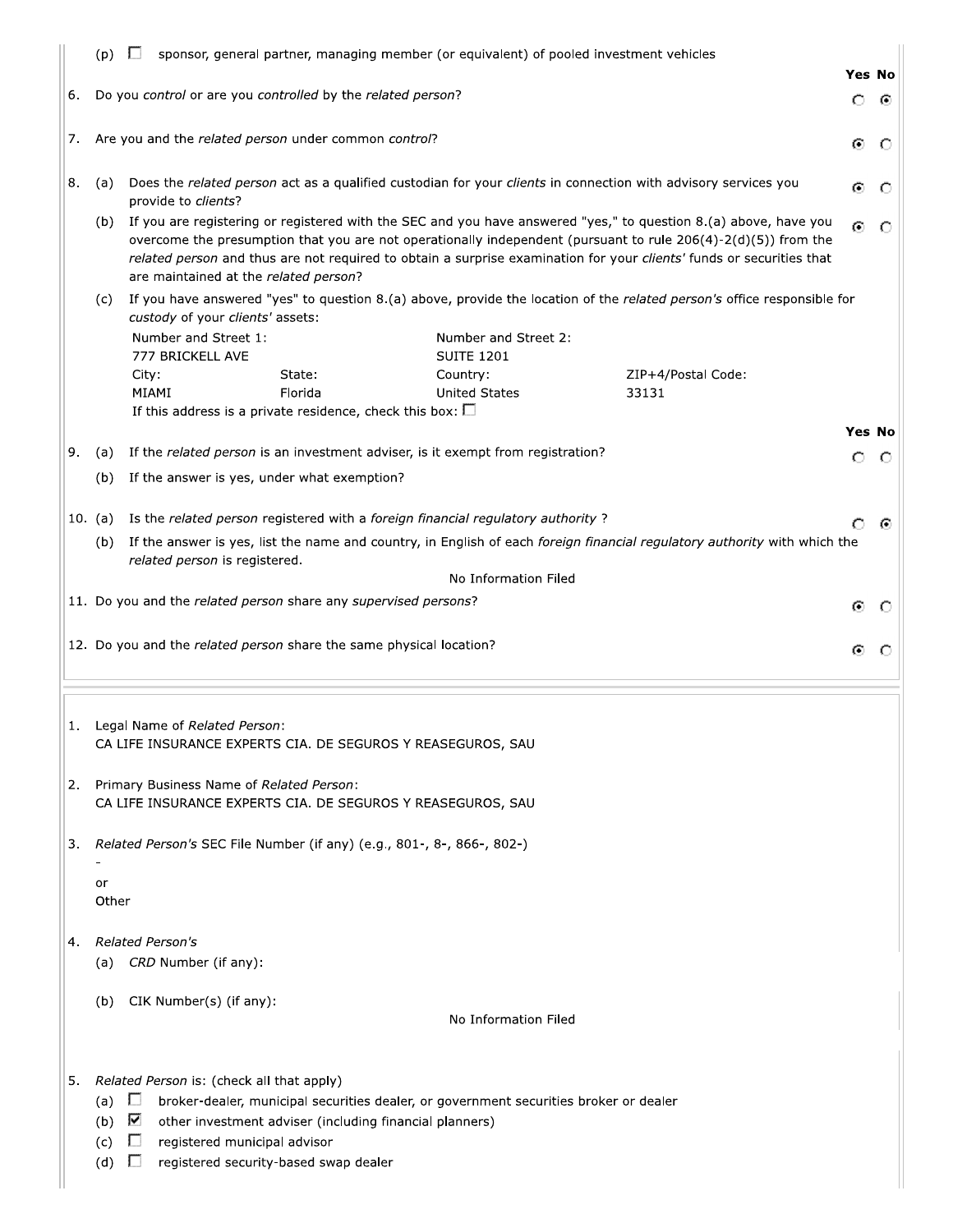|    | (e)<br>(f)<br>(g)<br>(h)<br>(i)<br>(j)<br>(k)<br>(1)<br>$(m)$ $\Box$<br>(n)<br>(0)<br>(p) | $\Box$<br>major security-based swap participant<br>$\Box$<br>commodity pool operator or commodity trading advisor (whether registered or exempt from registration)<br>$\Box$<br>futures commission merchant<br>П<br>banking or thrift institution<br>П<br>trust company<br>П<br>accountant or accounting firm<br>$\Box$<br>lawyer or law firm<br>⊽<br>insurance company or agency<br>pension consultant<br>$\Box$<br>real estate broker or dealer<br>$\Box$<br>sponsor or syndicator of limited partnerships (or equivalent), excluding pooled investment vehicles<br>$\Box$<br>sponsor, general partner, managing member (or equivalent) of pooled investment vehicles |                    |        |
|----|-------------------------------------------------------------------------------------------|-------------------------------------------------------------------------------------------------------------------------------------------------------------------------------------------------------------------------------------------------------------------------------------------------------------------------------------------------------------------------------------------------------------------------------------------------------------------------------------------------------------------------------------------------------------------------------------------------------------------------------------------------------------------------|--------------------|--------|
| 6. |                                                                                           | Do you control or are you controlled by the related person?                                                                                                                                                                                                                                                                                                                                                                                                                                                                                                                                                                                                             | <b>Yes No</b><br>O | ⊙      |
| 7. |                                                                                           | Are you and the related person under common control?                                                                                                                                                                                                                                                                                                                                                                                                                                                                                                                                                                                                                    | ⊙                  | O      |
| 8. | (a)<br>(b)                                                                                | Does the related person act as a qualified custodian for your clients in connection with advisory services you<br>provide to clients?<br>If you are registering or registered with the SEC and you have answered "yes," to question 8.(a) above, have you<br>overcome the presumption that you are not operationally independent (pursuant to rule $206(4)-2(d)(5)$ ) from the                                                                                                                                                                                                                                                                                          | $\circ$<br>O       | ⊙<br>Ω |
|    |                                                                                           | related person and thus are not required to obtain a surprise examination for your clients' funds or securities that<br>are maintained at the related person?                                                                                                                                                                                                                                                                                                                                                                                                                                                                                                           |                    |        |
|    | (c)                                                                                       | If you have answered "yes" to question 8.(a) above, provide the location of the related person's office responsible for<br>custody of your clients' assets:<br>Number and Street 1:<br>Number and Street 2:<br>City:<br>State:<br>Country:<br>ZIP+4/Postal Code:<br>If this address is a private residence, check this box: $\square$                                                                                                                                                                                                                                                                                                                                   |                    |        |
|    |                                                                                           |                                                                                                                                                                                                                                                                                                                                                                                                                                                                                                                                                                                                                                                                         |                    | Yes No |
| 9. | (a)                                                                                       | If the related person is an investment adviser, is it exempt from registration?                                                                                                                                                                                                                                                                                                                                                                                                                                                                                                                                                                                         | О                  | ⊛      |
|    |                                                                                           |                                                                                                                                                                                                                                                                                                                                                                                                                                                                                                                                                                                                                                                                         |                    |        |
|    | (b)                                                                                       | If the answer is yes, under what exemption?                                                                                                                                                                                                                                                                                                                                                                                                                                                                                                                                                                                                                             |                    |        |
|    |                                                                                           | 10. (a) Is the related person registered with a foreign financial regulatory authority?                                                                                                                                                                                                                                                                                                                                                                                                                                                                                                                                                                                 | ⊙                  | O      |
|    | (b)                                                                                       | If the answer is yes, list the name and country, in English of each foreign financial regulatory authority with which the<br>related person is registered.                                                                                                                                                                                                                                                                                                                                                                                                                                                                                                              |                    |        |
|    |                                                                                           | Name of Country/English Name of Foreign Financial Regulatory Authority                                                                                                                                                                                                                                                                                                                                                                                                                                                                                                                                                                                                  |                    |        |
|    |                                                                                           | Spain - National Commission of Securities Markets                                                                                                                                                                                                                                                                                                                                                                                                                                                                                                                                                                                                                       |                    |        |
|    |                                                                                           | 11. Do you and the related person share any supervised persons?                                                                                                                                                                                                                                                                                                                                                                                                                                                                                                                                                                                                         | O                  | ⊙      |
|    |                                                                                           | 12. Do you and the related person share the same physical location?                                                                                                                                                                                                                                                                                                                                                                                                                                                                                                                                                                                                     | Ω                  | ⊙      |
| 1. |                                                                                           | Legal Name of Related Person:<br>CA MEXICO ASESORES PATRIMONIALES EN INVERSIONES INDEPENDIENTES, SACV                                                                                                                                                                                                                                                                                                                                                                                                                                                                                                                                                                   |                    |        |
| 2. |                                                                                           | Primary Business Name of Related Person:<br>CA MEXICO ASESORES PATRIMONIALES EN INVERSIONES INDEPENDIENTES, SACV                                                                                                                                                                                                                                                                                                                                                                                                                                                                                                                                                        |                    |        |
| 3. |                                                                                           | Related Person's SEC File Number (if any) (e.g., 801-, 8-, 866-, 802-)                                                                                                                                                                                                                                                                                                                                                                                                                                                                                                                                                                                                  |                    |        |
|    | or<br>Other                                                                               |                                                                                                                                                                                                                                                                                                                                                                                                                                                                                                                                                                                                                                                                         |                    |        |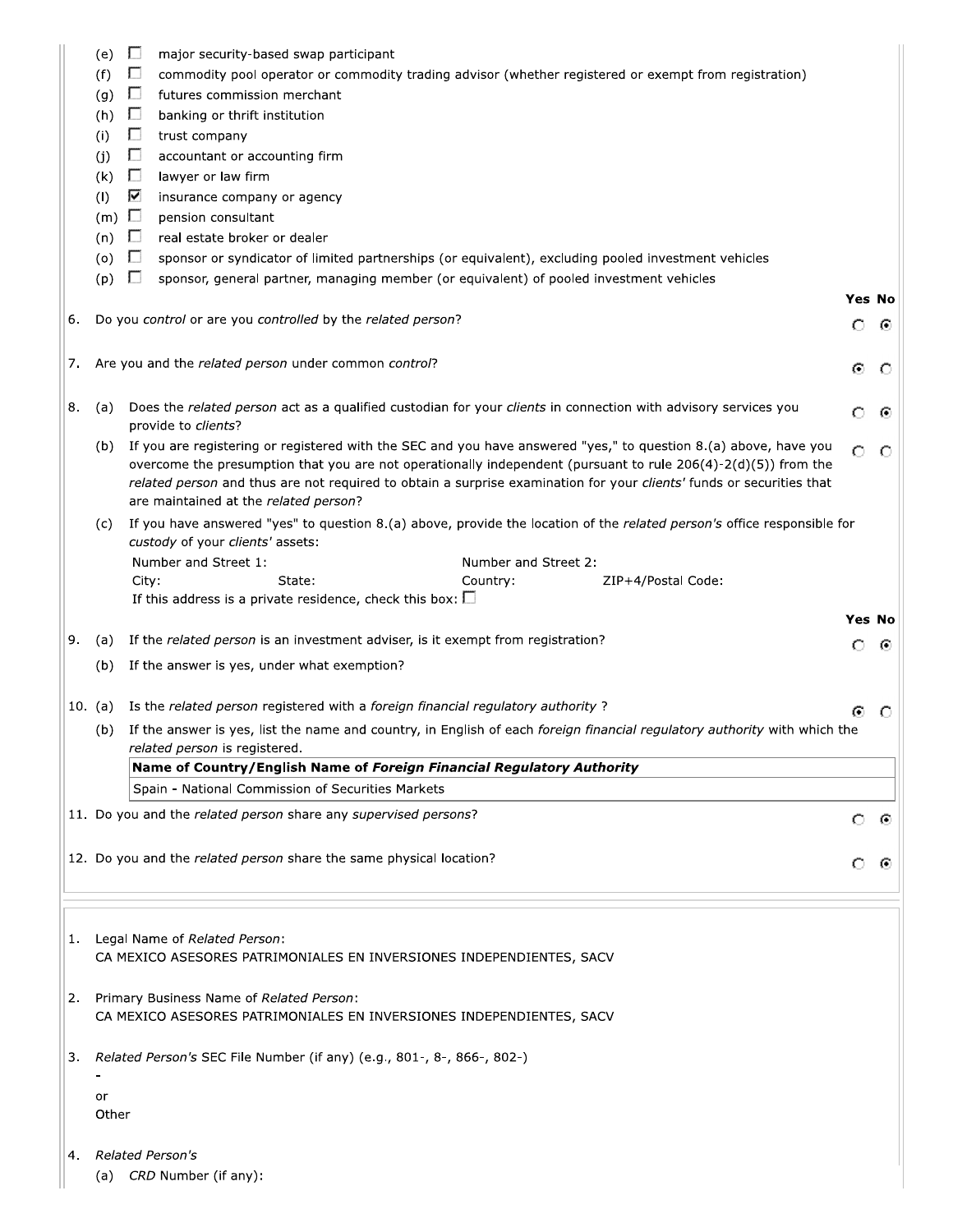|  |  | (b) CIK Number(s) (if any): |  |
|--|--|-----------------------------|--|
|--|--|-----------------------------|--|

#### No Information Filed

| 5. Related Person is: (check all that apply) |  |  |
|----------------------------------------------|--|--|
|----------------------------------------------|--|--|

- (a)  $\nabla$ broker-dealer, municipal securities dealer, or government securities broker or dealer
- (b)  $\overline{\mathbf{V}}$ other investment adviser (including financial planners)
- (c)  $\Box$ registered municipal advisor
- (d)  $\Box$ registered security-based swap dealer
- $(e)$  $\Box$ major security-based swap participant
- $(f)$ L. commodity pool operator or commodity trading advisor (whether registered or exempt from registration)
- $(g)$  $\Box$ futures commission merchant
- (h)  $\nabla$ banking or thrift institution
- $(i)$  $\Box$ trust company
- accountant or accounting firm  $(i)$  $\Box$
- $(k)$  $\Box$ lawyer or law firm
- Z  $(1)$ insurance company or agency
- $(m)$   $\nabla$ pension consultant
- $\Box$  real estate broker or dealer  $(n)$
- $(o)$  $\Box$ sponsor or syndicator of limited partnerships (or equivalent), excluding pooled investment vehicles
- $(p)$   $\Box$ sponsor, general partner, managing member (or equivalent) of pooled investment vehicles

|  |  |  |  | 6. Do you control or are you controlled by the related person? |  |  |  |  |
|--|--|--|--|----------------------------------------------------------------|--|--|--|--|
|--|--|--|--|----------------------------------------------------------------|--|--|--|--|

Yes No  $\odot$ ◠

⊙  $\circ$ 

Yes No  $\odot$   $\odot$ 

> ⊙ - 0

> $\circ$  $\odot$

> O - 0

|  |  |  | Are you and the related person under common control? |  |
|--|--|--|------------------------------------------------------|--|

| 8. (a) |  | Does the related person act as a qualified custodian for your clients in connection with advisory services you<br>provide to <i>clients</i> ? | ் - @         |  |
|--------|--|-----------------------------------------------------------------------------------------------------------------------------------------------|---------------|--|
|        |  | If you are registering or registered with the SEC and you have answered "yes," to question 8.(a) above, have you                              | $\sim$ $\sim$ |  |

- $\circ$ O overcome the presumption that you are not operationally independent (pursuant to rule 206(4)-2(d)(5)) from the related person and thus are not required to obtain a surprise examination for your clients' funds or securities that are maintained at the related person?
- (c) If you have answered "yes" to question 8.(a) above, provide the location of the related person's office responsible for custody of your clients' assets: Number and Ctreet 1. Number and Street 2:

| NUTTUCI UNU JUCCI 1. |        | NUTTUCI UNU JUCCI 2. |                    |
|----------------------|--------|----------------------|--------------------|
| Citv:                | State: | Country:             | ZIP+4/Postal Code: |
|                      |        |                      |                    |

If this address is a private residence, check this box:  $\square$ 

|  | $\vert$ 9. (a) If the <i>related person</i> is an investment adviser, is it exempt from registration? |
|--|-------------------------------------------------------------------------------------------------------|
|  | (b) If the answer is yes, under what exemption?                                                       |

- NOT LOCATED IN THE US
- 10. (a) Is the related person registered with a foreign financial regulatory authority?
	- (b) If the answer is yes, list the name and country, in English of each foreign financial regulatory authority with which the related person is registered.

Name of Country/English Name of Foreign Financial Regulatory Authority Other - MEXICAN ASSOCIATION OF INDEPENDENT INVESTMENT ADVISORS (AMAII)

11. Do you and the related person share any supervised persons?

12. Do you and the related person share the same physical location?

1. Legal Name of Related Person:

CA MEXICO GESTORIA SAPI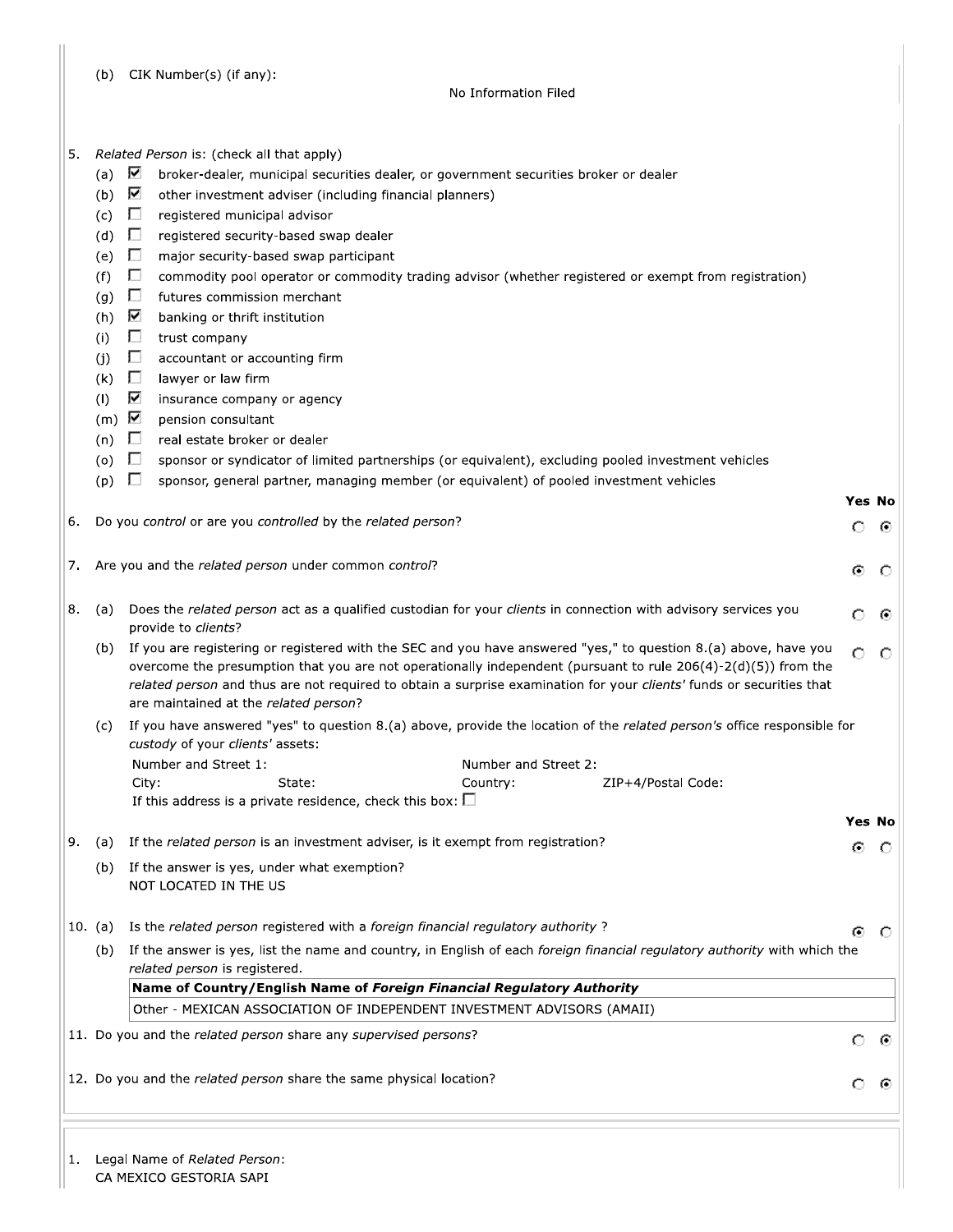| 2.        | Primary Business Name of Related Person:<br>CA MEXICO GESTORIA SAPI                                                                                                                                                                                                                                                                                                                                                        |         |  |
|-----------|----------------------------------------------------------------------------------------------------------------------------------------------------------------------------------------------------------------------------------------------------------------------------------------------------------------------------------------------------------------------------------------------------------------------------|---------|--|
|           |                                                                                                                                                                                                                                                                                                                                                                                                                            |         |  |
| 3.        | Related Person's SEC File Number (if any) (e.g., 801-, 8-, 866-, 802-)                                                                                                                                                                                                                                                                                                                                                     |         |  |
|           | or<br>Other<br><b>FOREIGN</b>                                                                                                                                                                                                                                                                                                                                                                                              |         |  |
| 4.        | <b>Related Person's</b><br>(a) CRD Number (if any):                                                                                                                                                                                                                                                                                                                                                                        |         |  |
|           | CIK Number(s) (if any):<br>(b)<br>No Information Filed                                                                                                                                                                                                                                                                                                                                                                     |         |  |
| 5.        | Related Person is: (check all that apply)<br>⊽<br>(a)<br>broker-dealer, municipal securities dealer, or government securities broker or dealer<br>(b)<br>$\Box$<br>other investment adviser (including financial planners)<br>$\Box$<br>(c)<br>registered municipal advisor<br>$\Box$<br>(d)<br>registered security-based swap dealer<br>Ð<br>(e)<br>major security-based swap participant                                 |         |  |
|           | $\Box$<br>(f)<br>commodity pool operator or commodity trading advisor (whether registered or exempt from registration)<br>(g)<br>$\Box$<br>futures commission merchant<br>$\Box$<br>(h)<br>banking or thrift institution<br>$\Box$<br>(i)<br>trust company<br>П<br>(i)<br>accountant or accounting firm<br>П<br>(k)<br>lawyer or law firm<br>П<br>(1)<br>insurance company or agency<br>$(m)$ $\Box$<br>pension consultant |         |  |
|           | П<br>(n)<br>real estate broker or dealer<br>Ш<br>sponsor or syndicator of limited partnerships (or equivalent), excluding pooled investment vehicles<br>(o)<br>sponsor, general partner, managing member (or equivalent) of pooled investment vehicles<br>ш<br>(p)                                                                                                                                                         |         |  |
| 6.        | Yes No<br>Do you control or are you controlled by the related person?<br>Ω                                                                                                                                                                                                                                                                                                                                                 | ⊙       |  |
| 7.        | Are you and the related person under common control?<br>⊙                                                                                                                                                                                                                                                                                                                                                                  | $\circ$ |  |
| 8.        | Does the related person act as a qualified custodian for your clients in connection with advisory services you<br>(a)<br>Ω<br>provide to clients?                                                                                                                                                                                                                                                                          | ⊙       |  |
|           | If you are registering or registered with the SEC and you have answered "yes," to question 8.(a) above, have you<br>(b)<br>O<br>overcome the presumption that you are not operationally independent (pursuant to rule 206(4)-2(d)(5)) from the<br>related person and thus are not required to obtain a surprise examination for your clients' funds or securities that<br>are maintained at the related person?            | O       |  |
|           | If you have answered "yes" to question 8.(a) above, provide the location of the related person's office responsible for<br>(c)<br>custody of your clients' assets:                                                                                                                                                                                                                                                         |         |  |
|           | Number and Street 1:<br>Number and Street 2:<br>City:<br>State:<br>Country:<br>ZIP+4/Postal Code:<br>If this address is a private residence, check this box: $\square$                                                                                                                                                                                                                                                     |         |  |
|           | Yes No                                                                                                                                                                                                                                                                                                                                                                                                                     |         |  |
| 9.        | If the related person is an investment adviser, is it exempt from registration?<br>(a)<br>Ω<br>If the answer is yes, under what exemption?<br>(b)                                                                                                                                                                                                                                                                          | O       |  |
| $10.$ (a) | Is the related person registered with a foreign financial regulatory authority?<br>Θ                                                                                                                                                                                                                                                                                                                                       |         |  |
|           | If the answer is yes, list the name and country, in English of each foreign financial regulatory authority with which the<br>(b)                                                                                                                                                                                                                                                                                           | O       |  |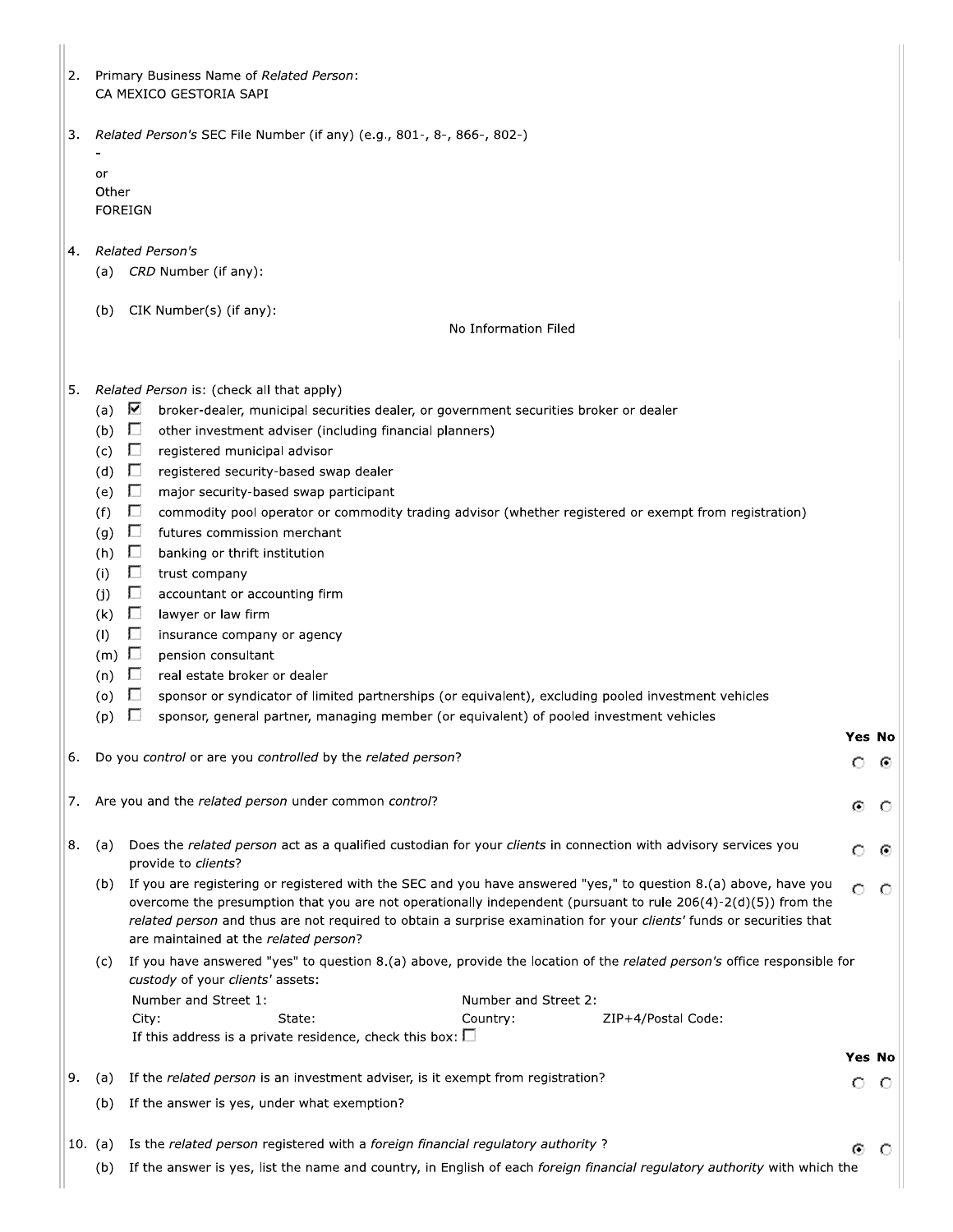|    | related person is registered.                                                                                |                                                                                                                                                                                                                                                                                                                                                                                                                                                                                                                                                                                                                                                                                                                                                                                                                                                                                                            |               |   |
|----|--------------------------------------------------------------------------------------------------------------|------------------------------------------------------------------------------------------------------------------------------------------------------------------------------------------------------------------------------------------------------------------------------------------------------------------------------------------------------------------------------------------------------------------------------------------------------------------------------------------------------------------------------------------------------------------------------------------------------------------------------------------------------------------------------------------------------------------------------------------------------------------------------------------------------------------------------------------------------------------------------------------------------------|---------------|---|
|    |                                                                                                              | Name of Country/English Name of Foreign Financial Regulatory Authority                                                                                                                                                                                                                                                                                                                                                                                                                                                                                                                                                                                                                                                                                                                                                                                                                                     |               |   |
|    |                                                                                                              | Mexico - National Commission for Banking and Securities                                                                                                                                                                                                                                                                                                                                                                                                                                                                                                                                                                                                                                                                                                                                                                                                                                                    |               |   |
|    |                                                                                                              | 11. Do you and the related person share any supervised persons?                                                                                                                                                                                                                                                                                                                                                                                                                                                                                                                                                                                                                                                                                                                                                                                                                                            | $\circ$       | ⊙ |
|    |                                                                                                              | 12. Do you and the related person share the same physical location?                                                                                                                                                                                                                                                                                                                                                                                                                                                                                                                                                                                                                                                                                                                                                                                                                                        | О             |   |
| 1. |                                                                                                              | Legal Name of Related Person:<br><b>CREDI-INVEST SA</b>                                                                                                                                                                                                                                                                                                                                                                                                                                                                                                                                                                                                                                                                                                                                                                                                                                                    |               |   |
| 2. |                                                                                                              | Primary Business Name of Related Person:<br><b>CREDI-INVEST SA</b>                                                                                                                                                                                                                                                                                                                                                                                                                                                                                                                                                                                                                                                                                                                                                                                                                                         |               |   |
| 3. |                                                                                                              | Related Person's SEC File Number (if any) (e.g., 801-, 8-, 866-, 802-)                                                                                                                                                                                                                                                                                                                                                                                                                                                                                                                                                                                                                                                                                                                                                                                                                                     |               |   |
|    | or<br>Other                                                                                                  |                                                                                                                                                                                                                                                                                                                                                                                                                                                                                                                                                                                                                                                                                                                                                                                                                                                                                                            |               |   |
| 4. |                                                                                                              | <b>Related Person's</b>                                                                                                                                                                                                                                                                                                                                                                                                                                                                                                                                                                                                                                                                                                                                                                                                                                                                                    |               |   |
|    |                                                                                                              | (a) CRD Number (if any):                                                                                                                                                                                                                                                                                                                                                                                                                                                                                                                                                                                                                                                                                                                                                                                                                                                                                   |               |   |
|    | (b)                                                                                                          | CIK Number(s) (if any):<br>No Information Filed                                                                                                                                                                                                                                                                                                                                                                                                                                                                                                                                                                                                                                                                                                                                                                                                                                                            |               |   |
|    |                                                                                                              |                                                                                                                                                                                                                                                                                                                                                                                                                                                                                                                                                                                                                                                                                                                                                                                                                                                                                                            |               |   |
|    | (a)<br>(b)<br>(c)<br>(d)<br>(e)<br>(f)<br>(g)<br>(h)<br>(i)<br>(i)<br>(k)<br>(1)<br>(m)<br>(n)<br>(o)<br>(p) | ⊽<br>broker-dealer, municipal securities dealer, or government securities broker or dealer<br>☑<br>other investment adviser (including financial planners)<br>$\Box$<br>registered municipal advisor<br>$\Box$<br>registered security-based swap dealer<br>$\Box$<br>major security-based swap participant<br>commodity pool operator or commodity trading advisor (whether registered or exempt from registration)<br>futures commission merchant<br>L.<br>⊽<br>banking or thrift institution<br>$\Box$<br>trust company<br>$\Box$<br>accountant or accounting firm<br>П<br>lawyer or law firm<br>⊽<br>insurance company or agency<br>pension consultant<br>real estate broker or dealer<br>Ш<br>U<br>sponsor or syndicator of limited partnerships (or equivalent), excluding pooled investment vehicles<br>Ш<br>sponsor, general partner, managing member (or equivalent) of pooled investment vehicles | <b>Yes No</b> |   |
| 6. |                                                                                                              | Do you control or are you controlled by the related person?                                                                                                                                                                                                                                                                                                                                                                                                                                                                                                                                                                                                                                                                                                                                                                                                                                                | O             | ⊙ |
| 7. |                                                                                                              | Are you and the related person under common control?                                                                                                                                                                                                                                                                                                                                                                                                                                                                                                                                                                                                                                                                                                                                                                                                                                                       | ⊙             | O |
| 8. | (a)                                                                                                          | Does the related person act as a qualified custodian for your clients in connection with advisory services you<br>provide to clients?                                                                                                                                                                                                                                                                                                                                                                                                                                                                                                                                                                                                                                                                                                                                                                      | O             | ⊙ |
|    | (b)                                                                                                          | If you are registering or registered with the SEC and you have answered "yes," to question 8.(a) above, have you<br>overcome the presumption that you are not operationally independent (pursuant to rule 206(4)-2(d)(5)) from the<br>related person and thus are not required to obtain a surprise examination for your clients' funds or securities that<br>are maintained at the related person?                                                                                                                                                                                                                                                                                                                                                                                                                                                                                                        | O             | O |
|    | (c)                                                                                                          | If you have answered "yes" to question 8.(a) above, provide the location of the related person's office responsible for                                                                                                                                                                                                                                                                                                                                                                                                                                                                                                                                                                                                                                                                                                                                                                                    |               |   |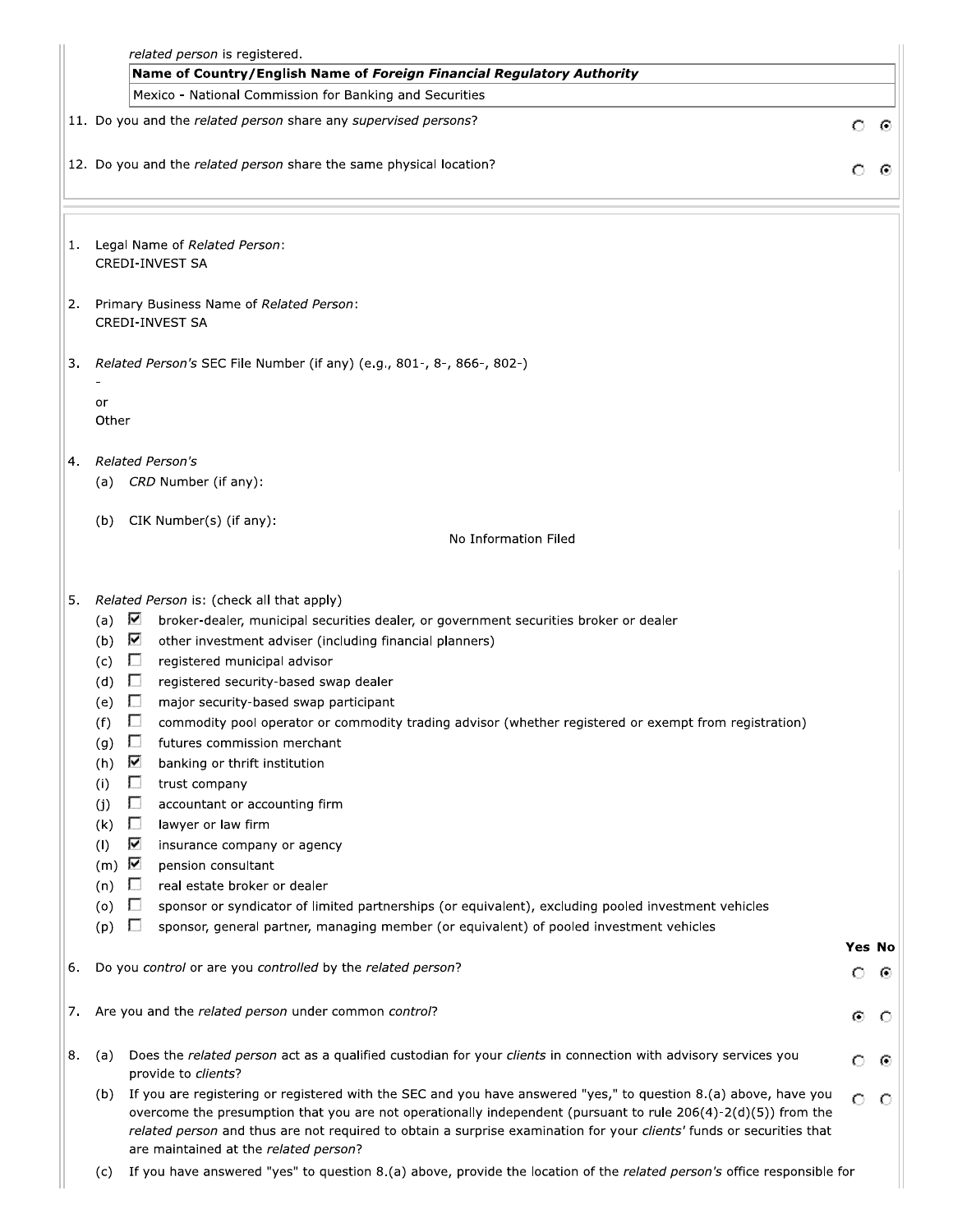|    |                                                                                         | custody of your clients' assets:<br>Number and Street 1:<br>Number and Street 2:<br>State:<br>City:<br>Country:<br>ZIP+4/Postal Code:<br>If this address is a private residence, check this box: $\square$                                                                                                                                                                                                                                                                                                                                                                                                                                                                                                                                |         |   |
|----|-----------------------------------------------------------------------------------------|-------------------------------------------------------------------------------------------------------------------------------------------------------------------------------------------------------------------------------------------------------------------------------------------------------------------------------------------------------------------------------------------------------------------------------------------------------------------------------------------------------------------------------------------------------------------------------------------------------------------------------------------------------------------------------------------------------------------------------------------|---------|---|
|    |                                                                                         |                                                                                                                                                                                                                                                                                                                                                                                                                                                                                                                                                                                                                                                                                                                                           | Yes No  |   |
| 9. | (a)                                                                                     | If the related person is an investment adviser, is it exempt from registration?                                                                                                                                                                                                                                                                                                                                                                                                                                                                                                                                                                                                                                                           | ⊙       | O |
|    |                                                                                         | (b) If the answer is yes, under what exemption?<br>NOT LOCATED IN THE US                                                                                                                                                                                                                                                                                                                                                                                                                                                                                                                                                                                                                                                                  |         |   |
|    | 10. (a)                                                                                 | Is the related person registered with a foreign financial regulatory authority?                                                                                                                                                                                                                                                                                                                                                                                                                                                                                                                                                                                                                                                           | ⊙       | C |
|    | (b)                                                                                     | If the answer is yes, list the name and country, in English of each foreign financial regulatory authority with which the<br>related person is registered.                                                                                                                                                                                                                                                                                                                                                                                                                                                                                                                                                                                |         |   |
|    |                                                                                         | Name of Country/English Name of Foreign Financial Regulatory Authority                                                                                                                                                                                                                                                                                                                                                                                                                                                                                                                                                                                                                                                                    |         |   |
|    |                                                                                         | Other - ANDORRAN NATIONAL INSTITUTE OF FINANCE                                                                                                                                                                                                                                                                                                                                                                                                                                                                                                                                                                                                                                                                                            |         |   |
|    |                                                                                         | 11. Do you and the related person share any supervised persons?                                                                                                                                                                                                                                                                                                                                                                                                                                                                                                                                                                                                                                                                           | $\circ$ | ⊙ |
|    |                                                                                         | 12. Do you and the related person share the same physical location?                                                                                                                                                                                                                                                                                                                                                                                                                                                                                                                                                                                                                                                                       |         |   |
|    |                                                                                         | 1. Legal Name of Related Person:<br>CREDIT ANDORRA ASSET MANAGEMENT LUXEMBOURG SOCIETE ANONYME                                                                                                                                                                                                                                                                                                                                                                                                                                                                                                                                                                                                                                            |         |   |
| 2. |                                                                                         | Primary Business Name of Related Person:<br>CREDIT ANDORRA ASSET MANAGEMENT LUXEMBOURG SOCIETE ANONYME                                                                                                                                                                                                                                                                                                                                                                                                                                                                                                                                                                                                                                    |         |   |
| 3. |                                                                                         | Related Person's SEC File Number (if any) (e.g., 801-, 8-, 866-, 802-)                                                                                                                                                                                                                                                                                                                                                                                                                                                                                                                                                                                                                                                                    |         |   |
|    | or<br>Other                                                                             |                                                                                                                                                                                                                                                                                                                                                                                                                                                                                                                                                                                                                                                                                                                                           |         |   |
| 4. |                                                                                         | Related Person's<br>(a) CRD Number (if any):                                                                                                                                                                                                                                                                                                                                                                                                                                                                                                                                                                                                                                                                                              |         |   |
|    | (b)                                                                                     | CIK Number(s) (if any):<br>No Information Filed                                                                                                                                                                                                                                                                                                                                                                                                                                                                                                                                                                                                                                                                                           |         |   |
| 5. | (a)<br>(b)<br>(c)<br>(d)<br>(e)<br>(f)<br>(g)<br>(h)<br>(i)<br>(j)<br>(k)<br>(1)<br>(m) | Related Person is: (check all that apply)<br>⊽<br>broker-dealer, municipal securities dealer, or government securities broker or dealer<br>$\Box$<br>other investment adviser (including financial planners)<br>Ш<br>registered municipal advisor<br>$\Box$<br>registered security-based swap dealer<br>$\Box$<br>major security-based swap participant<br>U<br>commodity pool operator or commodity trading advisor (whether registered or exempt from registration)<br>$\Box$<br>futures commission merchant<br>Ш<br>banking or thrift institution<br>$\mathbf{L}$<br>trust company<br>$\Box$<br>accountant or accounting firm<br>$\Box$<br>lawyer or law firm<br>$\Box$<br>insurance company or agency<br>$\Box$<br>pension consultant |         |   |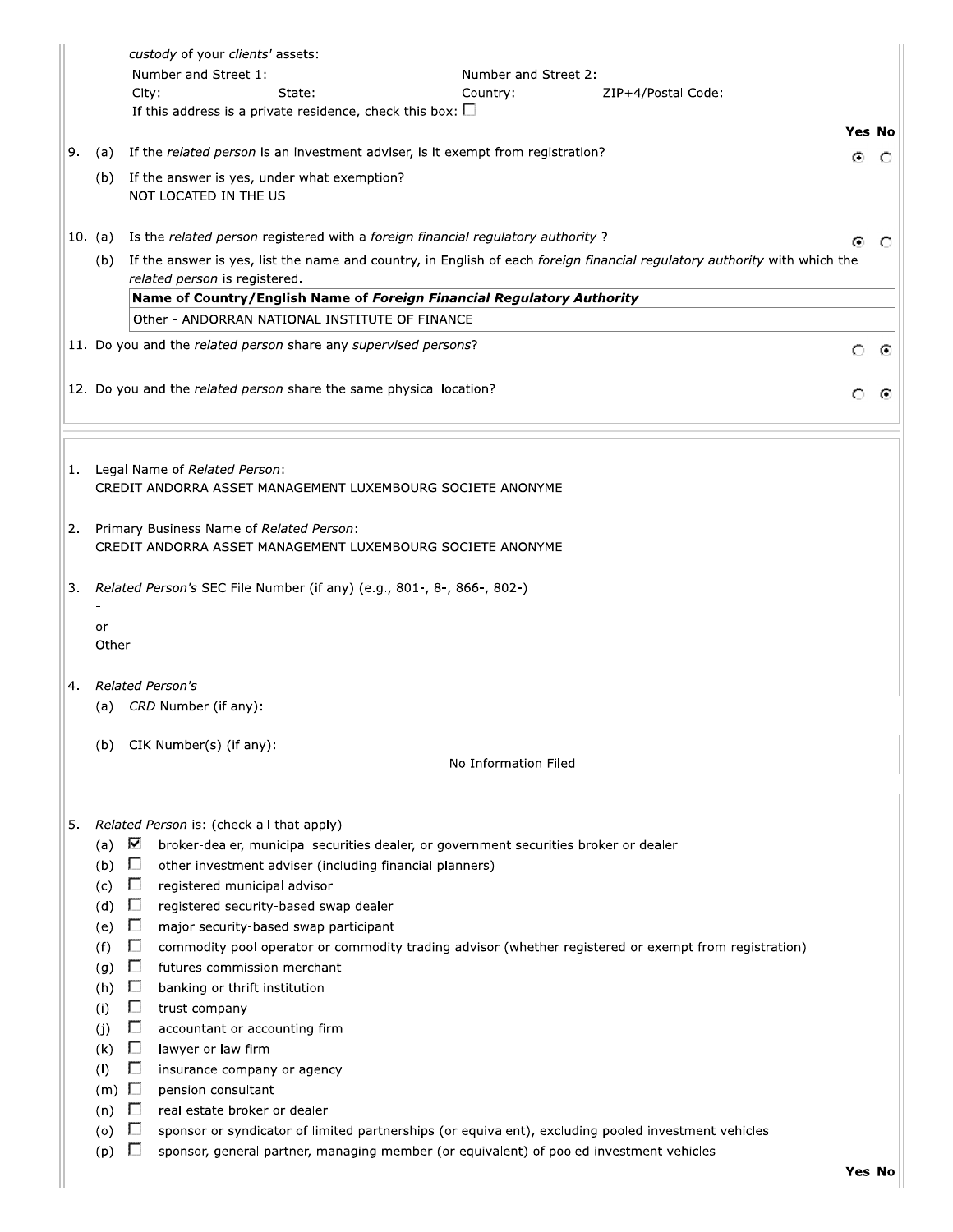| 6. | Do you control or are you controlled by the related person?         |                                                                                                                                                                                                                                                                                                                                                                                                                                                                                                                                                                                                                                                                                                                                                                                                                                                                                                                                                                                                                                                                                                              |   |   |  |  |
|----|---------------------------------------------------------------------|--------------------------------------------------------------------------------------------------------------------------------------------------------------------------------------------------------------------------------------------------------------------------------------------------------------------------------------------------------------------------------------------------------------------------------------------------------------------------------------------------------------------------------------------------------------------------------------------------------------------------------------------------------------------------------------------------------------------------------------------------------------------------------------------------------------------------------------------------------------------------------------------------------------------------------------------------------------------------------------------------------------------------------------------------------------------------------------------------------------|---|---|--|--|
| 7. |                                                                     | Are you and the related person under common control?                                                                                                                                                                                                                                                                                                                                                                                                                                                                                                                                                                                                                                                                                                                                                                                                                                                                                                                                                                                                                                                         | Θ | C |  |  |
| 8. | (a)                                                                 | Does the related person act as a qualified custodian for your clients in connection with advisory services you<br>provide to clients?                                                                                                                                                                                                                                                                                                                                                                                                                                                                                                                                                                                                                                                                                                                                                                                                                                                                                                                                                                        | O | C |  |  |
|    | (b)                                                                 | If you are registering or registered with the SEC and you have answered "yes," to question 8.(a) above, have you<br>overcome the presumption that you are not operationally independent (pursuant to rule 206(4)-2(d)(5)) from the<br>related person and thus are not required to obtain a surprise examination for your clients' funds or securities that<br>are maintained at the related person?                                                                                                                                                                                                                                                                                                                                                                                                                                                                                                                                                                                                                                                                                                          | o | C |  |  |
|    | (c)                                                                 | custody of your clients' assets:                                                                                                                                                                                                                                                                                                                                                                                                                                                                                                                                                                                                                                                                                                                                                                                                                                                                                                                                                                                                                                                                             |   |   |  |  |
|    |                                                                     | Number and Street 1:<br>Number and Street 2:                                                                                                                                                                                                                                                                                                                                                                                                                                                                                                                                                                                                                                                                                                                                                                                                                                                                                                                                                                                                                                                                 |   |   |  |  |
|    |                                                                     |                                                                                                                                                                                                                                                                                                                                                                                                                                                                                                                                                                                                                                                                                                                                                                                                                                                                                                                                                                                                                                                                                                              |   |   |  |  |
|    |                                                                     |                                                                                                                                                                                                                                                                                                                                                                                                                                                                                                                                                                                                                                                                                                                                                                                                                                                                                                                                                                                                                                                                                                              |   |   |  |  |
| 9. | (a)                                                                 | If the related person is an investment adviser, is it exempt from registration?                                                                                                                                                                                                                                                                                                                                                                                                                                                                                                                                                                                                                                                                                                                                                                                                                                                                                                                                                                                                                              | Ω | O |  |  |
|    | (b)                                                                 | If the answer is yes, under what exemption?                                                                                                                                                                                                                                                                                                                                                                                                                                                                                                                                                                                                                                                                                                                                                                                                                                                                                                                                                                                                                                                                  |   |   |  |  |
|    | 10. (a)                                                             |                                                                                                                                                                                                                                                                                                                                                                                                                                                                                                                                                                                                                                                                                                                                                                                                                                                                                                                                                                                                                                                                                                              |   | C |  |  |
|    | (b)                                                                 |                                                                                                                                                                                                                                                                                                                                                                                                                                                                                                                                                                                                                                                                                                                                                                                                                                                                                                                                                                                                                                                                                                              |   |   |  |  |
|    |                                                                     | related person is registered.                                                                                                                                                                                                                                                                                                                                                                                                                                                                                                                                                                                                                                                                                                                                                                                                                                                                                                                                                                                                                                                                                |   |   |  |  |
|    |                                                                     |                                                                                                                                                                                                                                                                                                                                                                                                                                                                                                                                                                                                                                                                                                                                                                                                                                                                                                                                                                                                                                                                                                              |   |   |  |  |
|    |                                                                     |                                                                                                                                                                                                                                                                                                                                                                                                                                                                                                                                                                                                                                                                                                                                                                                                                                                                                                                                                                                                                                                                                                              |   |   |  |  |
|    |                                                                     |                                                                                                                                                                                                                                                                                                                                                                                                                                                                                                                                                                                                                                                                                                                                                                                                                                                                                                                                                                                                                                                                                                              |   | ⊙ |  |  |
|    | 12. Do you and the related person share the same physical location? |                                                                                                                                                                                                                                                                                                                                                                                                                                                                                                                                                                                                                                                                                                                                                                                                                                                                                                                                                                                                                                                                                                              |   |   |  |  |
|    |                                                                     |                                                                                                                                                                                                                                                                                                                                                                                                                                                                                                                                                                                                                                                                                                                                                                                                                                                                                                                                                                                                                                                                                                              |   |   |  |  |
| 1. |                                                                     | Legal Name of Related Person:<br>CREDIT ANDORRA PANAMA PATRIMONIAL                                                                                                                                                                                                                                                                                                                                                                                                                                                                                                                                                                                                                                                                                                                                                                                                                                                                                                                                                                                                                                           |   |   |  |  |
| 2. |                                                                     | Primary Business Name of Related Person.<br>CREDIT ANDORRA PANAMA PATRIMONIAL                                                                                                                                                                                                                                                                                                                                                                                                                                                                                                                                                                                                                                                                                                                                                                                                                                                                                                                                                                                                                                |   |   |  |  |
| 3. |                                                                     | Related Person's SEC File Number (if any) (e.g., 801-, 8-, 866-, 802-)                                                                                                                                                                                                                                                                                                                                                                                                                                                                                                                                                                                                                                                                                                                                                                                                                                                                                                                                                                                                                                       |   |   |  |  |
|    | or                                                                  |                                                                                                                                                                                                                                                                                                                                                                                                                                                                                                                                                                                                                                                                                                                                                                                                                                                                                                                                                                                                                                                                                                              |   |   |  |  |
|    | Other<br><b>FOREIGN</b>                                             |                                                                                                                                                                                                                                                                                                                                                                                                                                                                                                                                                                                                                                                                                                                                                                                                                                                                                                                                                                                                                                                                                                              |   |   |  |  |
|    |                                                                     |                                                                                                                                                                                                                                                                                                                                                                                                                                                                                                                                                                                                                                                                                                                                                                                                                                                                                                                                                                                                                                                                                                              |   |   |  |  |
| 4. |                                                                     | <b>Related Person's</b>                                                                                                                                                                                                                                                                                                                                                                                                                                                                                                                                                                                                                                                                                                                                                                                                                                                                                                                                                                                                                                                                                      |   |   |  |  |
|    | (a)                                                                 |                                                                                                                                                                                                                                                                                                                                                                                                                                                                                                                                                                                                                                                                                                                                                                                                                                                                                                                                                                                                                                                                                                              |   |   |  |  |
|    | (b)                                                                 | CIK Number(s) (if any):                                                                                                                                                                                                                                                                                                                                                                                                                                                                                                                                                                                                                                                                                                                                                                                                                                                                                                                                                                                                                                                                                      |   |   |  |  |
|    |                                                                     | No Information Filed                                                                                                                                                                                                                                                                                                                                                                                                                                                                                                                                                                                                                                                                                                                                                                                                                                                                                                                                                                                                                                                                                         |   |   |  |  |
|    |                                                                     |                                                                                                                                                                                                                                                                                                                                                                                                                                                                                                                                                                                                                                                                                                                                                                                                                                                                                                                                                                                                                                                                                                              |   |   |  |  |
| 5. |                                                                     | Related Person is: (check all that apply)                                                                                                                                                                                                                                                                                                                                                                                                                                                                                                                                                                                                                                                                                                                                                                                                                                                                                                                                                                                                                                                                    |   |   |  |  |
|    | (a)                                                                 | If you have answered "yes" to question 8.(a) above, provide the location of the related person's office responsible for<br>City:<br>State:<br>Country:<br>ZIP+4/Postal Code:<br>If this address is a private residence, check this box: $\square$<br><b>Yes No</b><br>Is the related person registered with a foreign financial regulatory authority?<br>⊙<br>If the answer is yes, list the name and country, in English of each foreign financial regulatory authority with which the<br>Name of Country/English Name of Foreign Financial Regulatory Authority<br>Other - SUPERINTENDENCIA DE BANCO PANAMA<br>11. Do you and the related person share any supervised persons?<br>О<br>O<br>⊙<br>CRD Number (if any):<br>broker-dealer, municipal securities dealer, or government securities broker or dealer<br>-U<br>other investment adviser (including financial planners)<br>registered municipal advisor<br>registered security-based swap dealer<br>major security-based swap participant<br>commodity pool operator or commodity trading advisor (whether registered or exempt from registration) |   |   |  |  |
|    | (b)                                                                 | U                                                                                                                                                                                                                                                                                                                                                                                                                                                                                                                                                                                                                                                                                                                                                                                                                                                                                                                                                                                                                                                                                                            |   |   |  |  |
|    | (c)<br>(d)                                                          | Ш<br>U                                                                                                                                                                                                                                                                                                                                                                                                                                                                                                                                                                                                                                                                                                                                                                                                                                                                                                                                                                                                                                                                                                       |   |   |  |  |
|    | (e)                                                                 | Ш                                                                                                                                                                                                                                                                                                                                                                                                                                                                                                                                                                                                                                                                                                                                                                                                                                                                                                                                                                                                                                                                                                            |   |   |  |  |
|    | (f)                                                                 | U                                                                                                                                                                                                                                                                                                                                                                                                                                                                                                                                                                                                                                                                                                                                                                                                                                                                                                                                                                                                                                                                                                            |   |   |  |  |
|    |                                                                     |                                                                                                                                                                                                                                                                                                                                                                                                                                                                                                                                                                                                                                                                                                                                                                                                                                                                                                                                                                                                                                                                                                              |   |   |  |  |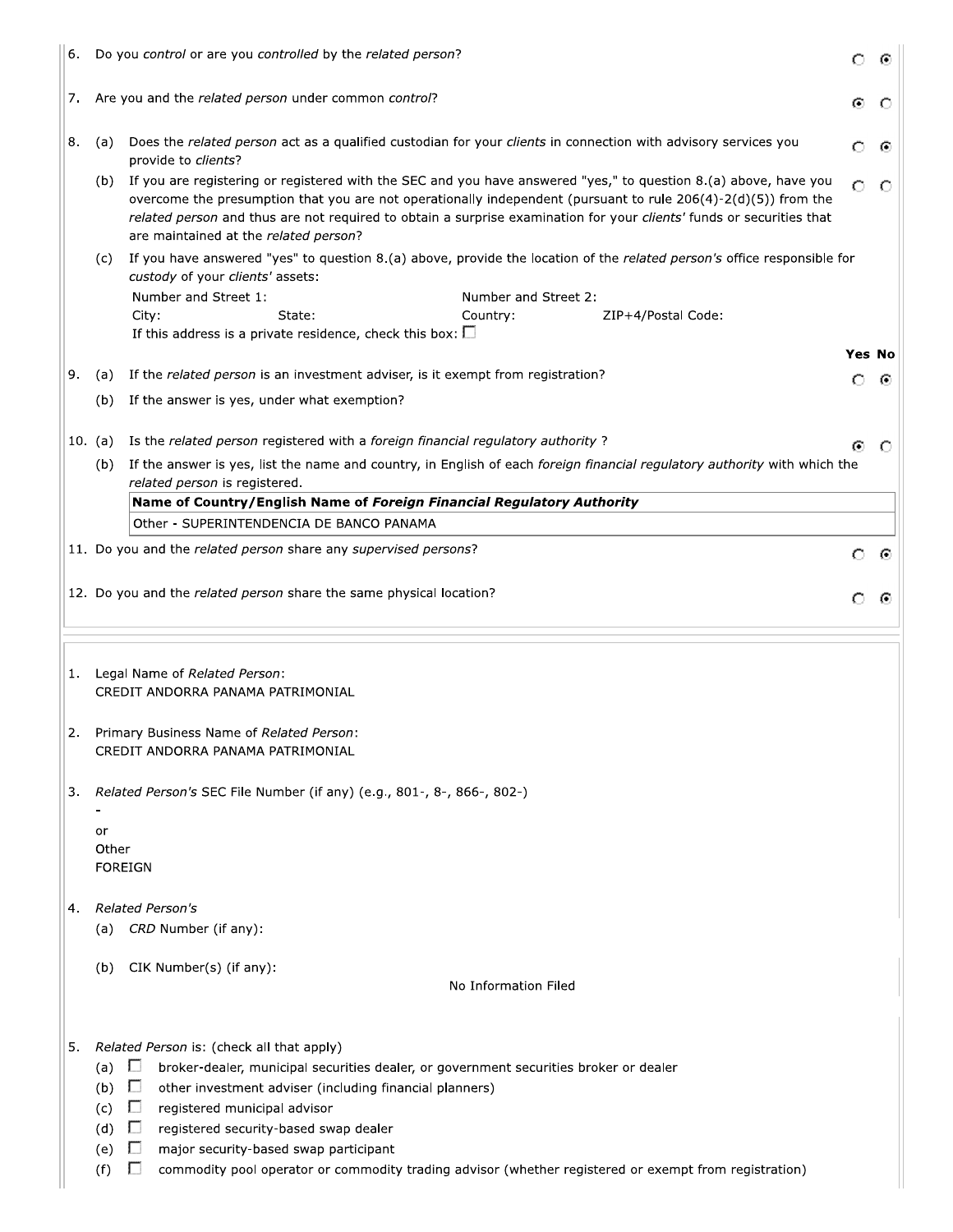|    |              |                                                                                                                                                             |         | Yes No<br>О<br>⊙<br>⊙<br>⊙<br>$\circ$<br><b>Yes No</b><br>$\circ$<br>O<br>O<br>⊙<br>$\odot$ |
|----|--------------|-------------------------------------------------------------------------------------------------------------------------------------------------------------|---------|---------------------------------------------------------------------------------------------|
|    | (g)<br>(h)   | $\Box$<br>futures commission merchant<br>⊽<br>banking or thrift institution                                                                                 |         |                                                                                             |
|    | (i)          | $\Box$<br>trust company                                                                                                                                     |         |                                                                                             |
|    | (i)          | $\Box$<br>accountant or accounting firm                                                                                                                     |         |                                                                                             |
|    | (k)          | $\Box$<br>lawyer or law firm                                                                                                                                |         |                                                                                             |
|    | (1)          | П<br>insurance company or agency                                                                                                                            |         |                                                                                             |
|    | $(m)$ $\Box$ | pension consultant                                                                                                                                          |         |                                                                                             |
|    | $(n)$ $\Box$ | real estate broker or dealer                                                                                                                                |         |                                                                                             |
|    | $(0)$ $\Box$ | sponsor or syndicator of limited partnerships (or equivalent), excluding pooled investment vehicles                                                         |         |                                                                                             |
|    | (p)          | $\Box$<br>sponsor, general partner, managing member (or equivalent) of pooled investment vehicles                                                           |         |                                                                                             |
|    |              |                                                                                                                                                             |         |                                                                                             |
| 6. |              | Do you control or are you controlled by the related person?                                                                                                 |         |                                                                                             |
|    |              |                                                                                                                                                             |         |                                                                                             |
|    |              | Are you and the related person under common control?                                                                                                        |         |                                                                                             |
| 7. |              |                                                                                                                                                             | О       |                                                                                             |
|    |              |                                                                                                                                                             |         |                                                                                             |
| 8. | (a)          | Does the related person act as a qualified custodian for your clients in connection with advisory services you<br>provide to clients?                       | О       |                                                                                             |
|    | (b)          | If you are registering or registered with the SEC and you have answered "yes," to question 8.(a) above, have you                                            | $\circ$ |                                                                                             |
|    |              | overcome the presumption that you are not operationally independent (pursuant to rule $206(4)-2(d)(5)$ ) from the                                           |         |                                                                                             |
|    |              | related person and thus are not required to obtain a surprise examination for your clients' funds or securities that                                        |         |                                                                                             |
|    |              | are maintained at the related person?                                                                                                                       |         |                                                                                             |
|    | (C)          | If you have answered "yes" to question 8.(a) above, provide the location of the related person's office responsible for<br>custody of your clients' assets: |         |                                                                                             |
|    |              | Number and Street 1:<br>Number and Street 2:                                                                                                                |         |                                                                                             |
|    |              | City:<br>State:<br>Country:<br>ZIP+4/Postal Code:                                                                                                           |         |                                                                                             |
|    |              | If this address is a private residence, check this box: $\square$                                                                                           |         |                                                                                             |
|    |              |                                                                                                                                                             |         |                                                                                             |
| 9. | (a)          | If the related person is an investment adviser, is it exempt from registration?                                                                             | О       |                                                                                             |
|    | (b)          | If the answer is yes, under what exemption?                                                                                                                 |         |                                                                                             |
|    |              |                                                                                                                                                             |         |                                                                                             |
|    | 10. (a)      | Is the related person registered with a foreign financial regulatory authority?                                                                             | ⊙       |                                                                                             |
|    | (b)          | If the answer is yes, list the name and country, in English of each foreign financial regulatory authority with which the                                   |         |                                                                                             |
|    |              | related person is registered.                                                                                                                               |         |                                                                                             |
|    |              | Name of Country/English Name of Foreign Financial Regulatory Authority                                                                                      |         |                                                                                             |
|    |              | Other - SUPERINTENDENCIA DE BANCOS PANAMA                                                                                                                   |         |                                                                                             |
|    |              | 11. Do you and the related person share any supervised persons?                                                                                             |         |                                                                                             |
|    |              |                                                                                                                                                             |         |                                                                                             |
|    |              | 12. Do you and the related person share the same physical location?                                                                                         |         |                                                                                             |
|    |              |                                                                                                                                                             |         |                                                                                             |
|    |              |                                                                                                                                                             |         |                                                                                             |
|    |              |                                                                                                                                                             |         |                                                                                             |
| 1. |              | Legal Name of Related Person:                                                                                                                               |         |                                                                                             |
|    |              | CREDIT ANDORRA S.A.                                                                                                                                         |         |                                                                                             |
|    |              |                                                                                                                                                             |         |                                                                                             |
| 2. |              | Primary Business Name of Related Person:                                                                                                                    |         |                                                                                             |
|    |              | CREDIT ANDORRA S.A.                                                                                                                                         |         |                                                                                             |
|    |              |                                                                                                                                                             |         |                                                                                             |
| 3. |              | Related Person's SEC File Number (if any) (e.g., 801-, 8-, 866-, 802-)                                                                                      |         |                                                                                             |
|    |              |                                                                                                                                                             |         |                                                                                             |
|    | or           |                                                                                                                                                             |         |                                                                                             |
|    | Other        |                                                                                                                                                             |         |                                                                                             |
|    |              |                                                                                                                                                             |         |                                                                                             |
| 4. |              | <b>Related Person's</b>                                                                                                                                     |         |                                                                                             |
|    |              | (a) CRD Number (if any):                                                                                                                                    |         |                                                                                             |
|    |              |                                                                                                                                                             |         |                                                                                             |
|    | (b)          | CIK Number(s) (if any):                                                                                                                                     |         |                                                                                             |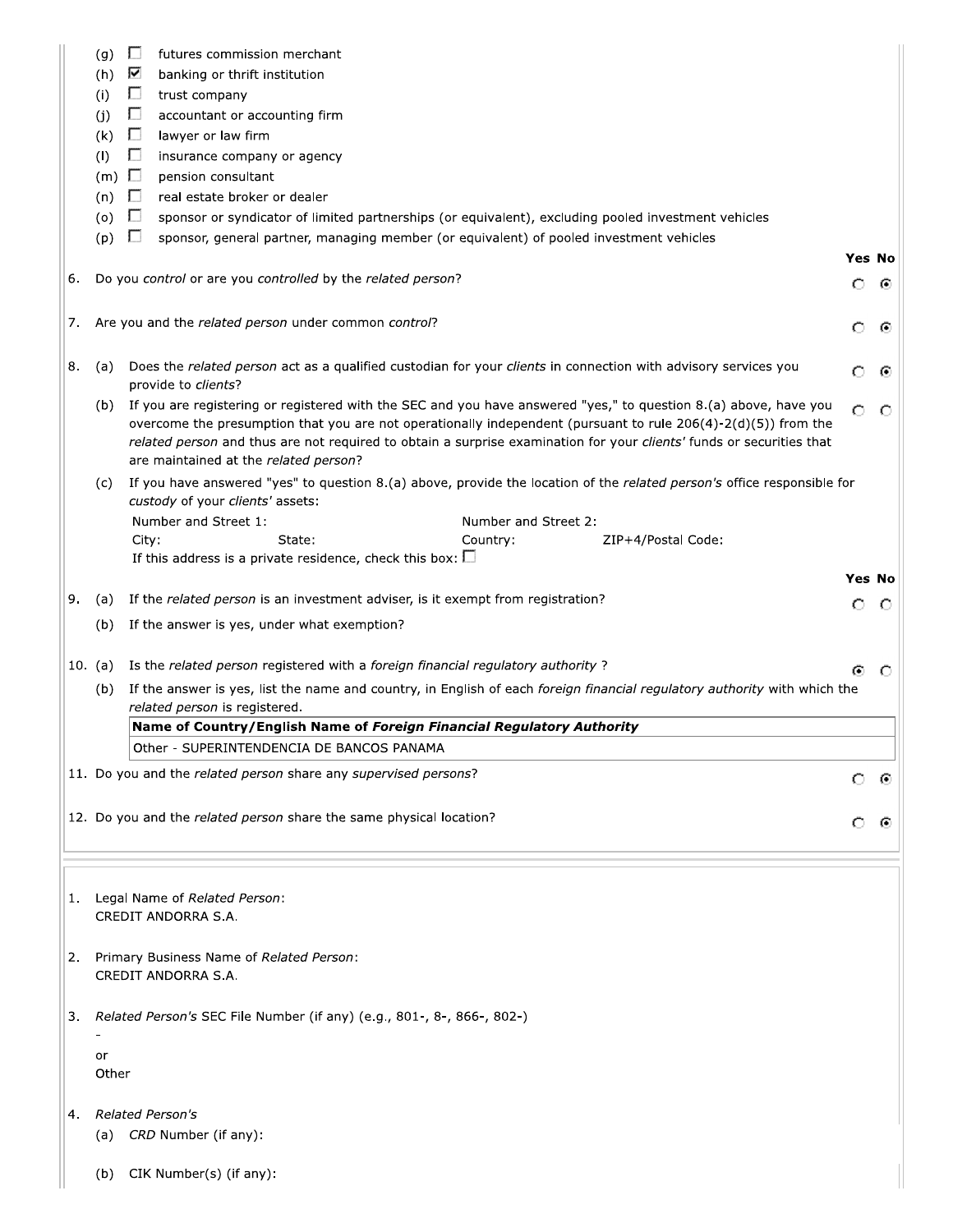|    |                                                            |                                              | No Information Filed                                                                                                                  |    |         |  |  |  |  |
|----|------------------------------------------------------------|----------------------------------------------|---------------------------------------------------------------------------------------------------------------------------------------|----|---------|--|--|--|--|
|    |                                                            |                                              |                                                                                                                                       |    |         |  |  |  |  |
|    |                                                            |                                              |                                                                                                                                       |    |         |  |  |  |  |
| 5. |                                                            | (a) $\nabla$                                 | Related Person is: (check all that apply)<br>broker-dealer, municipal securities dealer, or government securities broker or dealer    |    |         |  |  |  |  |
|    |                                                            | $(b)$ $\Box$                                 | other investment adviser (including financial planners)                                                                               |    |         |  |  |  |  |
|    |                                                            | (c)                                          | Ð<br>registered municipal advisor                                                                                                     |    |         |  |  |  |  |
|    |                                                            | (d) $\Box$                                   | registered security-based swap dealer                                                                                                 |    |         |  |  |  |  |
|    |                                                            | (e)                                          | $\Box$<br>major security-based swap participant                                                                                       |    |         |  |  |  |  |
|    |                                                            | (f)                                          | $\Box$<br>commodity pool operator or commodity trading advisor (whether registered or exempt from registration)                       |    |         |  |  |  |  |
|    |                                                            | $\Box$<br>(g)<br>futures commission merchant |                                                                                                                                       |    |         |  |  |  |  |
|    |                                                            | (h)                                          | ⊽<br>banking or thrift institution                                                                                                    |    |         |  |  |  |  |
|    |                                                            | (i)                                          | $\Box$<br>trust company                                                                                                               |    |         |  |  |  |  |
|    |                                                            | (i)                                          | $\Box$<br>accountant or accounting firm                                                                                               |    |         |  |  |  |  |
|    |                                                            | (k)                                          | $\Box$<br>lawyer or law firm                                                                                                          |    |         |  |  |  |  |
|    |                                                            | (1)                                          | ⊽<br>insurance company or agency                                                                                                      |    |         |  |  |  |  |
|    |                                                            | $(m)$ $\overline{\mathbf{V}}$                | pension consultant                                                                                                                    |    |         |  |  |  |  |
|    |                                                            | $(n)$ $\Box$                                 | real estate broker or dealer                                                                                                          |    |         |  |  |  |  |
|    |                                                            | $\overline{a}$ (o) $\overline{a}$            | sponsor or syndicator of limited partnerships (or equivalent), excluding pooled investment vehicles                                   |    |         |  |  |  |  |
|    |                                                            | (p)                                          | $\Box$<br>sponsor, general partner, managing member (or equivalent) of pooled investment vehicles                                     |    |         |  |  |  |  |
|    |                                                            |                                              |                                                                                                                                       |    | Yes No  |  |  |  |  |
| 6. |                                                            |                                              | Do you control or are you controlled by the related person?                                                                           | Θ. | - 0-    |  |  |  |  |
|    | Are you and the related person under common control?<br>7. |                                              |                                                                                                                                       |    |         |  |  |  |  |
|    |                                                            |                                              |                                                                                                                                       | Θ. | O       |  |  |  |  |
|    |                                                            |                                              |                                                                                                                                       |    |         |  |  |  |  |
| 8. |                                                            | (a)                                          | Does the related person act as a qualified custodian for your clients in connection with advisory services you<br>provide to clients? | Ω  | ⊙       |  |  |  |  |
|    |                                                            | (b)                                          | If you are registering or registered with the SEC and you have answered "yes," to question 8.(a) above, have you                      | Ο  | $\circ$ |  |  |  |  |
|    |                                                            |                                              | overcome the presumption that you are not operationally independent (pursuant to rule 206(4)-2(d)(5)) from the                        |    |         |  |  |  |  |
|    |                                                            |                                              | related person and thus are not required to obtain a surprise examination for your clients' funds or securities that                  |    |         |  |  |  |  |
|    |                                                            |                                              | are maintained at the related person?                                                                                                 |    |         |  |  |  |  |
|    |                                                            | (c)                                          | If you have answered "yes" to question 8.(a) above, provide the location of the related person's office responsible for               |    |         |  |  |  |  |
|    |                                                            |                                              | custody of your clients' assets:                                                                                                      |    |         |  |  |  |  |
|    |                                                            |                                              | Number and Street 1:<br>Number and Street 2:<br>ZIP+4/Postal Code:<br>City:<br>State:<br>Country:                                     |    |         |  |  |  |  |
|    |                                                            |                                              | If this address is a private residence, check this box: $\square$                                                                     |    |         |  |  |  |  |
|    |                                                            |                                              |                                                                                                                                       |    | Yes No  |  |  |  |  |
| 9. |                                                            | (a)                                          | If the related person is an investment adviser, is it exempt from registration?                                                       | Ω  | ⊙       |  |  |  |  |
|    |                                                            | (b)                                          | If the answer is yes, under what exemption?                                                                                           |    |         |  |  |  |  |
|    |                                                            |                                              |                                                                                                                                       |    |         |  |  |  |  |
|    |                                                            | 10. (a)                                      | Is the related person registered with a foreign financial regulatory authority?                                                       | ⊙  | O       |  |  |  |  |
|    |                                                            | (b)                                          | If the answer is yes, list the name and country, in English of each foreign financial regulatory authority with which the             |    |         |  |  |  |  |
|    |                                                            |                                              | related person is registered.                                                                                                         |    |         |  |  |  |  |
|    |                                                            |                                              | Name of Country/English Name of Foreign Financial Regulatory Authority                                                                |    |         |  |  |  |  |
|    |                                                            |                                              | Other - ANDORRAN NATIONAL INSTITUTE OF FINANCE (INAF)                                                                                 |    |         |  |  |  |  |
|    |                                                            |                                              | 11. Do you and the related person share any supervised persons?                                                                       | O  | ⊙       |  |  |  |  |
|    |                                                            |                                              |                                                                                                                                       |    |         |  |  |  |  |
|    |                                                            |                                              | 12. Do you and the related person share the same physical location?                                                                   |    |         |  |  |  |  |
|    |                                                            |                                              |                                                                                                                                       |    |         |  |  |  |  |
|    |                                                            |                                              |                                                                                                                                       |    |         |  |  |  |  |
|    |                                                            |                                              |                                                                                                                                       |    |         |  |  |  |  |
| 1. |                                                            |                                              | Legal Name of Related Person:                                                                                                         |    |         |  |  |  |  |
|    |                                                            |                                              | CREDIT ASSEGURANCES, SAU                                                                                                              |    |         |  |  |  |  |

2. Primary Business Name of Related Person: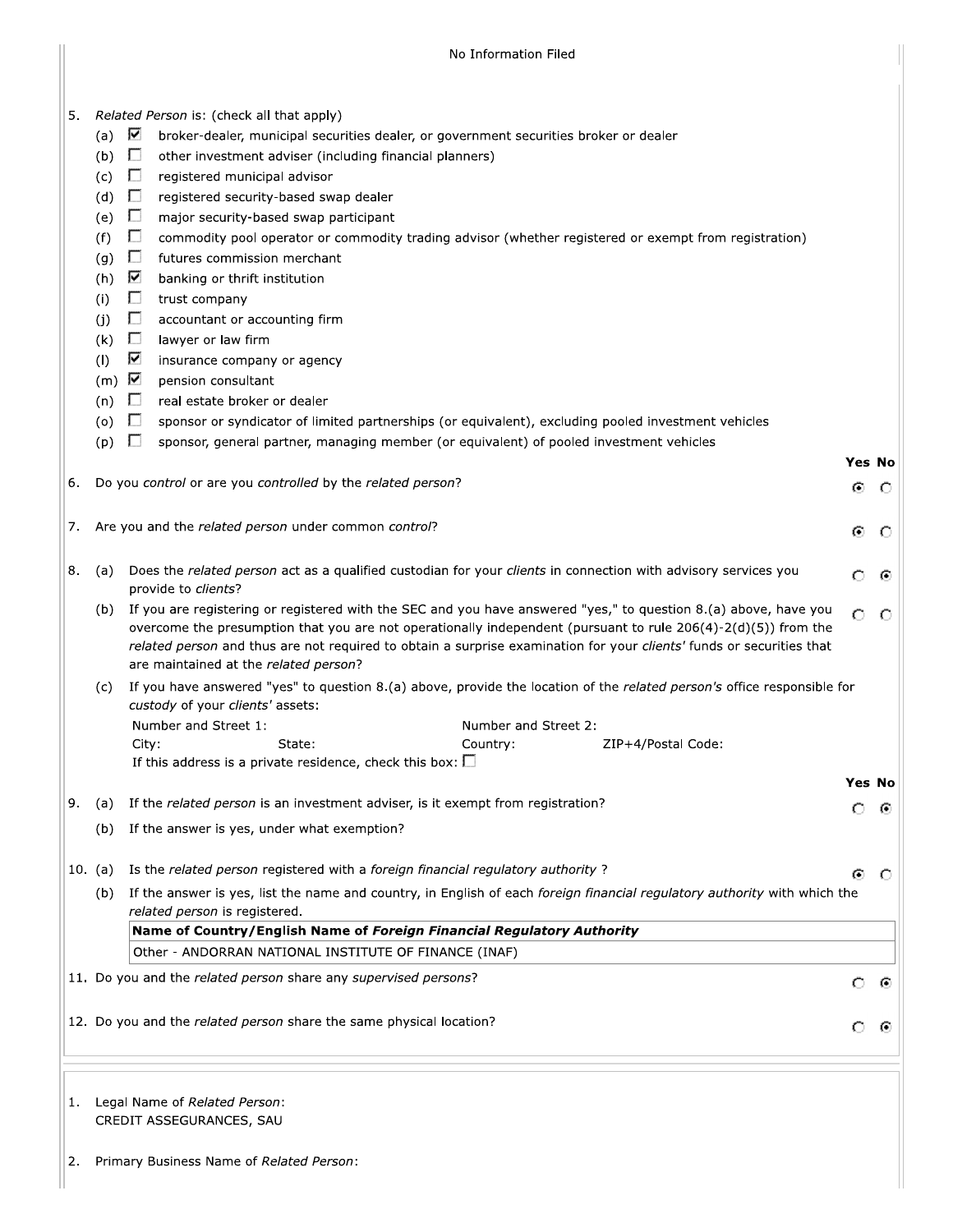|  | CREDIT ASSEGURANCES, SAU |  |
|--|--------------------------|--|
|--|--------------------------|--|

| 3. <i>Related Person's</i> SEC File Number (if any) (e.g., 801-, 8-, 866-, 802-) |  |  |  |
|----------------------------------------------------------------------------------|--|--|--|
|                                                                                  |  |  |  |

| or    |  |
|-------|--|
| Other |  |

- Related Person's  $4.$ 
	- (a) CRD Number (if any):
	- (b) CIK Number(s) (if any):

No Information Filed

#### 5. Related Person is: (check all that apply)

- (a)  $\Box$ broker-dealer, municipal securities dealer, or government securities broker or dealer
- $(b)$   $\Box$ other investment adviser (including financial planners)
- (c)  $\Box$ registered municipal advisor
- (d)  $\Box$ registered security-based swap dealer
- (e)  $\Box$ major security-based swap participant
- $(f)$  $\Box$ commodity pool operator or commodity trading advisor (whether registered or exempt from registration)
- (g)  $\Box$ futures commission merchant
- (h)  $\Box$ banking or thrift institution
- $\Box$  $(i)$ trust company
- $(j)$  $\Box$ accountant or accounting firm
- $(k)$   $\Box$ lawyer or law firm
- $(1)$ Z insurance company or agency
- (m)  $\Box$ pension consultant
- (n)  $\Box$ real estate broker or dealer
- (o)  $\Box$ sponsor or syndicator of limited partnerships (or equivalent), excluding pooled investment vehicles
- $(p)$   $\Box$ sponsor, general partner, managing member (or equivalent) of pooled investment vehicles
- 6. Do you control or are you controlled by the related person?
- Are you and the related person under common control? 7.
- (a) Does the related person act as a qualified custodian for your clients in connection with advisory services you 8. provide to clients?
	- (b) If you are registering or registered with the SEC and you have answered "yes," to question 8.(a) above, have you  $\circ$  $\circ$ overcome the presumption that you are not operationally independent (pursuant to rule 206(4)-2(d)(5)) from the related person and thus are not required to obtain a surprise examination for your clients' funds or securities that are maintained at the related person?

**Yes No** 

 $\circ$   $\circ$ 

 $\odot$  $\circ$ 

Ω ⊙

Yes No

⊙ ⊙

 $\circ$ - 0

(c) If you have answered "yes" to question 8.(a) above, provide the location of the related person's office responsible for custody of your clients' assets: نده د

| Number and Street 1: |                                                                | Number and Street 2: |                    |
|----------------------|----------------------------------------------------------------|----------------------|--------------------|
| Citv:                | State:                                                         | Country:             | ZIP+4/Postal Code: |
|                      | If this address is a private residence, check this box: $\Box$ |                      |                    |

# 9. (a) If the related person is an investment adviser, is it exempt from registration? (b) If the answer is yes, under what exemption?

- 10. (a) Is the related person registered with a foreign financial regulatory authority?
	- $(b)$ If the answer is yes, list the name and country, in English of each foreign financial regulatory authority with which the related person is registered.

Name of Country/English Name of Foreign Financial Regulatory Authority

Other - ANDORRAN NATIONAL INSTITUTE OF FINANCE (INAF)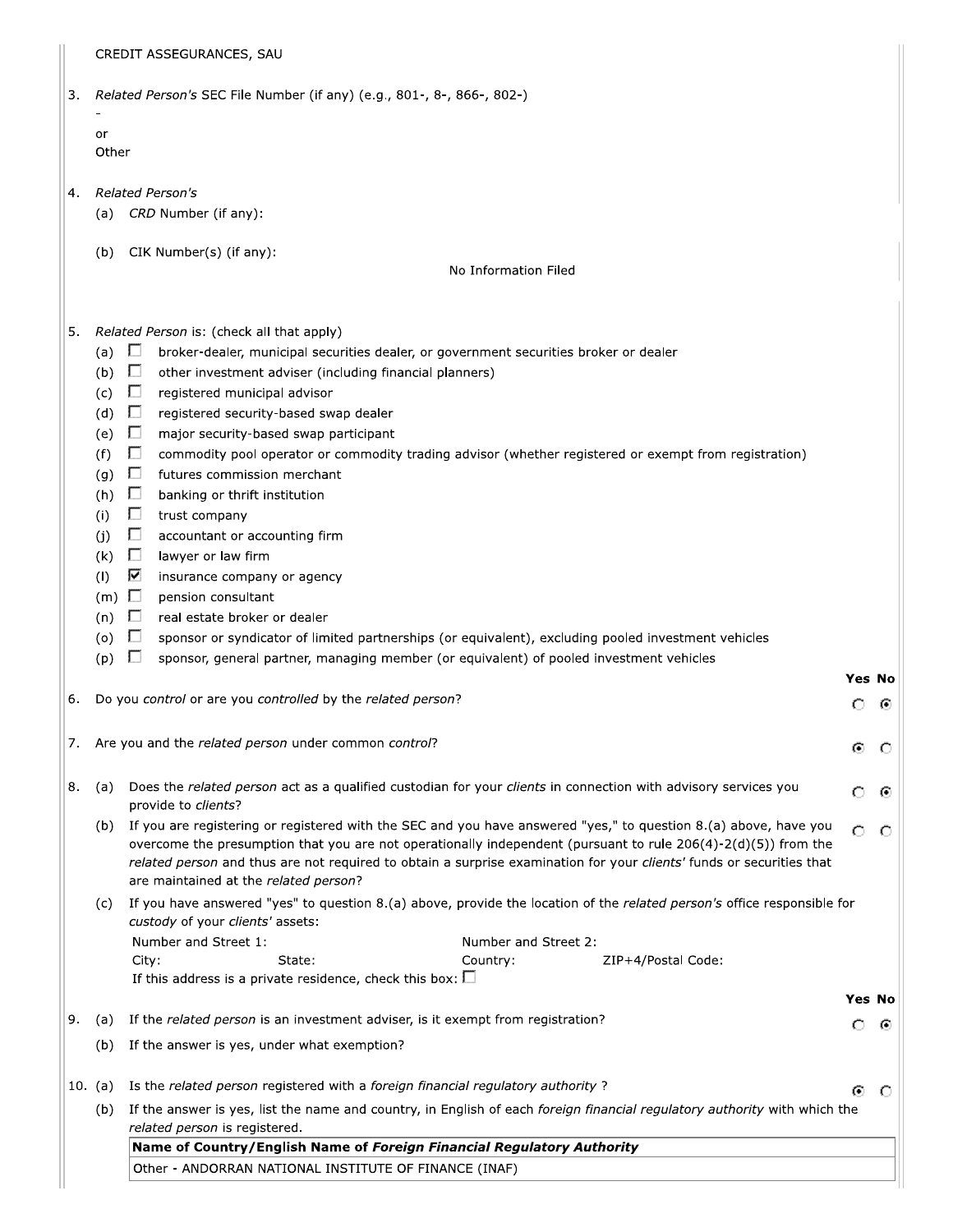|    |                                                                                                                       | 11. Do you and the related person share any supervised persons?                                                                                                                                                                                                                                                                                                                                                                                                                                                                                                                                                                                                                                                                                                                                                                                                                                                                                                               | О                  |   |
|----|-----------------------------------------------------------------------------------------------------------------------|-------------------------------------------------------------------------------------------------------------------------------------------------------------------------------------------------------------------------------------------------------------------------------------------------------------------------------------------------------------------------------------------------------------------------------------------------------------------------------------------------------------------------------------------------------------------------------------------------------------------------------------------------------------------------------------------------------------------------------------------------------------------------------------------------------------------------------------------------------------------------------------------------------------------------------------------------------------------------------|--------------------|---|
|    |                                                                                                                       | 12. Do you and the related person share the same physical location?                                                                                                                                                                                                                                                                                                                                                                                                                                                                                                                                                                                                                                                                                                                                                                                                                                                                                                           | О                  | C |
| 1. |                                                                                                                       | Legal Name of Related Person:<br>GESACALA SGIIC, SAU                                                                                                                                                                                                                                                                                                                                                                                                                                                                                                                                                                                                                                                                                                                                                                                                                                                                                                                          |                    |   |
| 2. |                                                                                                                       | Primary Business Name of Related Person:<br>GESACALA SGIIC, SAU                                                                                                                                                                                                                                                                                                                                                                                                                                                                                                                                                                                                                                                                                                                                                                                                                                                                                                               |                    |   |
| 3. | or                                                                                                                    | Related Person's SEC File Number (if any) (e.g., 801-, 8-, 866-, 802-)                                                                                                                                                                                                                                                                                                                                                                                                                                                                                                                                                                                                                                                                                                                                                                                                                                                                                                        |                    |   |
| 4. | Other                                                                                                                 | <b>Related Person's</b><br>(a) CRD Number (if any):                                                                                                                                                                                                                                                                                                                                                                                                                                                                                                                                                                                                                                                                                                                                                                                                                                                                                                                           |                    |   |
|    | (b)                                                                                                                   | CIK Number(s) (if any):<br>No Information Filed                                                                                                                                                                                                                                                                                                                                                                                                                                                                                                                                                                                                                                                                                                                                                                                                                                                                                                                               |                    |   |
| 5. | (a)<br>(b)<br>(c)<br>(d)<br>(e)<br>(f)<br>(g)<br>(h)<br>(i)<br>(j)<br>(k)<br>(1)<br>$(m)$ $\Box$<br>(n)<br>(0)<br>(p) | Related Person is: (check all that apply)<br>⊽<br>broker-dealer, municipal securities dealer, or government securities broker or dealer<br>$\Box$<br>other investment adviser (including financial planners)<br>Г.<br>registered municipal advisor<br>$\Box$<br>registered security-based swap dealer<br>$\Box$<br>major security-based swap participant<br>$\Box$<br>commodity pool operator or commodity trading advisor (whether registered or exempt from registration)<br>$\Box$<br>futures commission merchant<br>L.<br>banking or thrift institution<br>trust company<br>$\mathbf{L}$<br>accountant or accounting firm<br>$\Box$<br>lawyer or law firm<br>П<br>insurance company or agency<br>pension consultant<br>$\Box$<br>real estate broker or dealer<br>U<br>sponsor or syndicator of limited partnerships (or equivalent), excluding pooled investment vehicles<br>sponsor, general partner, managing member (or equivalent) of pooled investment vehicles<br>U |                    |   |
| 6. |                                                                                                                       | Do you control or are you controlled by the related person?                                                                                                                                                                                                                                                                                                                                                                                                                                                                                                                                                                                                                                                                                                                                                                                                                                                                                                                   | <b>Yes No</b><br>Ω | ⊙ |
| 7. |                                                                                                                       | Are you and the related person under common control?                                                                                                                                                                                                                                                                                                                                                                                                                                                                                                                                                                                                                                                                                                                                                                                                                                                                                                                          | ⊙                  | O |
| 8. | (a)                                                                                                                   | Does the related person act as a qualified custodian for your clients in connection with advisory services you<br>provide to clients?                                                                                                                                                                                                                                                                                                                                                                                                                                                                                                                                                                                                                                                                                                                                                                                                                                         | O                  | € |
|    | (b)                                                                                                                   | If you are registering or registered with the SEC and you have answered "yes," to question 8.(a) above, have you<br>overcome the presumption that you are not operationally independent (pursuant to rule 206(4)-2(d)(5)) from the<br>related person and thus are not required to obtain a surprise examination for your clients' funds or securities that<br>are maintained at the related person?                                                                                                                                                                                                                                                                                                                                                                                                                                                                                                                                                                           | O                  | O |
|    | (c)                                                                                                                   | If you have answered "yes" to question 8.(a) above, provide the location of the related person's office responsible for<br>custody of your clients' assets:                                                                                                                                                                                                                                                                                                                                                                                                                                                                                                                                                                                                                                                                                                                                                                                                                   |                    |   |
|    |                                                                                                                       | Number and Street 1:<br>Number and Street 2:<br>State:<br>Country:<br>ZIP+4/Postal Code:<br>City:                                                                                                                                                                                                                                                                                                                                                                                                                                                                                                                                                                                                                                                                                                                                                                                                                                                                             |                    |   |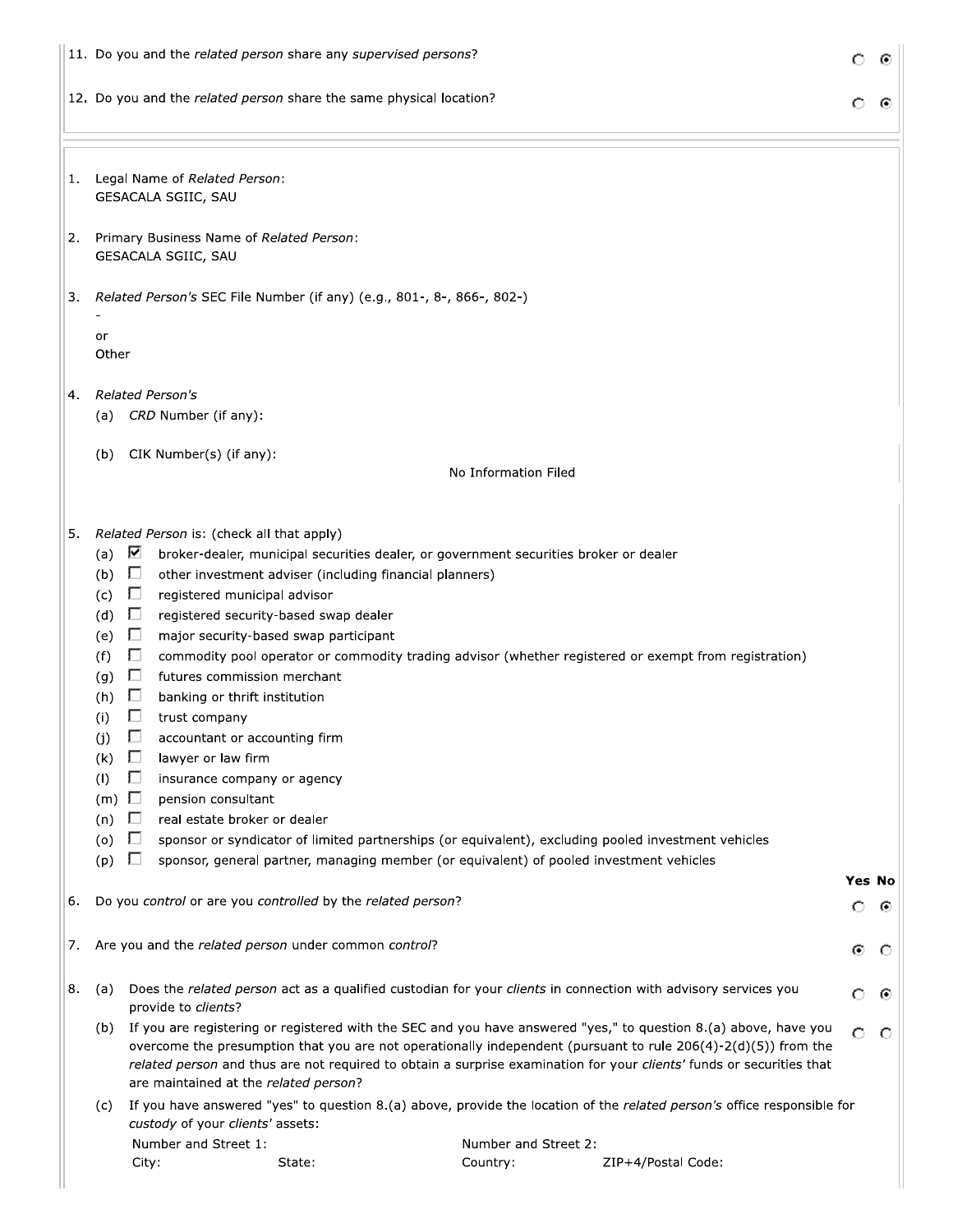|          |                 | If this address is a private residence, check this box: $\square$                                                                   |               |    |
|----------|-----------------|-------------------------------------------------------------------------------------------------------------------------------------|---------------|----|
|          |                 |                                                                                                                                     | <b>Yes No</b> |    |
| 9.       | (a)             | If the related person is an investment adviser, is it exempt from registration?                                                     | Ω             | O  |
|          | (b)             | If the answer is yes, under what exemption?                                                                                         |               |    |
|          | 10. (a)         | Is the related person registered with a foreign financial regulatory authority?                                                     | G             |    |
|          | (b)             | If the answer is yes, list the name and country, in English of each foreign financial regulatory authority with which the           |               |    |
|          |                 | related person is registered.                                                                                                       |               |    |
|          |                 | Name of Country/English Name of Foreign Financial Regulatory Authority<br>Spain - National Commission of Securities Markets         |               |    |
|          |                 | 11. Do you and the related person share any supervised persons?                                                                     |               |    |
|          |                 |                                                                                                                                     | О             | ⊙  |
|          |                 | 12. Do you and the related person share the same physical location?                                                                 |               |    |
| 1.<br>2. |                 | Legal Name of Related Person:<br>PRIVATE INVESTMENT MANAGEMENT (PIM) ADVISORS PANAMA SA<br>Primary Business Name of Related Person: |               |    |
|          |                 | PRIVATE INVESTMENT MANAGEMENT (PIM) ADVISORS PANAMA SA                                                                              |               |    |
| 3.       |                 | Related Person's SEC File Number (if any) (e.g., 801-, 8-, 866-, 802-)                                                              |               |    |
|          | or<br>Other     |                                                                                                                                     |               |    |
| 4.       |                 | <b>Related Person's</b>                                                                                                             |               |    |
|          | (a)             | CRD Number (if any):                                                                                                                |               |    |
|          | (b)             | CIK Number(s) (if any):                                                                                                             |               |    |
|          |                 | No Information Filed                                                                                                                |               |    |
|          |                 |                                                                                                                                     |               |    |
| 5.       |                 | Related Person is: (check all that apply)                                                                                           |               |    |
|          | (a) $\square$   | broker-dealer, municipal securities dealer, or government securities broker or dealer<br>⊽                                          |               |    |
|          | (b)<br>(c)      | other investment adviser (including financial planners)<br>П<br>registered municipal advisor                                        |               |    |
|          | (d)             | Г.<br>registered security-based swap dealer                                                                                         |               |    |
|          | (e)             | Г.<br>major security-based swap participant                                                                                         |               |    |
|          | (f)             | П<br>commodity pool operator or commodity trading advisor (whether registered or exempt from registration)                          |               |    |
|          | (g)             | Ð<br>futures commission merchant                                                                                                    |               |    |
|          | (h)             | П<br>banking or thrift institution                                                                                                  |               |    |
|          | (i)             | П<br>trust company                                                                                                                  |               |    |
|          | (j)             | П<br>accountant or accounting firm                                                                                                  |               |    |
|          | (k)<br>(1)      | П<br>lawyer or law firm<br>П<br>insurance company or agency                                                                         |               |    |
|          | $(m)$ $\square$ | pension consultant                                                                                                                  |               |    |
|          | (n)             | D<br>real estate broker or dealer                                                                                                   |               |    |
|          | (0)             | $\Box$<br>sponsor or syndicator of limited partnerships (or equivalent), excluding pooled investment vehicles                       |               |    |
|          | (p)             | Г.<br>sponsor, general partner, managing member (or equivalent) of pooled investment vehicles                                       |               |    |
|          |                 |                                                                                                                                     | Yes No        |    |
| 6.       |                 | Do you control or are you controlled by the related person?                                                                         | о             | -⊙ |
| 7.       |                 | Are you and the related person under common control?                                                                                |               |    |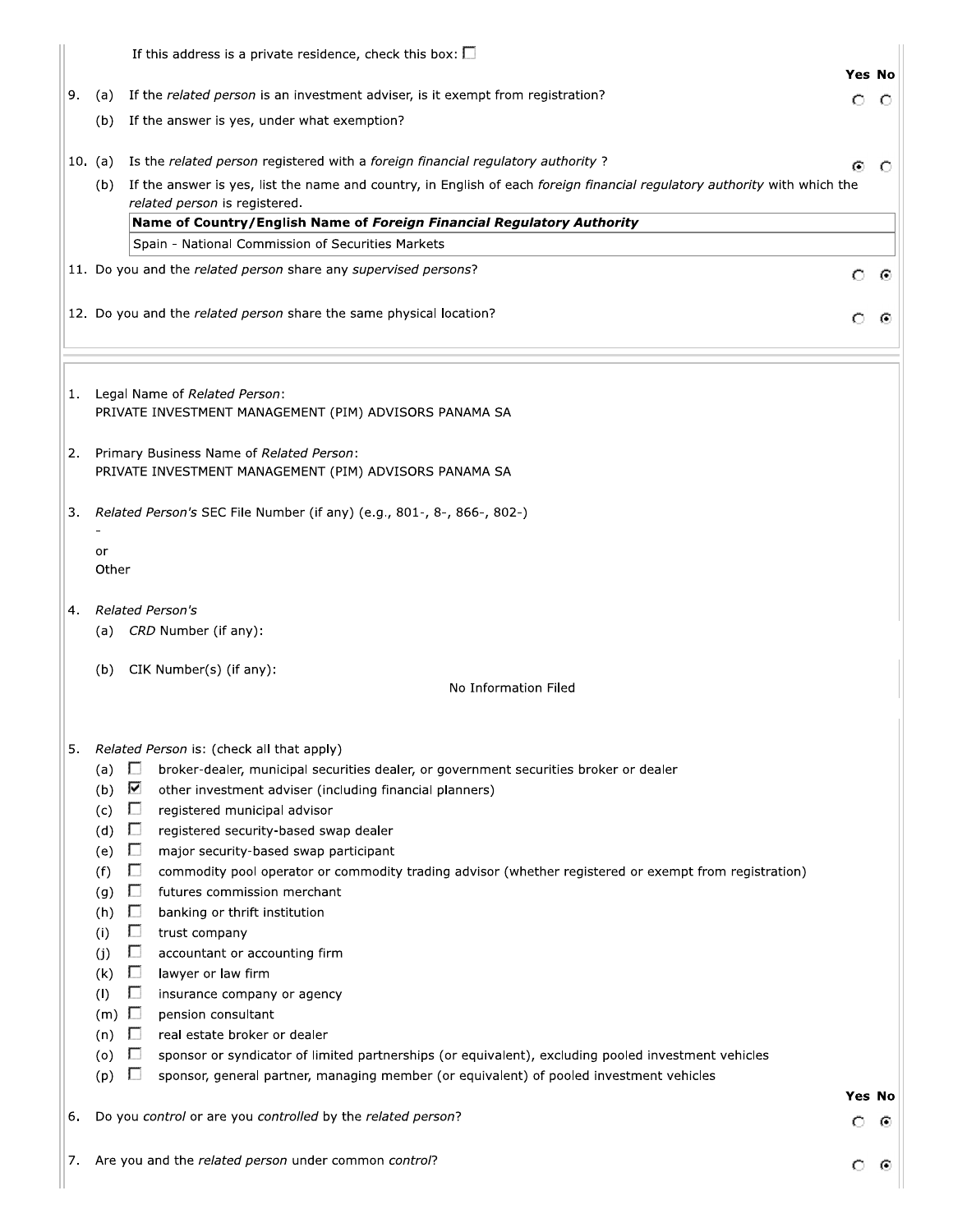| Does the related person act as a qualified custodian for your clients in connection with advisory services you<br>8.<br>(a)<br>O<br>provide to <i>clients</i> ? |                                                                                                                                                                    |                                                                                                                                                                                                                                                                                                                                                                                                                    |                                  |                    |        |   |  |  |
|-----------------------------------------------------------------------------------------------------------------------------------------------------------------|--------------------------------------------------------------------------------------------------------------------------------------------------------------------|--------------------------------------------------------------------------------------------------------------------------------------------------------------------------------------------------------------------------------------------------------------------------------------------------------------------------------------------------------------------------------------------------------------------|----------------------------------|--------------------|--------|---|--|--|
|                                                                                                                                                                 | (b)                                                                                                                                                                | If you are registering or registered with the SEC and you have answered "yes," to question 8.(a) above, have you<br>Ω<br>overcome the presumption that you are not operationally independent (pursuant to rule $206(4)-2(d)(5)$ ) from the<br>related person and thus are not required to obtain a surprise examination for your <i>clients'</i> funds or securities that<br>are maintained at the related person? |                                  |                    |        |   |  |  |
|                                                                                                                                                                 | If you have answered "yes" to question 8.(a) above, provide the location of the related person's office responsible for<br>(c)<br>custody of your clients' assets: |                                                                                                                                                                                                                                                                                                                                                                                                                    |                                  |                    |        |   |  |  |
|                                                                                                                                                                 |                                                                                                                                                                    | Number and Street 1:<br>State:<br>City:<br>If this address is a private residence, check this box: $\square$                                                                                                                                                                                                                                                                                                       | Number and Street 2:<br>Country: | ZIP+4/Postal Code: |        |   |  |  |
|                                                                                                                                                                 |                                                                                                                                                                    |                                                                                                                                                                                                                                                                                                                                                                                                                    |                                  |                    | Yes No |   |  |  |
| 9.                                                                                                                                                              | (a)                                                                                                                                                                | If the related person is an investment adviser, is it exempt from registration?                                                                                                                                                                                                                                                                                                                                    |                                  |                    | €      | ⊙ |  |  |
|                                                                                                                                                                 | (b)                                                                                                                                                                | If the answer is yes, under what exemption?                                                                                                                                                                                                                                                                                                                                                                        |                                  |                    |        |   |  |  |
|                                                                                                                                                                 | 10. (a)                                                                                                                                                            | Is the related person registered with a foreign financial regulatory authority?                                                                                                                                                                                                                                                                                                                                    |                                  |                    | G.     | C |  |  |
|                                                                                                                                                                 | (b)                                                                                                                                                                | If the answer is yes, list the name and country, in English of each foreign financial regulatory authority with which the<br>related person is registered.                                                                                                                                                                                                                                                         |                                  |                    |        |   |  |  |
|                                                                                                                                                                 |                                                                                                                                                                    | Name of Country/English Name of Foreign Financial Regulatory Authority                                                                                                                                                                                                                                                                                                                                             |                                  |                    |        |   |  |  |
|                                                                                                                                                                 |                                                                                                                                                                    | Panama, Republic of - Securities and Exchange Commission                                                                                                                                                                                                                                                                                                                                                           |                                  |                    |        |   |  |  |
| 11. Do you and the related person share any supervised persons?<br>O                                                                                            |                                                                                                                                                                    |                                                                                                                                                                                                                                                                                                                                                                                                                    |                                  |                    |        |   |  |  |
| 12. Do you and the related person share the same physical location?<br>€                                                                                        |                                                                                                                                                                    |                                                                                                                                                                                                                                                                                                                                                                                                                    |                                  |                    |        |   |  |  |

 $\vert\vert$ 

Yes No

 $O$   $\odot$ 

#### Item 7 Private Fund Reporting

| B. Are you an adviser to any private fund? |
|--------------------------------------------|
|                                            |

If "yes," then for each private fund that you advise, you must complete a Section 7.B.(1) of Schedule D, except in certain circumstances described in the next sentence and in Instruction 6 of the Instructions to Part 1A. If you are registered or applying for registration with the SEC or reporting as an SEC exempt reporting adviser, and another SEC-registered adviser or SEC exempt reporting adviser reports this information with respect to any such private fund in Section 7.B.(1) of Schedule D of its Form ADV (e.g., if you are a subadviser), do not complete Section 7.B.(1) of Schedule D with respect to that private fund. You must, instead, complete Section 7.B.(2) of Schedule D.

In either case, if you seek to preserve the anonymity of a private fund client by maintaining its identity in your books and records in numerical or alphabetical code, or similar designation, pursuant to rule 204-2(d), you may identify the private fund in Section 7.B.(1) or 7.B.(2) of Schedule D using the same code or designation in place of the fund's name.

**SECTION 7.B.(1) Private Fund Reporting** 

No Information Filed

**SECTION 7.B.(2) Private Fund Reporting** 

No Information Filed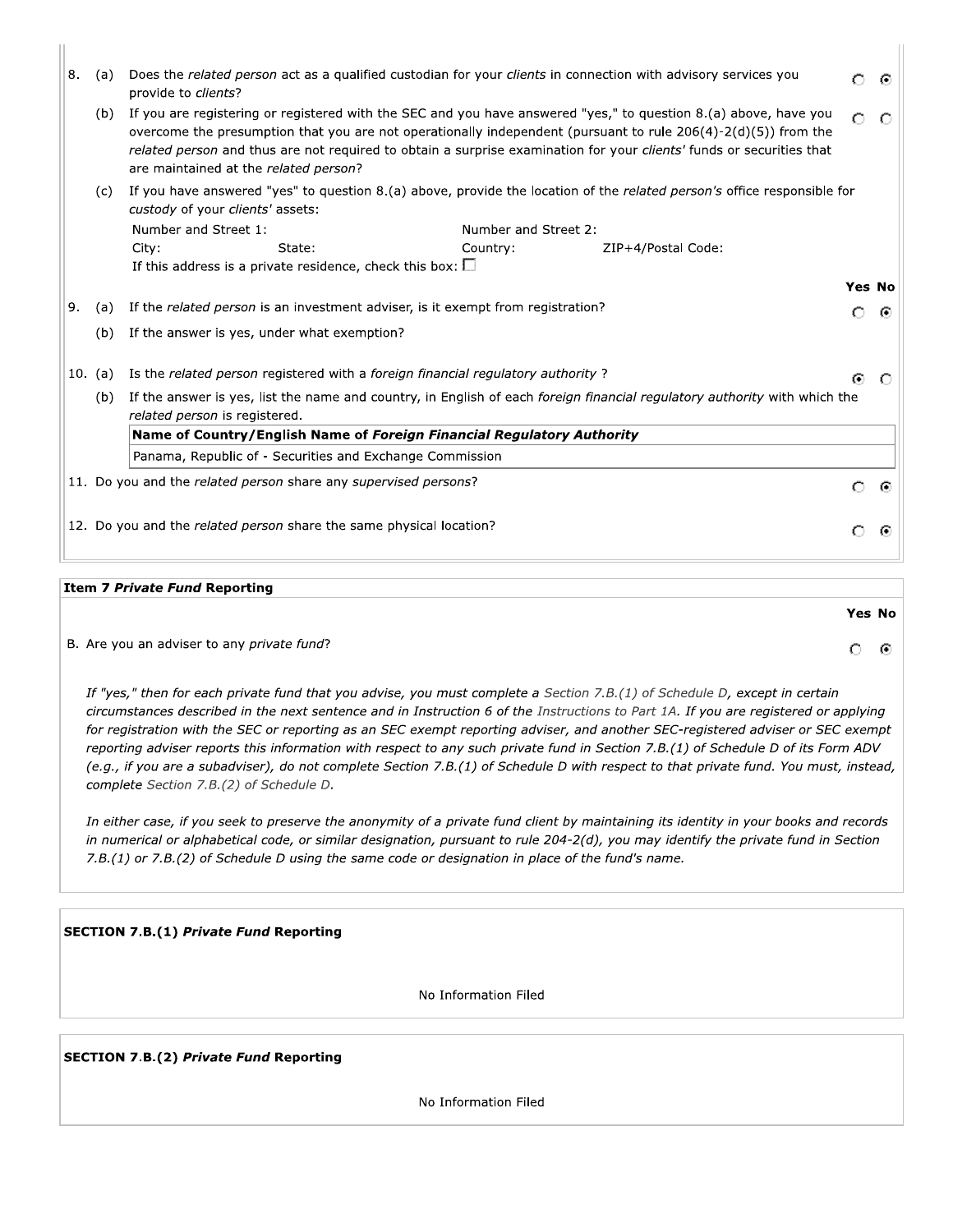#### Item 8 Participation or Interest in Client Transactions

In this Item, we request information about your participation and interest in your clients' transactions. This information identifies additional areas in which conflicts of interest may occur between you and your clients. Newly-formed advisers should base responses to these questions on the types of participation and interest that you expect to engage in during the next year.

Like Item 7, Item 8 requires you to provide information about you and your related persons, including foreign affiliates.

|    | <b>Proprietary Interest in Client Transactions</b>                                       |                                                                                                                                                                                                                                                    |               |     |  |  |
|----|------------------------------------------------------------------------------------------|----------------------------------------------------------------------------------------------------------------------------------------------------------------------------------------------------------------------------------------------------|---------------|-----|--|--|
| А. |                                                                                          | Do you or any related person:                                                                                                                                                                                                                      | <b>Yes No</b> |     |  |  |
|    |                                                                                          | (1) buy securities for yourself from advisory clients, or sell securities you own to advisory clients (principal<br>transactions)?                                                                                                                 | Ω             | ⊙   |  |  |
|    |                                                                                          | (2) buy or sell for yourself securities (other than shares of mutual funds) that you also recommend to advisory<br>clients?                                                                                                                        | Θ             |     |  |  |
|    |                                                                                          | (3) recommend securities (or other investment products) to advisory clients in which you or any related person has<br>some other proprietary (ownership) interest (other than those mentioned in Items 8.A.(1) or (2))?                            |               |     |  |  |
|    |                                                                                          | <b>Sales Interest in Client Transactions</b>                                                                                                                                                                                                       |               |     |  |  |
| в. |                                                                                          | Do you or any related person:                                                                                                                                                                                                                      | <b>Yes No</b> |     |  |  |
|    |                                                                                          | (1) as a broker-dealer or registered representative of a broker-dealer, execute securities trades for brokerage<br>customers in which advisory client securities are sold to or bought from the brokerage customer (agency cross<br>transactions)? | O             | ⊙   |  |  |
|    |                                                                                          | (2) recommend to advisory clients, or act as a purchaser representative for advisory clients with respect to, the<br>purchase of securities for which you or any related person serves as underwriter or general or managing partner?              | O             | ⊙   |  |  |
|    | (3)                                                                                      | recommend purchase or sale of securities to advisory clients for which you or any related person has any other<br>sales interest (other than the receipt of sales commissions as a broker or registered representative of a broker-<br>dealer)?    |               | C   |  |  |
|    |                                                                                          | <b>Investment or Brokerage Discretion</b>                                                                                                                                                                                                          |               |     |  |  |
| C. |                                                                                          | Do you or any related person have discretionary authority to determine the:                                                                                                                                                                        | Yes No        |     |  |  |
|    |                                                                                          | (1) securities to be bought or sold for a client's account?                                                                                                                                                                                        | ⊙             | O   |  |  |
|    | (2)                                                                                      | amount of securities to be bought or sold for a <i>client's</i> account?                                                                                                                                                                           | ⊙             | O   |  |  |
|    | (3)                                                                                      | broker or dealer to be used for a purchase or sale of securities for a client's account?                                                                                                                                                           | ⊙             | О.  |  |  |
|    | (4)                                                                                      | commission rates to be paid to a broker or dealer for a client's securities transactions?                                                                                                                                                          | О             | ⊙   |  |  |
| D. |                                                                                          | If you answer "yes" to C.(3) above, are any of the brokers or dealers related persons?                                                                                                                                                             | Θ             | O   |  |  |
| Е. |                                                                                          | Do you or any related person recommend brokers or dealers to clients?                                                                                                                                                                              | ⊙             | O   |  |  |
| F. |                                                                                          | If you answer "yes" to E. above, are any of the brokers or dealers related persons?                                                                                                                                                                |               |     |  |  |
| G. |                                                                                          | (1) Do you or any related person receive research or other products or services other than execution from a broker-<br>dealer or a third party ("soft dollar benefits") in connection with <i>client</i> securities transactions?                  | $\circ$       | ⊙   |  |  |
|    |                                                                                          | (2) If "yes" to G.(1) above, are all the "soft dollar benefits" you or any related persons receive eligible "research or<br>brokerage services" under section 28(e) of the Securities Exchange Act of 1934?                                        |               | - 0 |  |  |
| н. | (1)                                                                                      | Do you or any related person, directly or indirectly, compensate any person that is not an employee for client<br>referrals?                                                                                                                       |               | - 0 |  |  |
|    | (2)                                                                                      | Do you or any related person, directly or indirectly, provide any employee compensation that is specifically<br>related to obtaining clients for the firm (cash or non-cash compensation in addition to the employee's regular<br>salary)?         |               | ⊙   |  |  |
| Ι. |                                                                                          | Do you or any related person, including any employee, directly or indirectly, receive compensation from any person<br>(other than you or any related person) for client referrals?                                                                 |               | Θ   |  |  |
|    | In your response to Item 8.1., do not include the regular salary you pay to an employee. |                                                                                                                                                                                                                                                    |               |     |  |  |

In responding to Items 8.H. and 8.I., consider all cash and non-cash compensation that you or a related person gave to (in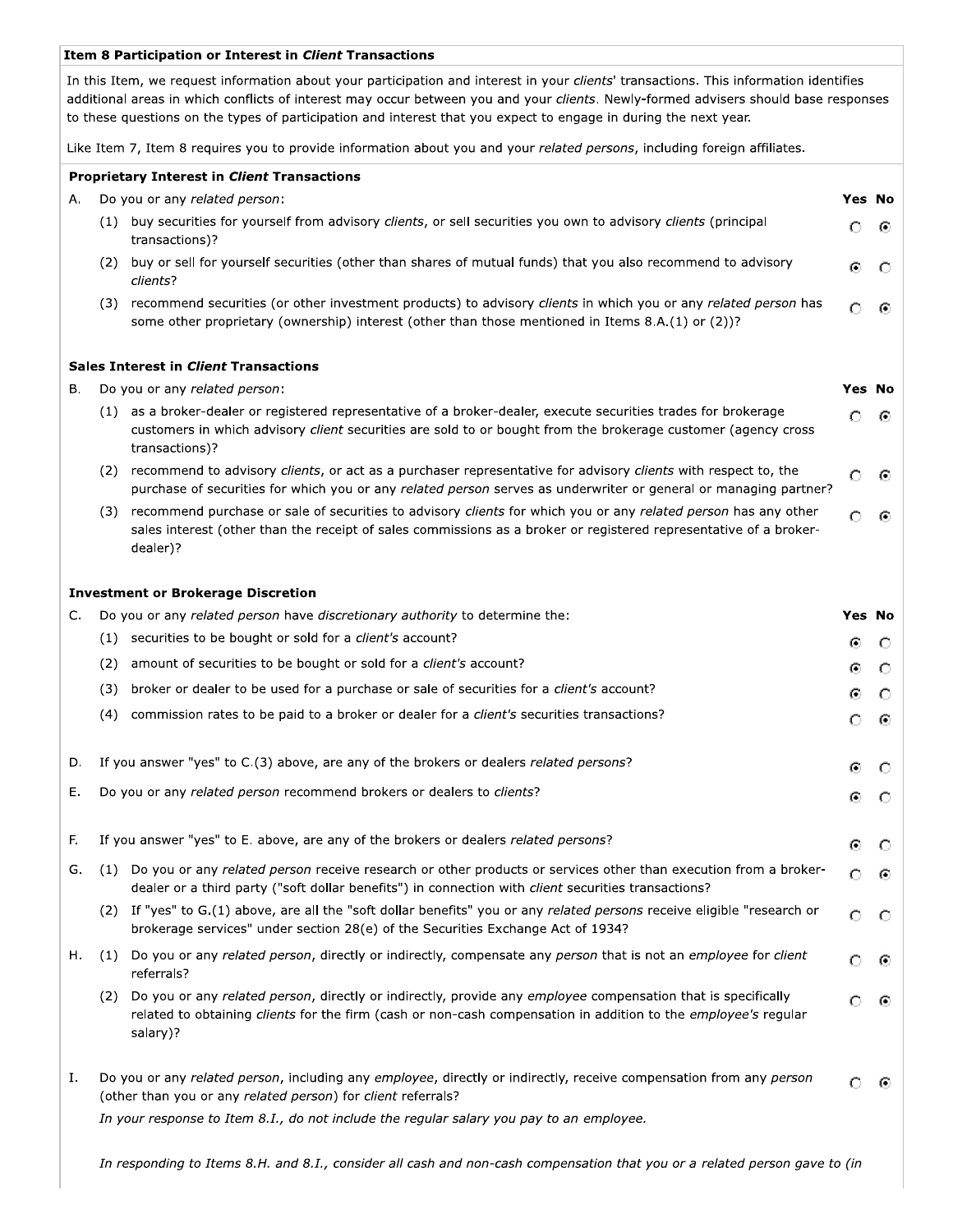answering Item 8.H.) or received from (in answering Item 8.I.) any person in exchange for client referrals, including any bonus that is based, at least in part, on the number or amount of client referrals.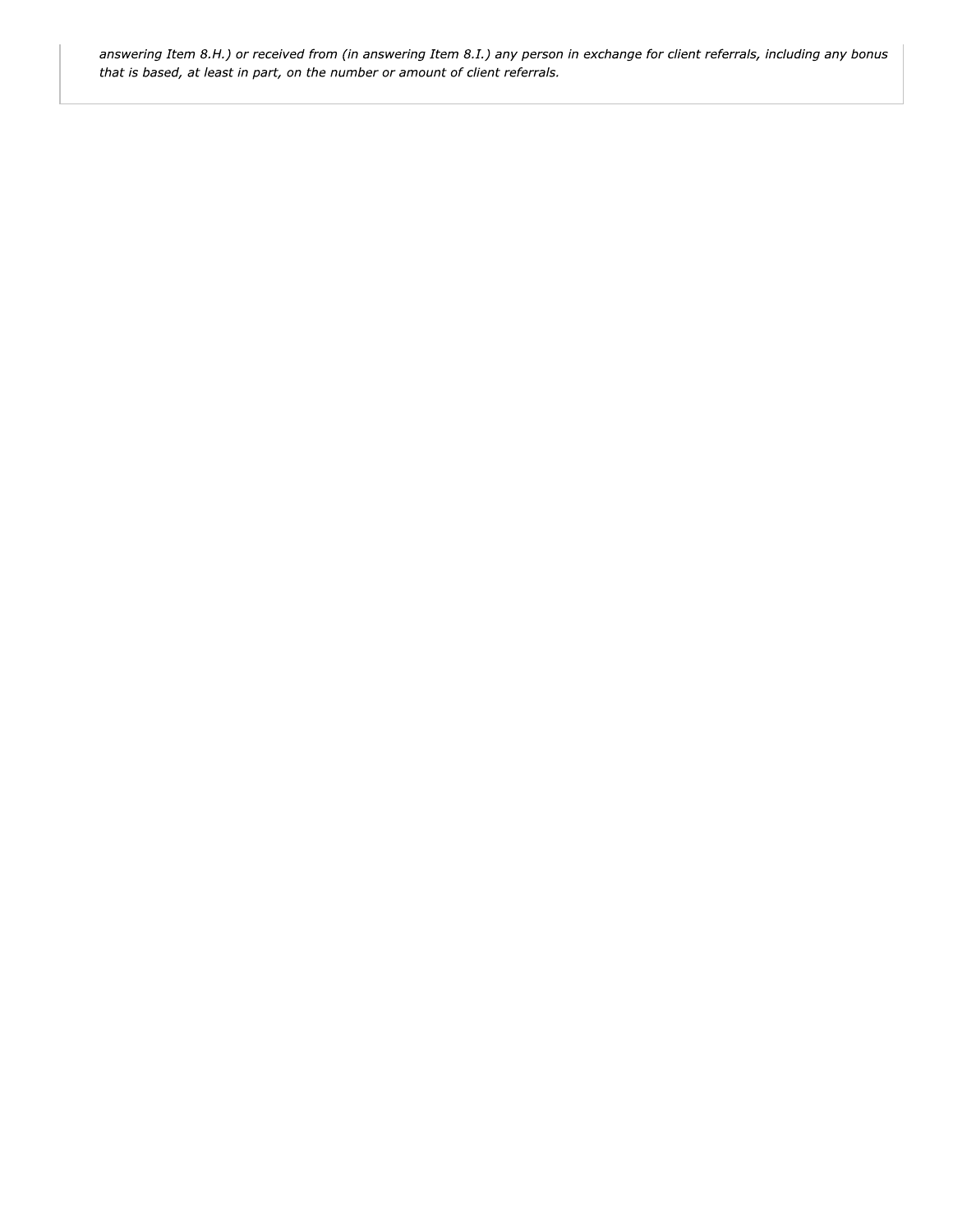#### **Item 9 Custody**

In this Item, we ask you whether you or a related person has custody of client (other than clients that are investment companies registered under the Investment Company Act of 1940) assets and about your custodial practices.

|  | A. (1) Do you have custody of any advisory clients': |   | <b>Yes No</b> |
|--|------------------------------------------------------|---|---------------|
|  | (a) cash or bank accounts?                           | ⊙ |               |
|  | (b) securities?                                      |   |               |

If you are registering or registered with the SEC, answer "No" to Item 9.A.(1)(a) and (b) if you have custody solely because (i) you deduct your advisory fees directly from your clients' accounts, or (ii) a related person has custody of client assets in connection with advisory services you provide to clients, but you have overcome the presumption that you are not operationally independent (pursuant to Advisers Act rule  $206(4)-2(d)(5)$ ) from the related person.

(2) If you checked "yes" to Item 9.A.(1)(a) or (b), what is the approximate amount of client funds and securities and total number of clients for which you have custody:

| U.S. Dollar Amount | Total Number of Clients |
|--------------------|-------------------------|
| (a) \$ 1,636,220   | (b)1                    |

If you are registering or registered with the SEC and you have custody solely because you deduct your advisory fees directly from your clients' accounts, do not include the amount of those assets and the number of those clients in your response to Item 9.A.(2). If your related person has custody of client assets in connection with advisory services you provide to clients, do not include the amount of those assets and number of those clients in your response to 9.A.(2). Instead, include that information in your response to Item 9.B.(2).

- В. (1) In connection with advisory services you provide to clients, do any of your related persons have custody of any of Yes No your advisory clients':
	- (a) cash or bank accounts? G. O (b) securities? ⊙  $\circ$

You are required to answer this item regardless of how you answered Item  $9.A.(1)(a)$  or (b).

(2) If you checked "yes" to Item 9.B.(1)(a) or (b), what is the approximate amount of client funds and securities and total number of clients for which your related persons have custody:

| U.S. Dollar Amount | Total Number of Clients |
|--------------------|-------------------------|
| (a) \$ 334,985,746 | (b) 110                 |

- C. If you or your related persons have custody of client funds or securities in connection with advisory services you provide to clients, check all the following that apply:
	- П (1) A qualified custodian(s) sends account statements at least quarterly to the investors in the pooled investment vehicle(s) you manage.
	- П (2) An independent public accountant audits annually the pooled investment vehicle(s) that you manage and the audited financial statements are distributed to the investors in the pools.
	- (3) An independent public accountant conducts an annual surprise examination of client funds and securities.
	- (4) An independent public accountant prepares an internal control report with respect to custodial services when you  $\blacksquare$ or your related persons are qualified custodians for client funds and securities.

If you checked Item 9.C.(2), C.(3) or C.(4), list in Section 9.C. of Schedule D the accountants that are engaged to perform the audit or examination or prepare an internal control report. (If you checked Item 9.C.(2), you do not have to list auditor information in Section 9.C. of Schedule D if you already provided this information with respect to the private funds you advise in Section 7.B.(1) of Schedule D).

⊽

D. Do you or your related person(s) act as qualified custodians for your clients in connection with advisory services you Yes No provide to clients?

(1) you act as a qualified custodian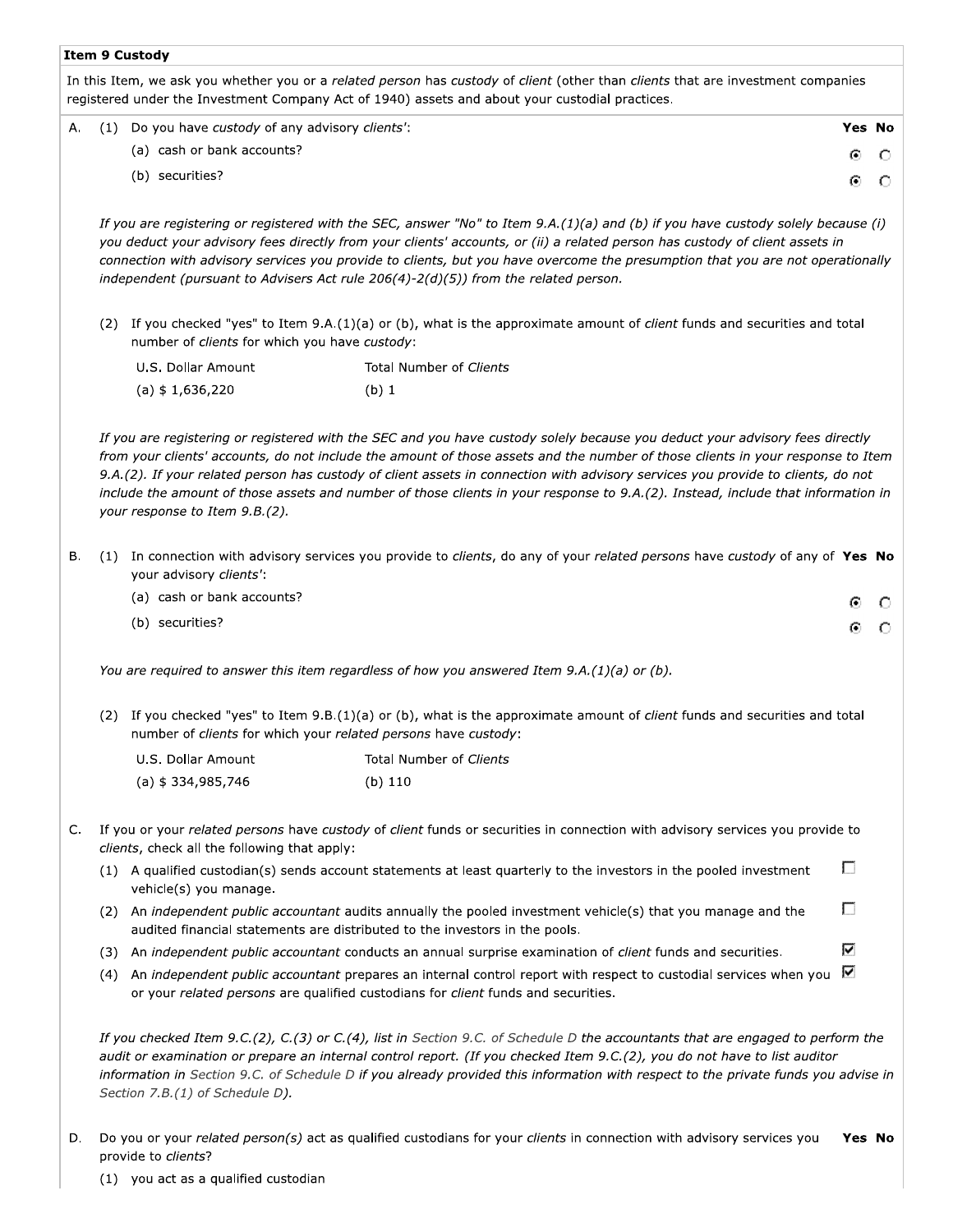(2) your related person(s) act as qualified custodian(s)

If you checked "yes" to Item 9.D.(2), all related persons that act as qualified custodians (other than any mutual fund transfer agent pursuant to rule 206(4)-2(b)(1)) must be identified in Section 7.A. of Schedule D, regardless of whether you have determined the related person to be operationally independent under rule 206(4)-2 of the Advisers Act.

- E. If you are filing your annual updating amendment and you were subject to a surprise examination by an independent public accountant during your last fiscal year, provide the date (MM/YYYY) the examination commenced:
- F. If you or your related persons have custody of client funds or securities, how many persons, including, but not limited to, you and your related persons, act as qualified custodians for your clients in connection with advisory services you provide to clients?  $\mathbf{1}$

#### **SECTION 9.C. Independent Public Accountant**

You must complete the following information for each independent public accountant engaged to perform a surprise examination, perform an audit of a pooled investment vehicle that you manage, or prepare an internal control report. You must complete a separate Schedule D Section 9.C. for each independent public accountant.

(1) Name of the independent public accountant: **CROWE LLP** 

(2) The location of the independent public accountant's office responsible for the services provided:

| Number and Street 1: |         | Number and Street 2: |                    |  |  |  |
|----------------------|---------|----------------------|--------------------|--|--|--|
| 1395 BRICKELL AVENUE |         | <b>SUITE 1150</b>    |                    |  |  |  |
| City:                | State:  | Country:             | ZIP+4/Postal Code: |  |  |  |
| MIAMI                | Florida | United States        | 33131              |  |  |  |

(3) Is the independent public accountant registered with the Public Company Accounting Oversight Board?

If "yes," Public Company Accounting Oversight Board-Assigned Number: 173

- (4) If "yes" to (3) above, is the independent public accountant subject to regular inspection by the Public Company G)  $\circ$ Accounting Oversight Board in accordance with its rules?
- (5) The independent public accountant is engaged to:
	- A.  $\Box$  audit a pooled investment vehicle
	- B.  $\blacksquare$  perform a surprise examination of *clients'* assets
	- C.  $\blacksquare$  prepare an internal control report
- (6) Since your last annual updating amendment, did all of the reports prepared by the independent public accountant that audited the pooled investment vehicle or that examined internal controls contain unqualified opinions?

 $C$  Yes

 $\bullet$  No

C Report Not Yet Received

If you check "Report Not Yet Received", you must promptly file an amendment to your Form ADV to update your response when the accountant's report is available.

**Yes No** 

€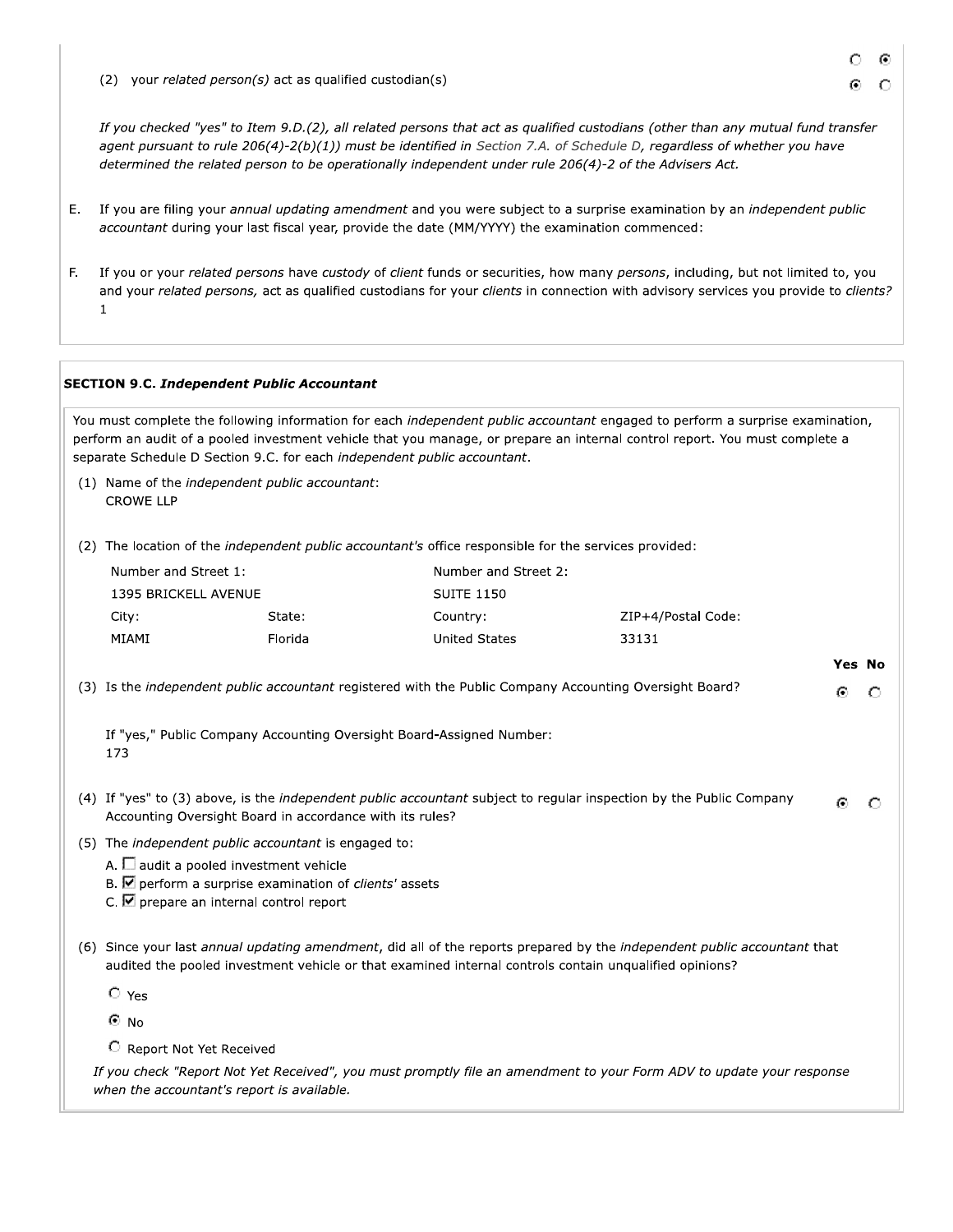#### **Item 10 Control Persons**

In this Item, we ask you to identify every person that, directly or indirectly, controls you. If you are filing an umbrella registration, the information in Item 10 should be provided for the filing adviser only.

If you are submitting an initial application or report, you must complete Schedule A and Schedule B. Schedule A asks for information about your direct owners and executive officers. Schedule B asks for information about your indirect owners. If this is an amendment and you are updating information you reported on either Schedule A or Schedule B (or both) that you filed with your initial application or report, you must complete Schedule C.

Yes No

Does any person not named in Item 1.A. or Schedules A, B, or C, directly or indirectly, control your management or Α.  $\circ$ - © policies?

If yes, complete Section 10.A. of Schedule D.

If any person named in Schedules A, B, or C or in Section 10.A. of Schedule D is a public reporting company under Sections 12 В. or 15(d) of the Securities Exchange Act of 1934, please complete Section 10.B. of Schedule D.

#### **SECTION 10.A. Control Persons**

No Information Filed

# **SECTION 10.B. Control Person Public Reporting Companies**

No Information Filed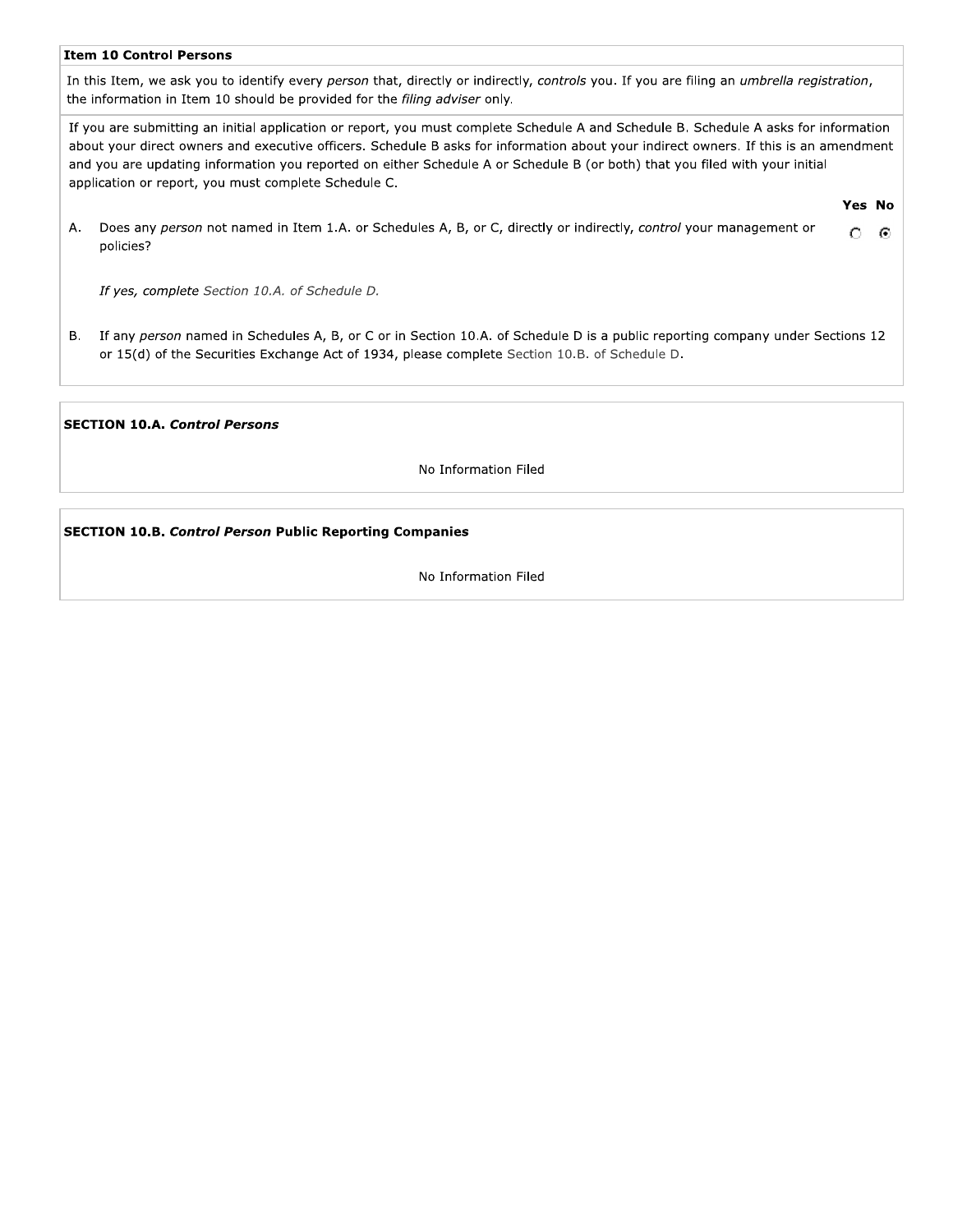#### **Item 11 Disclosure Information**

In this Item, we ask for information about your disciplinary history and the disciplinary history of all your advisory affiliates. We use this information to determine whether to grant your application for registration, to decide whether to revoke your registration or to place limitations on your activities as an investment adviser, and to identify potential problem areas to focus on during our on-site examinations. One event may result in "yes" answers to more than one of the questions below. In accordance with General Instruction 5 to Form ADV, "you" and "your" include the filing adviser and all relying advisers under an umbrella registration.

Your advisory affiliates are: (1) all of your current employees (other than employees performing only clerical, administrative, support or similar functions); (2) all of your officers, partners, or directors (or any person performing similar functions); and (3) all persons directly or indirectly controlling you or controlled by you. If you are a "separately identifiable department or division" (SID) of a bank, see the Glossary of Terms to determine who your advisory affiliates are.

If you are registered or registering with the SEC or if you are an exempt reporting adviser, you may limit your disclosure of any event listed in Item 11 to ten years following the date of the event. If you are registered or registering with a state, you must respond to the questions as posed; you may, therefore, limit your disclosure to ten years following the date of an event only in responding to Items  $11.A.(1), 11.A.(2), 11.B.(1), 11.B.(2), 11.D.(4), and 11.H.(1)(a). For purposes of calculating this ten-year period, the date of$ an event is the date the final order, judgment, or decree was entered, or the date any rights of appeal from preliminary orders, judgments, or decrees lapsed.

You must complete the appropriate Disclosure Reporting Page ("DRP") for "yes" answers to the questions in this Item 11.

|    |                                                                                                                                                                                                                                                                                                                                                                                        | Yes No |         |
|----|----------------------------------------------------------------------------------------------------------------------------------------------------------------------------------------------------------------------------------------------------------------------------------------------------------------------------------------------------------------------------------------|--------|---------|
|    | Do any of the events below involve you or any of your <i>supervised persons?</i>                                                                                                                                                                                                                                                                                                       | О      | ⊙       |
|    | For "yes" answers to the following questions, complete a Criminal Action DRP:                                                                                                                                                                                                                                                                                                          |        |         |
| Α. | In the past ten years, have you or any <i>advisory affiliate</i> :                                                                                                                                                                                                                                                                                                                     | Yes No |         |
|    | (1) been convicted of or pled guilty or nolo contendere ("no contest") in a domestic, foreign, or military court to any<br>felony?                                                                                                                                                                                                                                                     | Ο      | ⊙       |
|    | (2) been charged with any felony?                                                                                                                                                                                                                                                                                                                                                      | Ο      | ⊙       |
|    | If you are registered or registering with the SEC, or if you are reporting as an exempt reporting adviser, you may limit your<br>response to Item 11.A.(2) to charges that are currently pending.                                                                                                                                                                                      |        |         |
| В. | In the past ten years, have you or any advisory affiliate:                                                                                                                                                                                                                                                                                                                             |        |         |
|    | (1) been convicted of or pled guilty or nolo contendere ("no contest") in a domestic, foreign, or military court to a<br>misdemeanor involving: investments or an investment-related business, or any fraud, false statements, or<br>omissions, wrongful taking of property, bribery, perjury, forgery, counterfeiting, extortion, or a conspiracy to<br>commit any of these offenses? | Ω      | ⊙       |
|    | (2) been <i>charged</i> with a <i>misdemeanor</i> listed in Item $11.B.(1)$ ?                                                                                                                                                                                                                                                                                                          | О      | ⊙       |
|    | If you are registered or registering with the SEC, or if you are reporting as an exempt reporting adviser, you may limit your<br>response to Item 11.B.(2) to charges that are currently pending.                                                                                                                                                                                      |        |         |
|    | For "yes" answers to the following questions, complete a Regulatory Action DRP:                                                                                                                                                                                                                                                                                                        |        |         |
| C. | Has the SEC or the Commodity Futures Trading Commission (CFTC) ever:                                                                                                                                                                                                                                                                                                                   | Yes No |         |
|    | (1) found you or any <i>advisory affiliate</i> to have made a false statement or omission?                                                                                                                                                                                                                                                                                             | Ο      | ⊙       |
|    | (2) found you or any advisory affiliate to have been involved in a violation of SEC or CFTC regulations or statutes?                                                                                                                                                                                                                                                                   | Ω      | ⊙       |
|    | (3) found you or any advisory affiliate to have been a cause of an investment-related business having its<br>authorization to do business denied, suspended, revoked, or restricted?                                                                                                                                                                                                   | О      | Θ       |
|    | (4) entered an <i>order</i> against you or any <i>advisory affiliate</i> in connection with <i>investment-related</i> activity?                                                                                                                                                                                                                                                        | Ο      | ⊙       |
|    | (5) imposed a civil money penalty on you or any advisory affiliate, or ordered you or any advisory affiliate to cease<br>and desist from any activity?                                                                                                                                                                                                                                 | O      | $\odot$ |
| D. | Has any other federal regulatory agency, any state regulatory agency, or any foreign financial regulatory authority:                                                                                                                                                                                                                                                                   |        |         |
|    | (1) ever found you or any advisory affiliate to have made a false statement or omission, or been dishonest, unfair, or<br>unethical?                                                                                                                                                                                                                                                   | O      | O       |
|    | (2) ever found you or any advisory affiliate to have been involved in a violation of investment-related regulations or                                                                                                                                                                                                                                                                 | Ο      | ⊙       |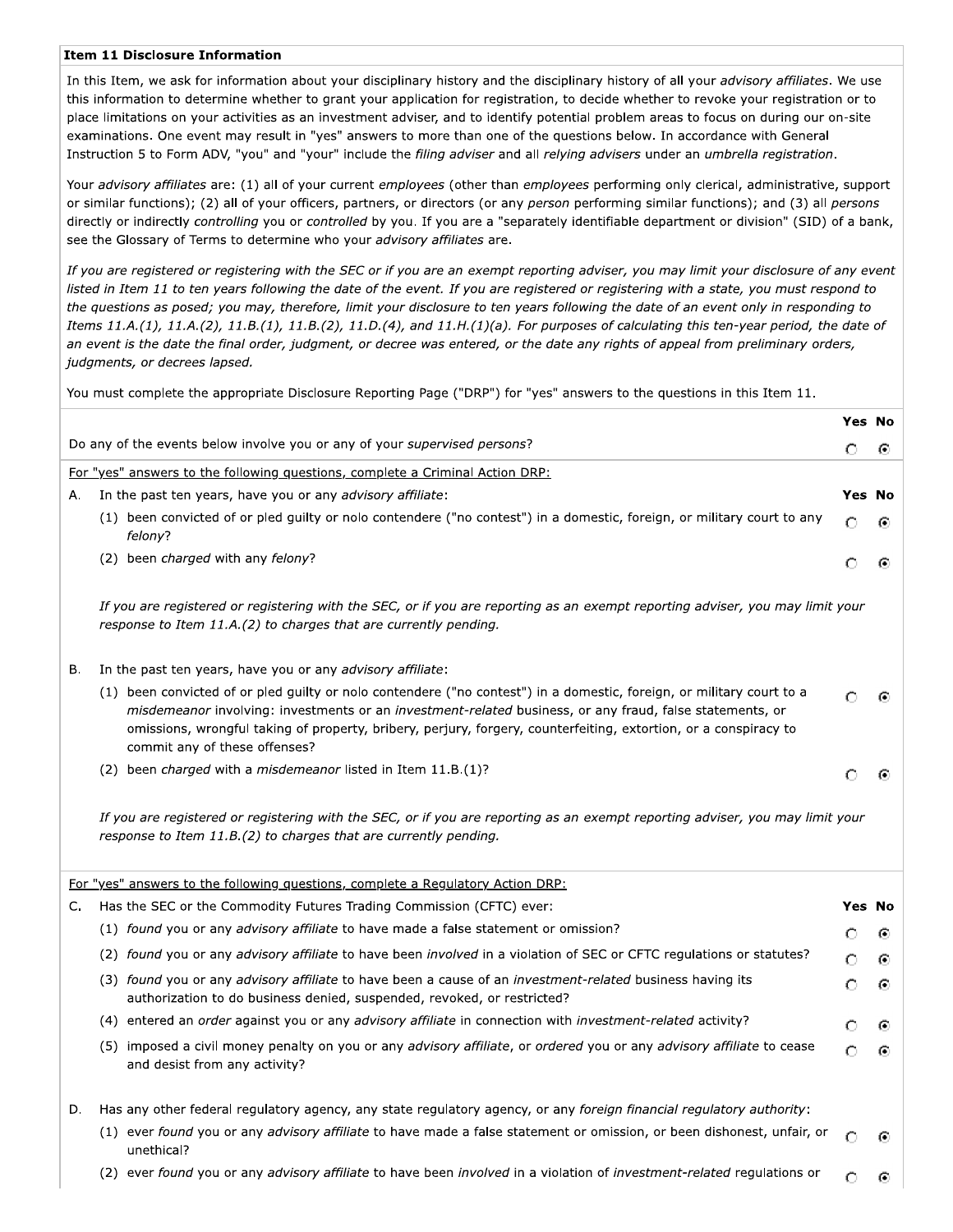|    | statutes?                                                                                                                                                                                                                                                                                    |        |   |
|----|----------------------------------------------------------------------------------------------------------------------------------------------------------------------------------------------------------------------------------------------------------------------------------------------|--------|---|
|    | (3) ever found you or any advisory affiliate to have been a cause of an <i>investment-related</i> business having its<br>authorization to do business denied, suspended, revoked, or restricted?                                                                                             | O      | ⊙ |
|    | (4) in the past ten years, entered an order against you or any <i>advisory affiliate</i> in connection with an <i>investment-</i><br>related activity?                                                                                                                                       | O      | Θ |
|    | (5) ever denied, suspended, or revoked your or any advisory affiliate's registration or license, or otherwise prevented<br>you or any advisory affiliate, by order, from associating with an investment-related business or restricted your or<br>any advisory affiliate's activity?         | Ω      | ⊙ |
| Ε. | Has any self-regulatory organization or commodities exchange ever:                                                                                                                                                                                                                           |        |   |
|    | (1) found you or any advisory affiliate to have made a false statement or omission?                                                                                                                                                                                                          | ∩      | G |
|    | (2) found you or any advisory affiliate to have been involved in a violation of its rules (other than a violation<br>designated as a "minor rule violation" under a plan approved by the SEC)?                                                                                               | O      | ⊙ |
|    | (3) found you or any advisory affiliate to have been the cause of an <i>investment-related</i> business having its<br>authorization to do business denied, suspended, revoked, or restricted?                                                                                                | O      | ⊙ |
|    | (4) disciplined you or any advisory affiliate by expelling or suspending you or the advisory affiliate from membership,<br>barring or suspending you or the advisory affiliate from association with other members, or otherwise restricting<br>your or the advisory affiliate's activities? | ∩      | ⊙ |
| F. | Has an authorization to act as an attorney, accountant, or federal contractor granted to you or any <i>advisory affiliate</i><br>ever been revoked or suspended?                                                                                                                             | Ω      | G |
| G. | Are you or any advisory affiliate now the subject of any regulatory proceeding that could result in a "yes" answer to<br>any part of Item 11.C., 11.D., or 11.E.?                                                                                                                            | O      | G |
|    | For "yes" answers to the following questions, complete a Civil Judicial Action DRP:                                                                                                                                                                                                          |        |   |
| н. | (1) Has any domestic or foreign court:                                                                                                                                                                                                                                                       | Yes No |   |
|    | (a) in the past ten years, enjoined you or any advisory affiliate in connection with any investment-related<br>activity?                                                                                                                                                                     | O      | ⊙ |
|    | (b) ever found that you or any advisory affiliate were involved in a violation of investment-related statutes or<br>regulations?                                                                                                                                                             | O      | ⊙ |
|    | (c) ever dismissed, pursuant to a settlement agreement, an investment-related civil action brought against you<br>or any advisory affiliate by a state or foreign financial regulatory authority?                                                                                            | Ω      | G |
|    | (2) Are you or any advisory affiliate now the subject of any civil proceeding that could result in a "yes" answer to any<br>part of Item 11.H.(1)?                                                                                                                                           | O      | ⊙ |
|    |                                                                                                                                                                                                                                                                                              |        |   |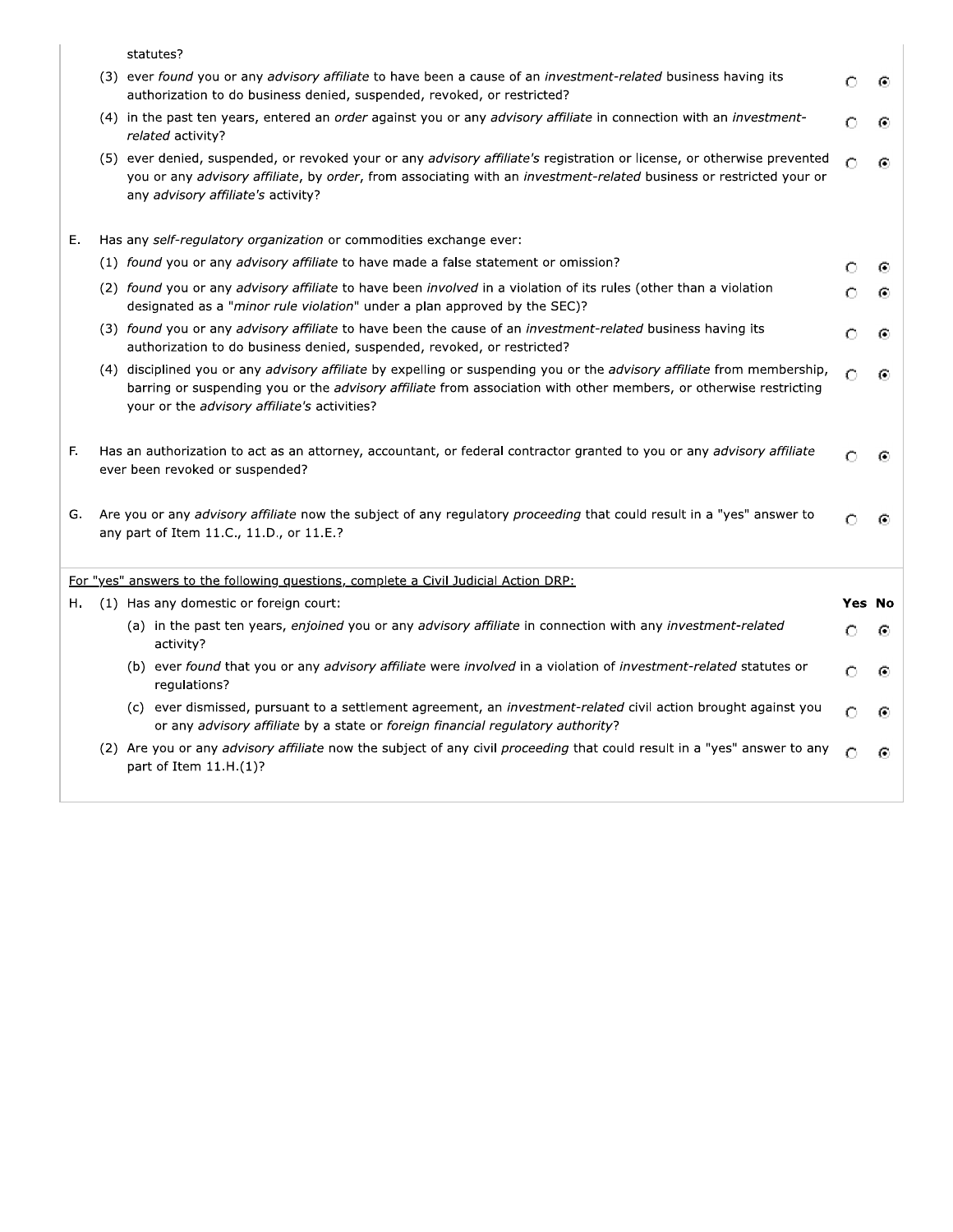#### **Item 12 Small Businesses**

The SEC is required by the Regulatory Flexibility Act to consider the effect of its regulations on small entities. In order to do this, we need to determine whether you meet the definition of "small business" or "small organization" under rule 0-7.

Answer this Item 12 only if you are registered or registering with the SEC and you indicated in response to Item 5.F.(2)(c) that you have regulatory assets under management of less than \$25 million. You are not required to answer this Item 12 if you are filing for initial registration as a state adviser, amending a current state registration, or switching from SEC to state registration.

For purposes of this Item 12 only:

- · Total Assets refers to the total assets of a firm, rather than the assets managed on behalf of clients. In determining your or another person's total assets, you may use the total assets shown on a current balance sheet (but use total assets reported on a consolidated balance sheet with subsidiaries included, if that amount is larger).
- Control means the power to direct or cause the direction of the management or policies of a person, whether through ownership of securities, by contract, or otherwise. Any person that directly or indirectly has the right to vote 25 percent or more of the voting securities, or is entitled to 25 percent or more of the profits, of another person is presumed to control the other person.

|                                                           |                                                                                                                                                                                                                                                             |   | <b>Yes No</b> |  |
|-----------------------------------------------------------|-------------------------------------------------------------------------------------------------------------------------------------------------------------------------------------------------------------------------------------------------------------|---|---------------|--|
| А.                                                        | Did you have total assets of \$5 million or more on the last day of your most recent fiscal year?                                                                                                                                                           |   |               |  |
| If "yes," you do not need to answer Items 12.B. and 12.C. |                                                                                                                                                                                                                                                             |   |               |  |
| В.                                                        | Do you:                                                                                                                                                                                                                                                     |   |               |  |
|                                                           | (1) control another investment adviser that had regulatory assets under management (calculated in response to Item<br>5.F.(2)(c) of Form ADV) of \$25 million or more on the last day of its most recent fiscal year?                                       |   |               |  |
|                                                           | control another person (other than a natural person) that had total assets of \$5 million or more on the last day of<br>(2)<br>its most recent fiscal year?                                                                                                 | O |               |  |
| C.                                                        | Are you:                                                                                                                                                                                                                                                    |   |               |  |
|                                                           | (1) controlled by or under common control with another investment adviser that had requiatory assets under<br>management (calculated in response to Item 5.F.(2)(c) of Form ADV) of \$25 million or more on the last day of its<br>most recent fiscal year? | Ω |               |  |
|                                                           | controlled by or under common control with another person (other than a natural person) that had total assets of<br>(2)<br>\$5 million or more on the last day of its most recent fiscal year?                                                              |   |               |  |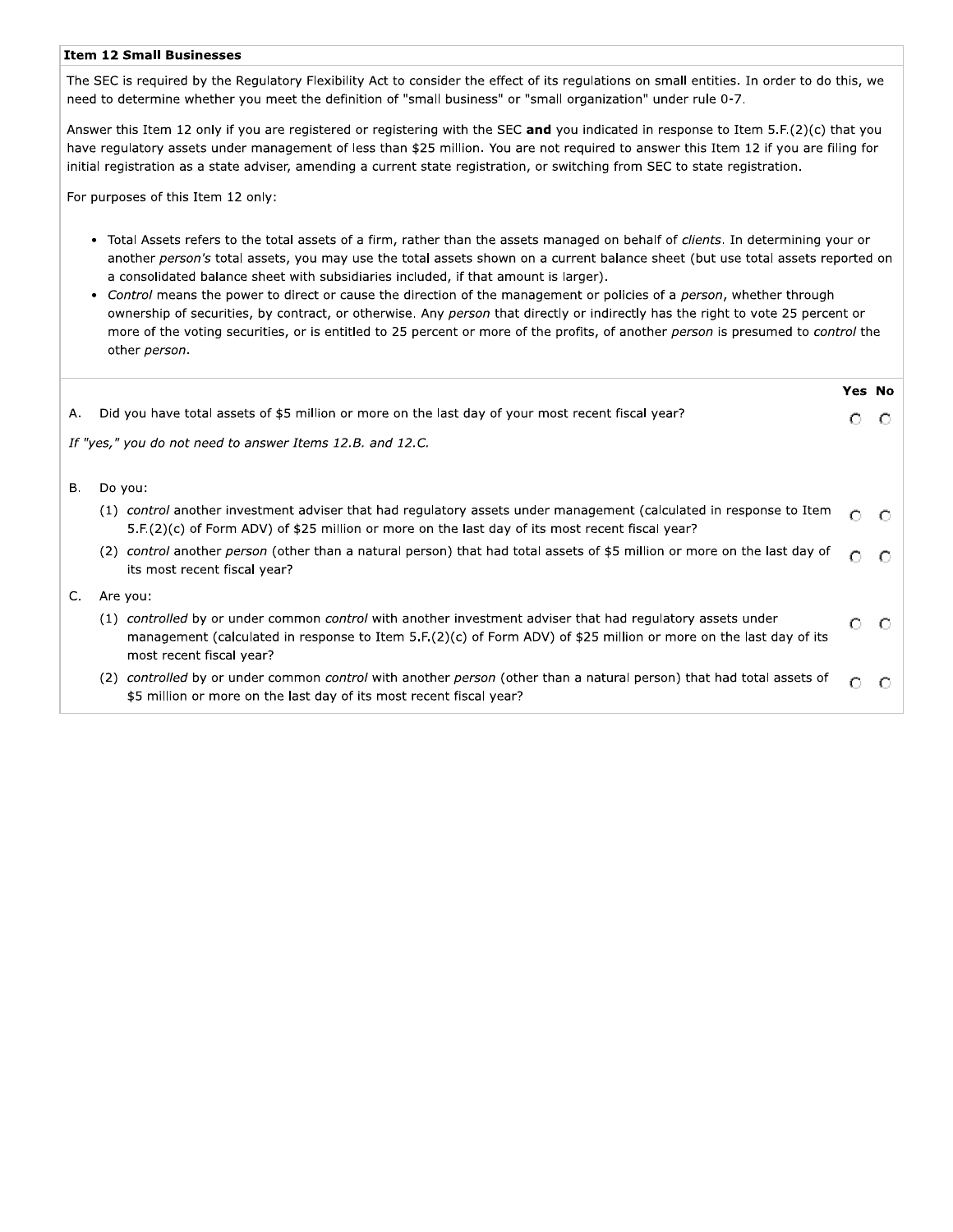# **Schedule A**

# **Direct Owners and Executive Officers**

- 1. Complete Schedule A only if you are submitting an initial application or report. Schedule A asks for information about your direct owners and executive officers. Use Schedule C to amend this information.
- 2. Direct Owners and Executive Officers. List below the names of:
	- (a) each Chief Executive Officer, Chief Financial Officer, Chief Operations Officer, Chief Legal Officer, Chief Compliance Officer(Chief Compliance Officer is required if you are registered or applying for registration and cannot be more than one individual), director, and any other individuals with similar status or functions;
	- (b) if you are organized as a corporation, each shareholder that is a direct owner of 5% or more of a class of your voting securities, unless you are a public reporting company (a company subject to Section 12 or 15(d) of the Exchange Act); Direct owners include any person that owns, beneficially owns, has the right to vote, or has the power to sell or direct the sale of, 5% or more of a class of your voting securities. For purposes of this Schedule, a person beneficially owns any securities: (i) owned by his/her child, stepchild, grandchild, parent, stepparent, grandparent, spouse, sibling, mother-in-law, father-in-law, son-in-law, daughter-in-law, brother-in-law, or sister-in-law, sharing the same residence; or (ii) that he/she has the right to acquire, within 60 days, through the exercise of any option, warrant, or right to purchase the security.
	- (c) if you are organized as a partnership, all general partners and those limited and special partners that have the right to receive upon dissolution, or have contributed, 5% or more of your capital;
	- (d) in the case of a trust that directly owns 5% or more of a class of your voting securities, or that has the right to receive upon dissolution, or has contributed, 5% or more of your capital, the trust and each trustee; and
	- (e) if you are organized as a limited liability company ("LLC"), (i) those members that have the right to receive upon dissolution, or have contributed, 5% or more of your capital, and (ii) if managed by elected managers, all elected managers.
- Do you have any indirect owners to be reported on Schedule B?  $\bullet$  Yes  $\circ$  No

NA - less than 5%

- 4. In the DE/FE/I column below, enter "DE" if the owner is a domestic entity, "FE" if the owner is an entity incorporated or domiciled in a foreign country, or "I" if the owner or executive officer is an individual.
- 5. Complete the Title or Status column by entering board/management titles; status as partner, trustee, sole proprietor, elected manager, shareholder, or member; and for shareholders or members, the class of securities owned (if more than one is issued).
- 6. Ownership codes are:
- B 10% but less than 25% D - 50% but less than 75% A - 5% but less than 10%
	- C 25% but less than  $50\%$ E - 75% or more

7. (a) In the Control Person column, enter "Yes" if the person has control as defined in the Glossary of Terms to Form ADV, and enter "No" if the person does not have control. Note that under this definition, most executive officers and all 25% owners, general partners, elected managers, and trustees are control persons.

(b) In the PR column, enter "PR" if the owner is a public reporting company under Sections 12 or 15(d) of the Exchange Act.

| FULL LEGAL NAME<br>(Individuals: Last Name, First<br>Name, Middle Name) |     | DE/FE/I Title or Status Date Title or                           | Status Acquired Code<br>MM/YYYY |           | Person |   | Ownership Control PR CRD No. If None: S.S.<br>No. and Date of Birth,<br>IRS Tax No. or Employer<br>ID No. |
|-------------------------------------------------------------------------|-----|-----------------------------------------------------------------|---------------------------------|-----------|--------|---|-----------------------------------------------------------------------------------------------------------|
| CREDIT ANDORRA U.S. GP, LLC                                             | DE. | GENERAL<br><b>PARTNER</b>                                       | 09/2011                         | E.        |        | N | 98-0237144                                                                                                |
| POVEDANO, NOELIA                                                        |     | <b>CHIEF</b><br><b>EXECUTIVE</b><br>OFFICER,<br><b>DIRECTOR</b> | 03/2014                         | <b>NA</b> | N      | N | 6126794                                                                                                   |
| ESCUDERO, MARYORI, DEL<br>SOCORRO                                       |     | <b>CHIEF</b><br><b>OPERATIONS</b><br><b>OFFICER</b>             | 01/2017                         | <b>NA</b> |        | N | 4913350                                                                                                   |
| HERVIS, IDELMA, DE LA CARIDAD   I                                       |     | <b>CHIEF</b><br><b>COMPLIANCE</b><br><b>OFFICER</b>             | 12/2021                         | <b>NA</b> | N      | N | 1429292                                                                                                   |

(c) Complete each column.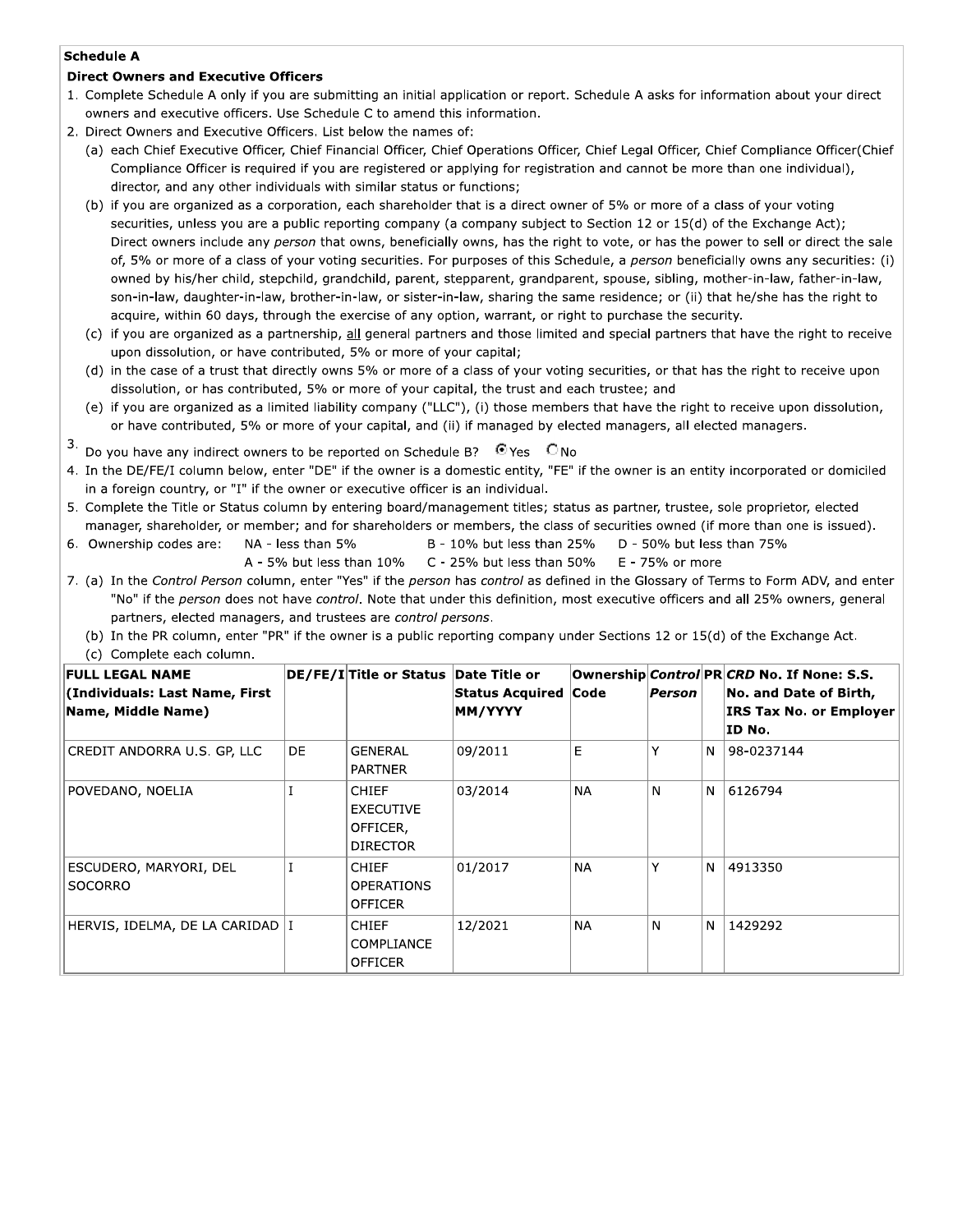#### **Schedule B**

#### **Indirect Owners**

- 1. Complete Schedule B only if you are submitting an initial application or report. Schedule B asks for information about your indirect owners; you must first complete Schedule A, which asks for information about your direct owners. Use Schedule C to amend this information.
- 2. Indirect Owners. With respect to each owner listed on Schedule A (except individual owners), list below:
	- (a) in the case of an owner that is a corporation, each of its shareholders that beneficially owns, has the right to vote, or has the power to sell or direct the sale of, 25% or more of a class of a voting security of that corporation;

For purposes of this Schedule, a person beneficially owns any securities: (i) owned by his/her child, stepchild, grandchild, parent, stepparent, grandparent, spouse, sibling, mother-in-law, father-in-law, son-in-law, daughter-in-law, brother-in-law, or sister-in-law, sharing the same residence; or (ii) that he/she has the right to acquire, within 60 days, through the exercise of any option, warrant, or right to purchase the security.

- (b) in the case of an owner that is a partnership, all general partners and those limited and special partners that have the right to receive upon dissolution, or have contributed, 25% or more of the partnership's capital;
- (c) in the case of an owner that is a trust, the trust and each trustee; and
- (d) in the case of an owner that is a limited liability company ("LLC"), (i) those members that have the right to receive upon dissolution, or have contributed, 25% or more of the LLC's capital, and (ii) if managed by elected managers, all elected managers.
- 3. Continue up the chain of ownership listing all 25% owners at each level. Once a public reporting company (a company subject to Sections 12 or 15(d) of the Exchange Act) is reached, no further ownership information need be given.
- 4. In the DE/FE/I column below, enter "DE" if the owner is a domestic entity, "FE" if the owner is an entity incorporated or domiciled in a foreign country, or "I" if the owner is an individual.
- 5. Complete the Status column by entering the owner's status as partner, trustee, elected manager, shareholder, or member; and for shareholders or members, the class of securities owned (if more than one is issued).
- 6. Ownership codes are:
- C 25% but less than  $50\%$ D - 50% but less than 75%
	- E 75% or more F - Other (general partner, trustee, or elected manager)
- 7. (a) In the Control Person column, enter "Yes" if the person has control as defined in the Glossary of Terms to Form ADV, and enter "No" if the person does not have control. Note that under this definition, most executive officers and all 25% owners, general partners, elected managers, and trustees are control persons.
	- (b) In the PR column, enter "PR" if the owner is a public reporting company under Sections 12 or 15(d) of the Exchange Act.
	- (c) Complete each column.

| <b>FULL LEGAL NAME</b><br>(Individuals: Last Name, First)<br>Name, Middle Name) | $ DE/FE/I Entity$ in | Which.<br>Interest is<br><b>Owned</b>    | <b>Status</b>       | Date<br><b>Status</b><br>Acauired<br>MM/YYYY | <b>Code</b> | <b>Person</b> |   | Ownership Control PR CRD No. If None:  <br>$ S.S.$ No. and Date<br>of Birth, IRS Tax<br>No. or Employer<br>ID No. |
|---------------------------------------------------------------------------------|----------------------|------------------------------------------|---------------------|----------------------------------------------|-------------|---------------|---|-------------------------------------------------------------------------------------------------------------------|
| CREDIT ANDORRA S.A.                                                             | FE                   | <b>CREDIT</b><br>ANDORRA<br>U.S. GP, LLC | SHAREHOLDER 01/2018 |                                              | Е           |               | N | 98-0237144                                                                                                        |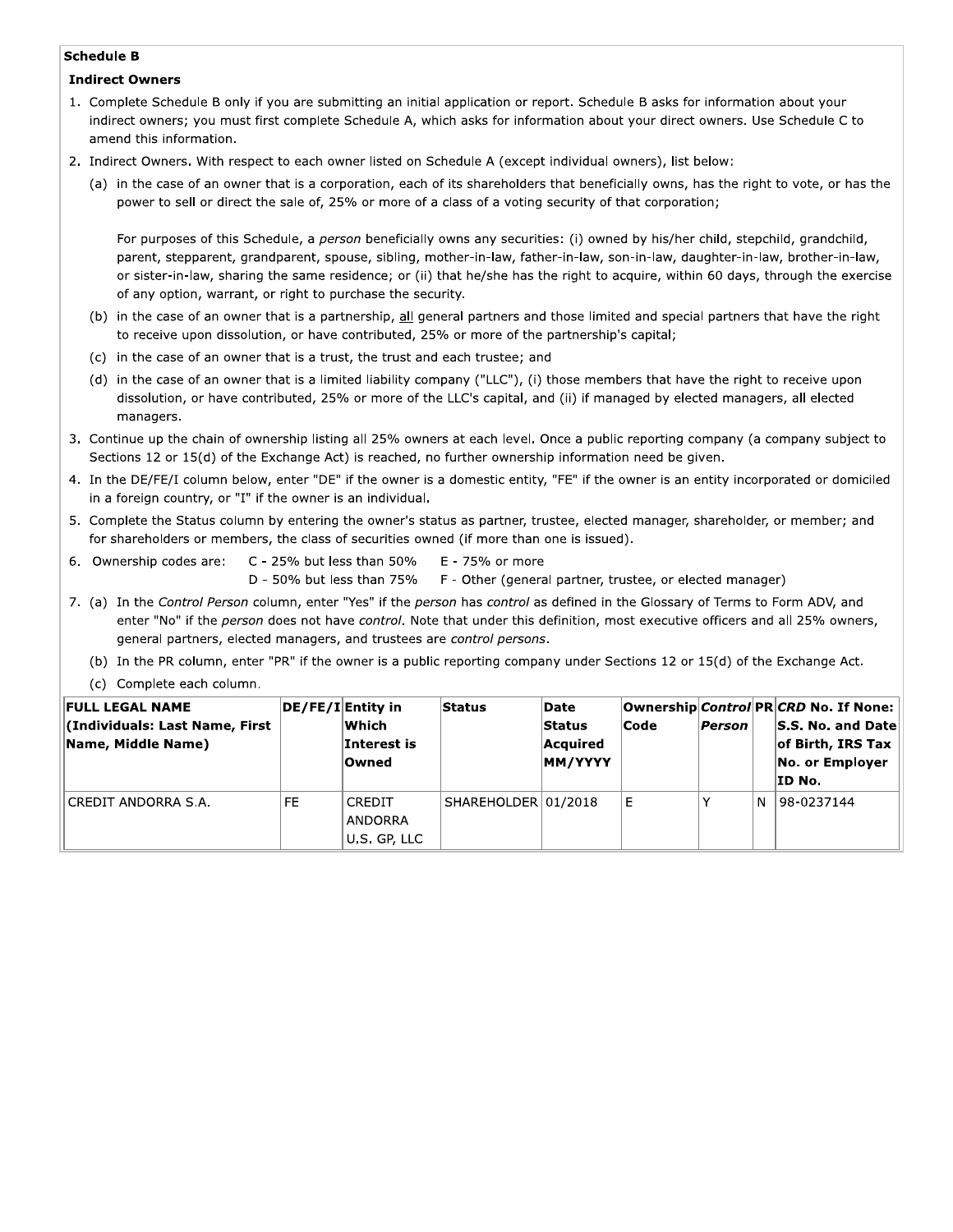### **Schedule D - Miscellaneous**

You may use the space below to explain a response to an Item or to provide any other information.

There are no indirect owners of Credit Andorra U.S. GP, LLC with 25% or more indirect ownership stake in Beta Capital Management LLC.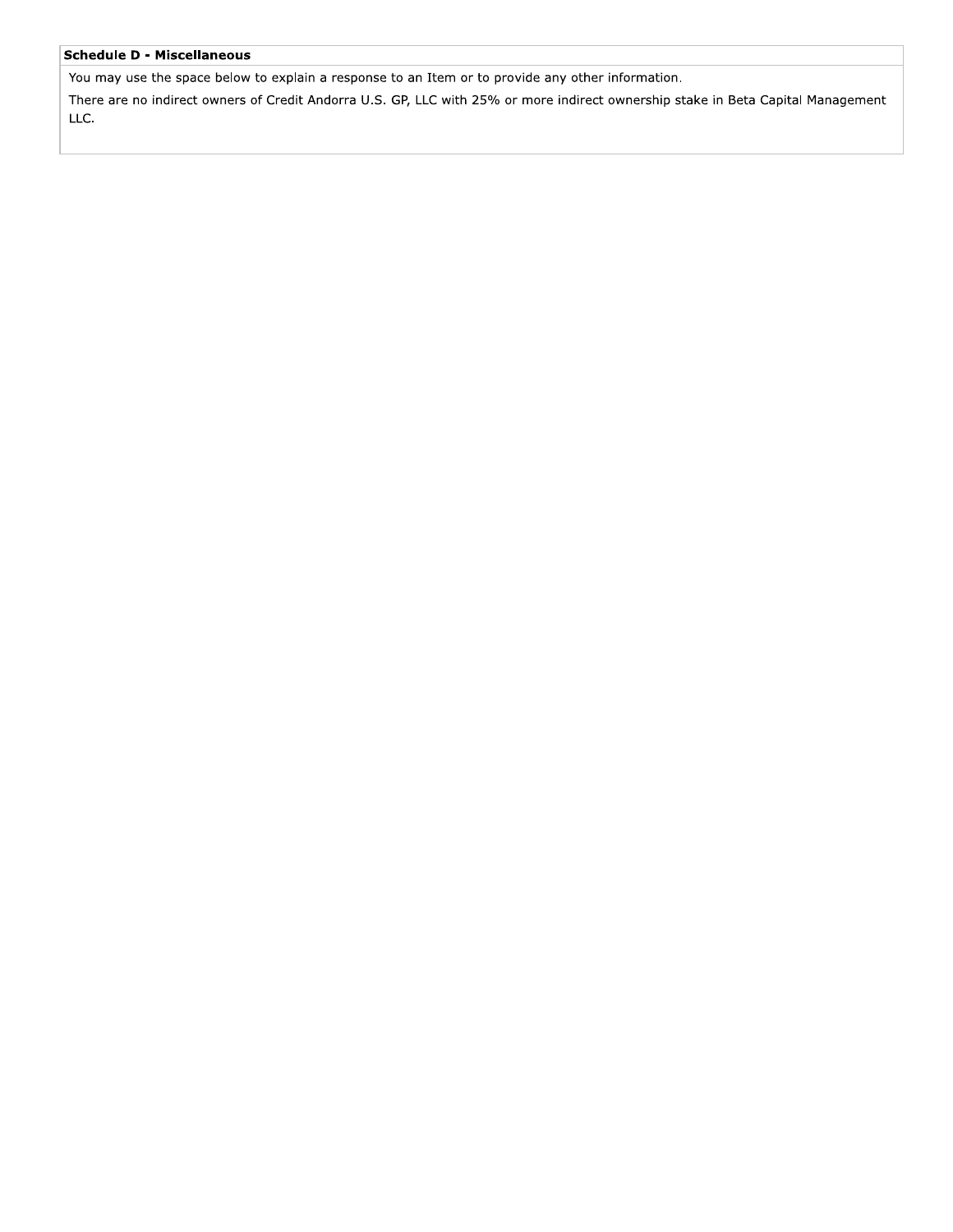# **Schedule R**

No Information Filed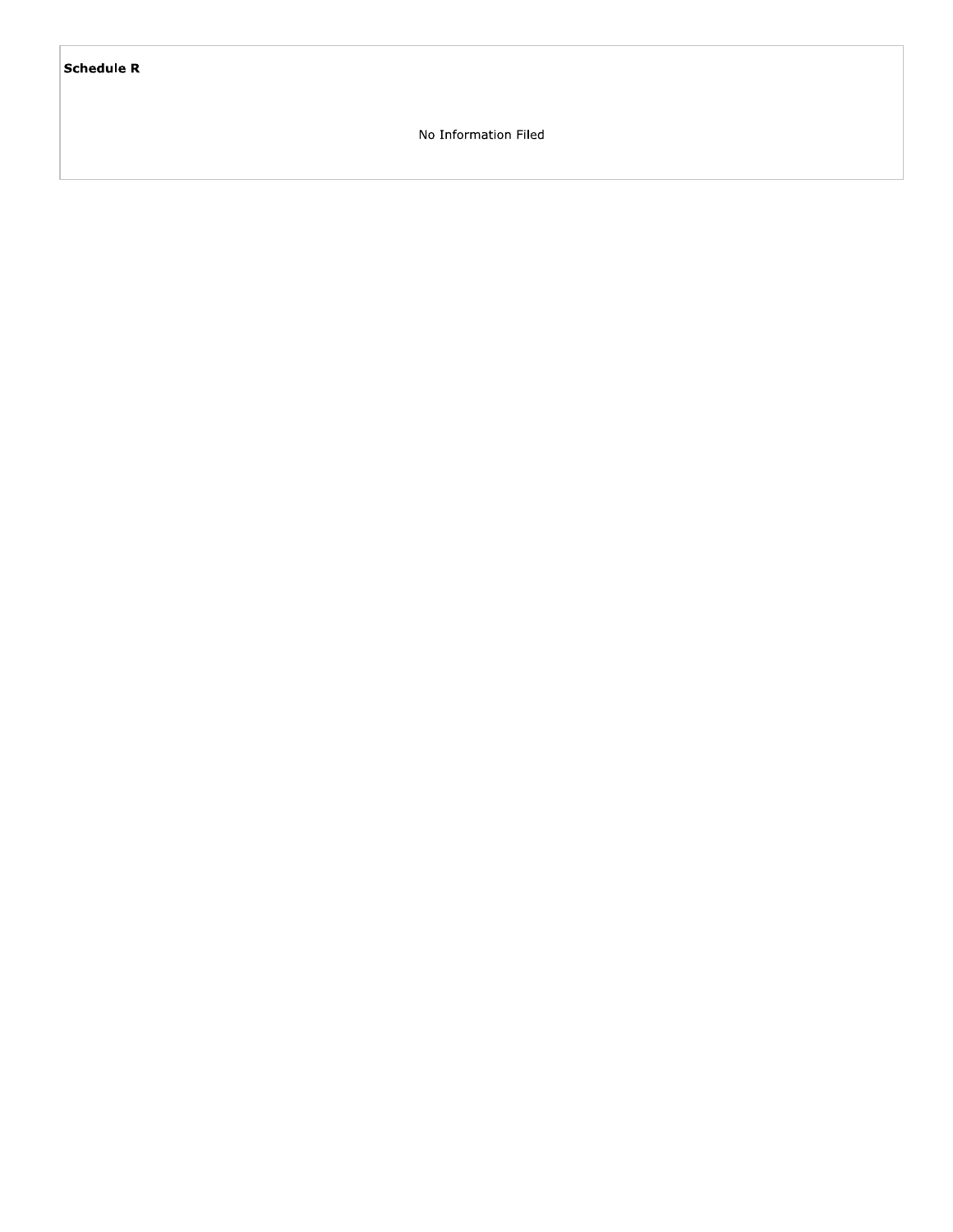| <b>DRP Pages</b> |  |
|------------------|--|
|------------------|--|

# **CRIMINAL DISCLOSURE REPORTING PAGE (ADV)**

No Information Filed

# REGULATORY ACTION DISCLOSURE REPORTING PAGE (ADV)

No Information Filed

# CIVIL JUDICIAL ACTION DISCLOSURE REPORTING PAGE (ADV)

No Information Filed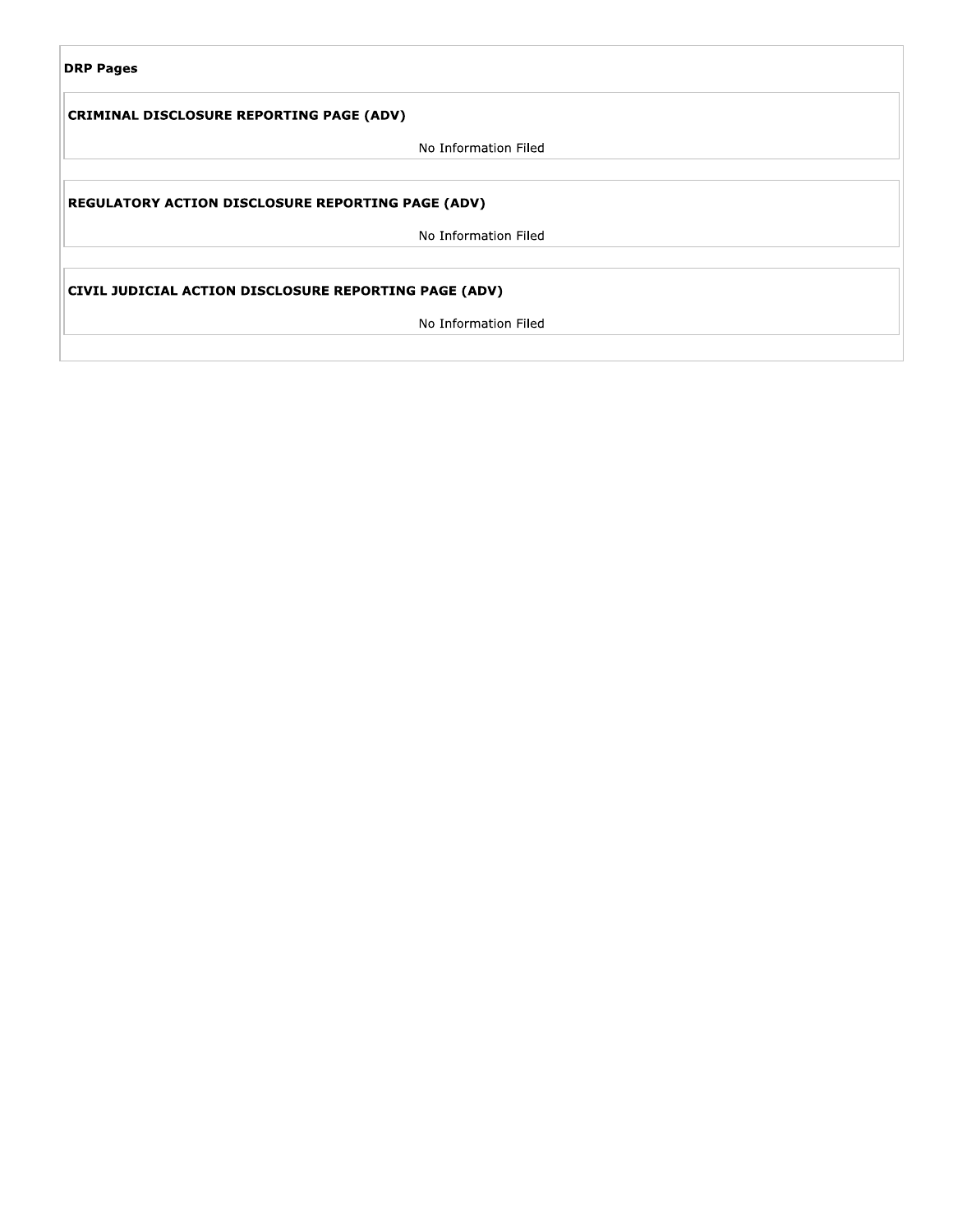# Part 2

# Exemption from brochure delivery requirements for SEC-registered advisers

SEC rules exempt SEC-registered advisers from delivering a firm brochure to some kinds of clients. If these exemptions excuse you from delivering a brochure to all of your advisory clients, you do not have to prepare a brochure.

|                                                                                     |                          |                                         | <b>Yes No</b> |  |  |  |
|-------------------------------------------------------------------------------------|--------------------------|-----------------------------------------|---------------|--|--|--|
| Are you exempt from delivering a brochure to all of your clients under these rules? |                          |                                         |               |  |  |  |
| If no, complete the ADV Part 2 filing below.                                        |                          |                                         |               |  |  |  |
| Amend, retire or file new brochures:                                                |                          |                                         |               |  |  |  |
| <b>Brochure ID</b>                                                                  | Brochure Name            | <b>Brochure Type(s)</b>                 | <b>Action</b> |  |  |  |
| 366507                                                                              | 2022 CREAND ADV BROCHURE | Individuals, High net worth individuals | No Change     |  |  |  |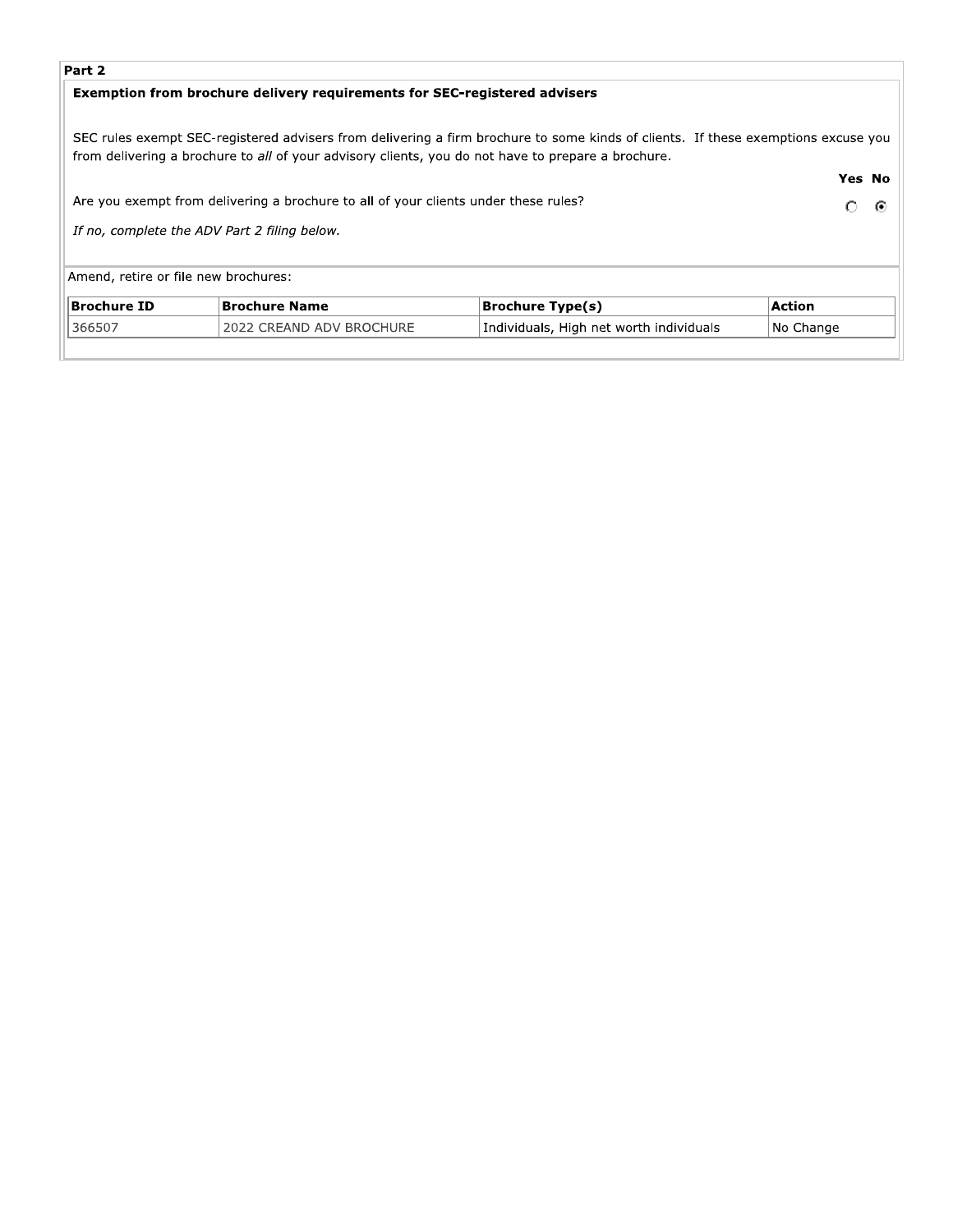| Part 3     |                           |                       |        |
|------------|---------------------------|-----------------------|--------|
| <b>CRS</b> | Type(s)                   | <b>Affiliate Info</b> | Retire |
| ア          | <b>Investment Adviser</b> | $\checkmark$          |        |
|            |                           |                       |        |
|            |                           |                       |        |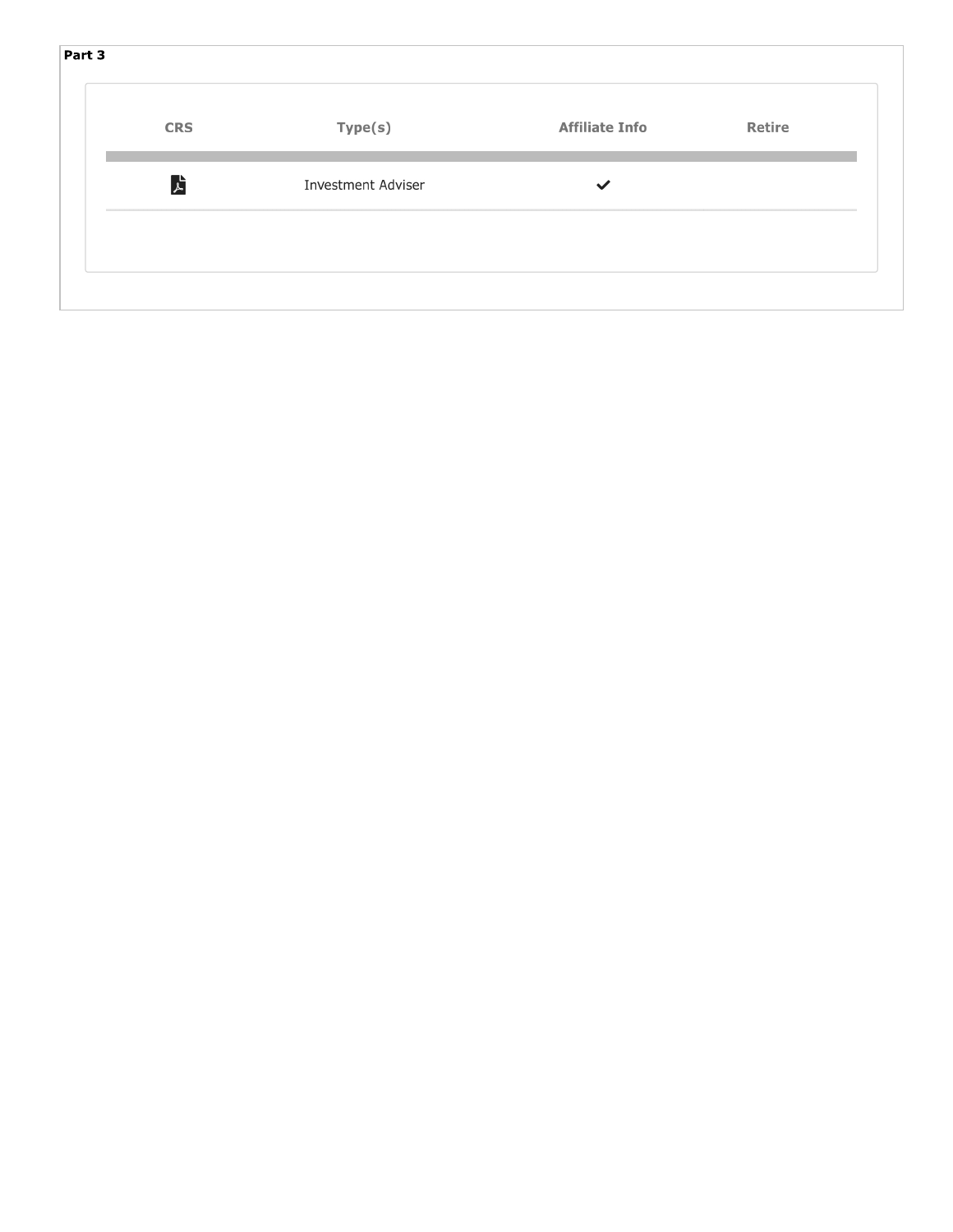### **Execution Pages**

# DOMESTIC INVESTMENT ADVISER EXECUTION PAGE

You must complete the following Execution Page to Form ADV. This execution page must be signed and attached to your initial submission of Form ADV to the SEC and all amendments.

# Appointment of Agent for Service of Process

By signing this Form ADV Execution Page, you, the undersigned adviser, irrevocably appoint the Secretary of State or other legally designated officer, of the state in which you maintain your principal office and place of business and any other state in which you are submitting a notice filing, as your agents to receive service, and agree that such persons may accept service on your behalf, of any notice, subpoena, summons, order instituting proceedings, demand for arbitration, or other process or papers, and you further agree that such service may be made by registered or certified mail, in any federal or state action, administrative proceeding or arbitration brought against you in any place subject to the jurisdiction of the United States, if the action, proceeding, or arbitration (a) arises out of any activity in connection with your investment advisory business that is subject to the jurisdiction of the United States, and (b) is founded, directly or indirectly, upon the provisions of: (i) the Securities Act of 1933, the Securities Exchange Act of 1934, the Trust Indenture Act of 1939, the Investment Company Act of 1940, or the Investment Advisers Act of 1940, or any rule or regulation under any of these acts, or (ii) the laws of the state in which you maintain your principal office and place of business or of any state in which you are submitting a notice filing.

# Signature

I, the undersigned, sign this Form ADV on behalf of, and with the authority of, the investment adviser. The investment adviser and I both certify, under penalty of perjury under the laws of the United States of America, that the information and statements made in this ADV, including exhibits and any other information submitted, are true and correct, and that I am signing this Form ADV Execution Page as a free and voluntary act.

I certify that the adviser's books and records will be preserved and available for inspection as required by law. Finally, I authorize any person having custody or possession of these books and records to make them available to federal and state regulatory representatives.

Signature: **IDELMA HERVIS** Printed Name: **IDELMA HERVIS** Adviser CRD Number: 154894

Date: MM/DD/YYYY 03/31/2022 Title: CHIEF COMPLIANCE OFFICER

#### **NON-RESIDENT INVESTMENT ADVISER EXECUTION PAGE**

You must complete the following Execution Page to Form ADV. This execution page must be signed and attached to your initial submission of Form ADV to the SEC and all amendments.

# 1. Appointment of Agent for Service of Process

By signing this Form ADV Execution Page, you, the undersigned adviser, irrevocably appoint each of the Secretary of the SEC, and the Secretary of State or other legally designated officer, of any other state in which you are submitting a notice filing, as your agents to receive service, and agree that such persons may accept service on your behalf, of any notice, subpoena, summons, order instituting proceedings, demand for arbitration, or other process or papers, and you further agree that such service may be made by registered or certified mail, in any federal or state action, administrative proceeding or arbitration brought against you in any place subject to the jurisdiction of the United States, if the action, proceeding or arbitration (a) arises out of any activity in connection with your investment advisory business that is subject to the jurisdiction of the United States, and (b) is founded, directly or indirectly, upon the provisions of: (i) the Securities Act of 1933, the Securities Exchange Act of 1934, the Trust Indenture Act of 1939, the Investment Company Act of 1940, or the Investment Advisers Act of 1940, or any rule or regulation under any of these acts, or (ii) the laws of any state in which you are submitting a notice filing.

# 2. Appointment and Consent: Effect on Partnerships

If you are organized as a partnership, this irrevocable power of attorney and consent to service of process will continue in effect if